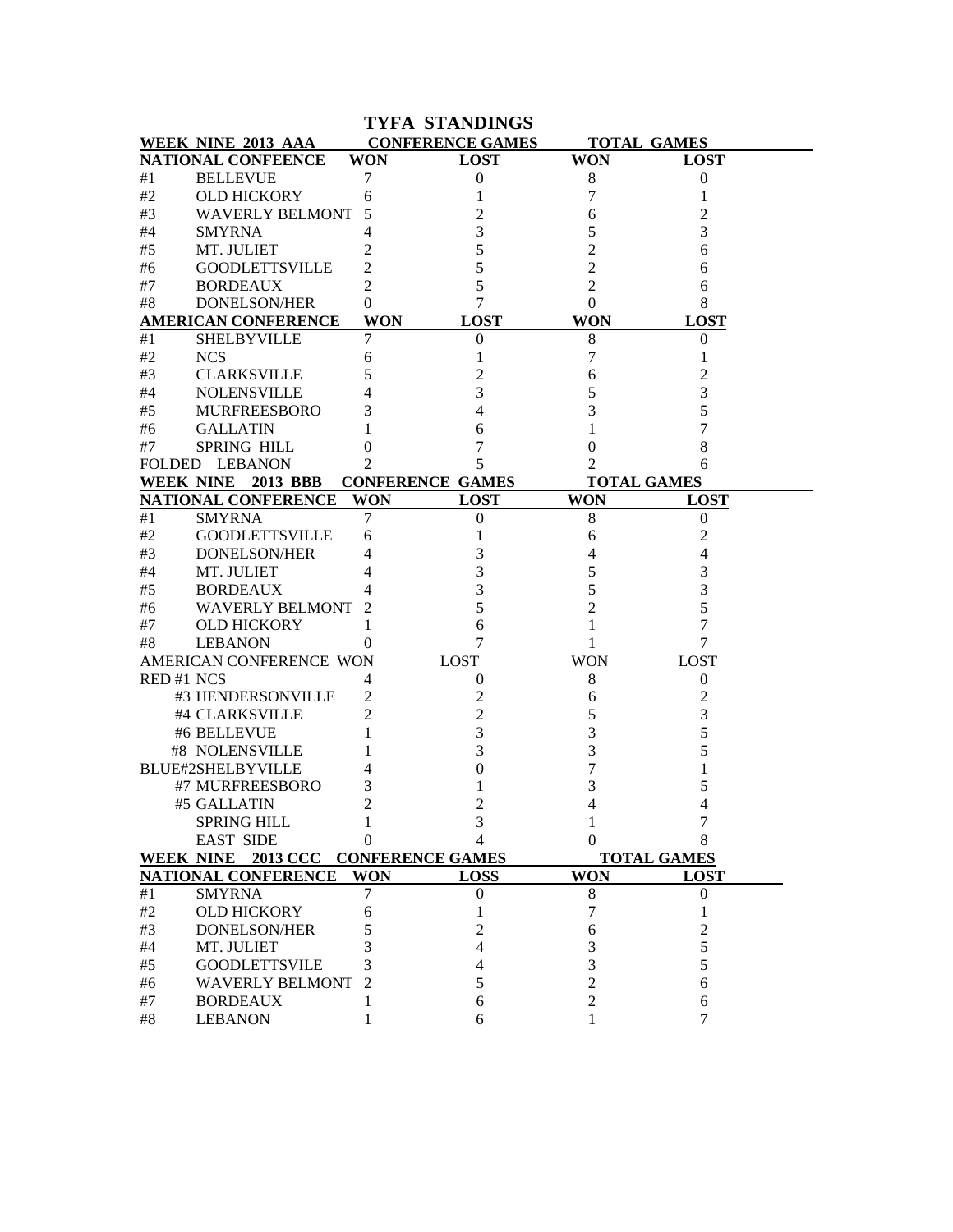|          | AMERICAN CONFERENCE WON                     |                | LO1ST                   | <b>WON</b>       | <b>LOST</b>        |
|----------|---------------------------------------------|----------------|-------------------------|------------------|--------------------|
|          | RED #1 HENDERSONVILLE                       | $\overline{4}$ | $\mathbf{0}$            | 8                | $\overline{0}$     |
|          | #3 BELLEVUE                                 | 2.5            | 1.5                     | 5.5              | 2.5                |
|          | #5 NCS                                      | 1.5            | 2.5                     | 4.5              | 3'5                |
|          | #6 CLARKSVILLE                              | 1              | 3                       | 4                | 4                  |
|          | #7 NOLENSVILLE                              | 1              | 3                       | 3                | 5                  |
|          | <b>BLUE#2GALLATIN</b>                       | 4              | $\overline{0}$          | 7                | 1                  |
|          | #4 SPRING HILL                              | 3              | 1                       | 5                | 3                  |
|          | #8 SHELBYVILLE                              | 2              | $\overline{c}$          | $\overline{2}$   | 6                  |
|          | <b>MURFREESBORO</b>                         | 1              | 3                       | $\mathbf{1}$     | 7                  |
|          | <b>EAST SIDE</b>                            | $\theta$       | $\overline{4}$          | 0                | 8                  |
|          | WEEK NINE 2013 PW                           |                | <b>CONFERENCE GAMES</b> |                  | <b>TOTAL GAMES</b> |
|          | NATIONAL CONFERENCE WON                     |                | <b>LOST</b>             | <b>WON</b>       | <b>LOST</b>        |
| #1       | <b>BORDEAUX</b>                             | 7              | $\boldsymbol{0}$        | 8                | $\boldsymbol{0}$   |
| #2       | <b>SMYRNA</b>                               | 6              | 1                       | 7                | 1                  |
| #3       | <b>DONELSON/HER</b>                         | 5              | 2                       | 6                | $\overline{2}$     |
| #4       | MT. JULIET                                  | 4              | 3                       | 5                | 3                  |
|          |                                             |                | $\overline{4}$          |                  | 5                  |
| #5       | <b>GOODLETTSVILLE</b>                       | 3              | 5                       | 3                |                    |
| #6       | <b>OLD HICKORY</b>                          | 2              |                         | $\overline{2}$   | 6                  |
| #7       | <b>WAVERLY BELMONT</b>                      | 1              | 6                       | 1                | 7                  |
| #8       | <b>LEBANON</b>                              | $\mathbf{0}$   | 7                       | $\boldsymbol{0}$ | 8                  |
|          | AMERICAN CONFERENCE                         |                |                         | <b>WON</b>       | <b>LOST</b>        |
| #1       | <b>BELLEVUE</b>                             |                |                         | 8                | $\boldsymbol{0}$   |
| #2       | <b>NOLENSVILLE</b>                          |                |                         | 6                | $\overline{c}$     |
| #3       | <b>SHELBYVILLE</b>                          |                |                         | 5                | 3                  |
| #4       | <b>CLARKSVILLE</b>                          |                |                         | 5                | 3                  |
| #5       | <b>SPRING HILL</b>                          |                |                         | $\overline{4}$   | $\overline{4}$     |
| #6       | <b>MURFREESBORO</b>                         |                |                         | 3                | 5                  |
| #7       | <b>NCS</b>                                  |                |                         | 3                | 5                  |
| #8       | <b>GALLATIN</b>                             |                |                         | 1                | 7                  |
| #9       | <b>EAST SIDE</b>                            |                |                         | 0                | 8                  |
|          | WEEK NINE 2013 AA                           |                | <b>CONFERENCE GAMES</b> |                  | <b>TOTAL GAMES</b> |
|          | <b>NATIONAL CONFERENCE</b>                  | <b>WON</b>     | <b>LOST</b>             | <b>WON</b>       | <b>LOST</b>        |
| #1       | <b>DONELSON/HER</b>                         | 5              | 1                       | 7                | 1                  |
| #2       | <b>OLD HICKORY</b>                          | 5              | 1                       | 6                | $\mathfrak{2}$     |
| #3       | <b>WAVERLY BELMONT</b>                      | 2              | 4                       | 3                | 5                  |
| #4       | <b>SMYRNA</b>                               | $\Omega$       | 6                       | $\mathbf{0}$     | 8                  |
|          | <b>AMERICAN CONFERENCE</b>                  | <b>WON</b>     | <b>LOSS</b>             | <b>WON</b>       | <b>LOSS</b>        |
| #1       | <b>BELLEVUE</b>                             | 6              | $\boldsymbol{0}$        | 8                | $\boldsymbol{0}$   |
| #2       | MT. JULIET-BLACK                            | 3              | 3                       | 4                | 4                  |
| #3       | MT. JULIET-GOLD                             | 2              | 4                       | 2                | 6                  |
| #4       | $SMYRNA-2$                                  | 1              | 5                       | 2                | 6                  |
|          | WEEK NINE 2013 BB                           |                | <b>CONFERENCE GAMES</b> |                  | <b>TOTAL GAMES</b> |
|          | <b>NATIONAL CONFEENCE</b>                   | <b>WON</b>     | <b>LOST</b>             | <b>WON</b>       | <b>LOST</b>        |
| #1       | DONELSON/HER                                | 6              | $\boldsymbol{0}$        | 8                | $\boldsymbol{0}$   |
| #2       | <b>SMYRNA</b>                               | 5              | 1                       | 7                | 1                  |
| #3       | MT. JULIET                                  | 4              | $\overline{c}$          | 5                | 3                  |
|          |                                             |                |                         |                  |                    |
|          |                                             |                |                         |                  |                    |
| #4       | <b>BORDEAUX</b>                             | 3              | 3                       | 4                | $\overline{4}$     |
| #5<br>#6 | <b>GOODLETTSVILLE</b><br><b>OLD HICKORY</b> | 2<br>1         | $\overline{4}$<br>5     | 3<br>1           | 5<br>$\tau$        |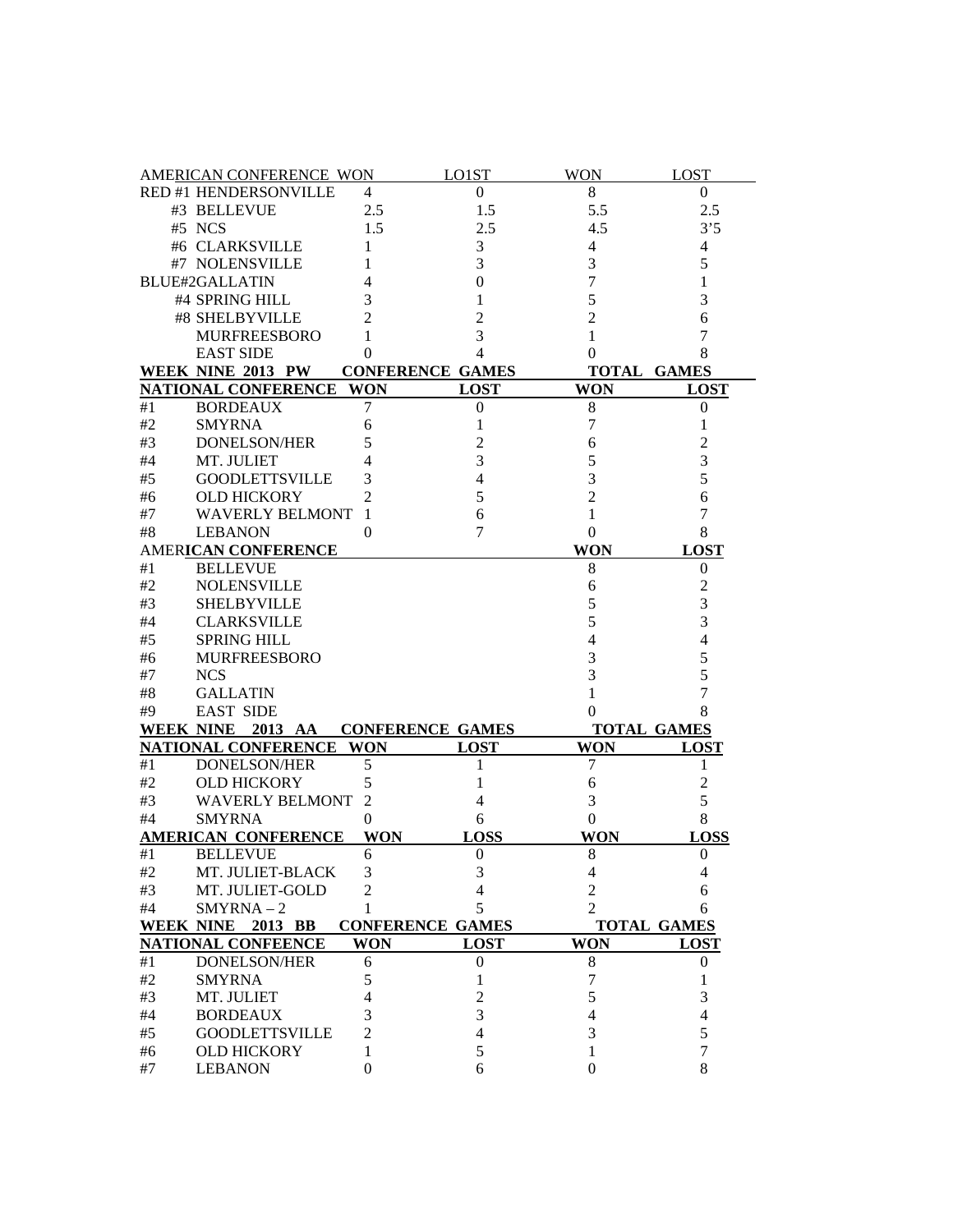|             | <b>AMERICAN CONFERENCE</b>         |              |                            | <b>WON</b>         | <b>LOST</b>              |  |
|-------------|------------------------------------|--------------|----------------------------|--------------------|--------------------------|--|
| #1          | <b>SPRING HILL</b>                 |              |                            | 8                  | $\theta$                 |  |
| #2          | <b>CLARKSVILLE</b>                 |              |                            | $\overline{4}$     | 3                        |  |
| #3          | <b>BELLEVUE</b>                    |              |                            | 3                  | 4                        |  |
| #4          | <b>NOLENSVILLE - RED</b>           |              |                            | 3                  | 4                        |  |
| #5          | NOLENSVILLE-BLACK                  |              |                            | $\mathbf{0}$       |                          |  |
|             | <b>WEEK NINE 2013</b>              |              | <b>CC CONFERENCE GAMES</b> |                    | <b>TOTAL GAMES</b>       |  |
|             | NATIONAL CONFERENCE WON            |              | <b>LOST</b>                | <b>WON</b>         | <b>LOST</b>              |  |
| #1          | <b>BORDEAUX</b>                    | 6            | 0                          | 8                  | $\boldsymbol{0}$         |  |
| #2          | <b>SMYRNA</b>                      | 5            | 1                          | 6                  | 2                        |  |
| #3          | <b>GOODLETTSVILLE</b>              | 4            | $\mathfrak{2}$             | 6                  | $\overline{2}$           |  |
| #4          | <b>OLD HICKORY</b>                 | 3            | $\mathfrak{Z}$             | $\overline{4}$     | 4                        |  |
| #5          | MT. JULIET                         | 2            | $\overline{4}$             | $\mathfrak{Z}$     | 5                        |  |
| #6          | <b>LEBANON</b>                     | 1            | 5                          | 1                  | 7                        |  |
| #7          | DONELSON/HER                       | $\theta$     | 6                          | $\theta$           | 8                        |  |
|             | AMERICAN CONFERENCE WON            |              | <b>LOSS</b>                | <b>WON</b>         | <b>LOSS</b>              |  |
| #1          | <b>HENDERSONVILLE</b>              | 6            | $\Omega$                   | 7                  | 0                        |  |
| #2          | <b>NOLENSVILLE</b>                 | 4            | 2                          | 6                  | 2                        |  |
| #3          | <b>BELLEVUE</b>                    | 2            | 4                          | 2                  | 5                        |  |
| #4          | <b>MURFREESBORO</b>                | $^{(1)}$     | 6                          | $\Omega$           | 8                        |  |
|             | WEEK NINE 2013                     |              | NATIONAL B                 | <b>CONFERENCE</b>  |                          |  |
|             | NATIONAL CONFERENCE                |              | <b>DIVISION GAMES</b>      |                    | <b>TOTAL GAMES</b>       |  |
|             |                                    | <b>WON</b>   | <b>LOST</b>                | <b>WON</b>         | <b>LOST</b>              |  |
|             |                                    |              |                            |                    |                          |  |
|             | <b>RED #4 DONELSON/HER</b>         | 3            | $\boldsymbol{0}$           | 6                  | $\overline{2}$           |  |
|             | #7 SMYRNA-GOLD/GOLD 2              |              | 1                          | 3                  | 5                        |  |
|             | #8 MT. JULIET-GREY                 | 1            | $\overline{c}$             | 3                  | 5                        |  |
|             | <b>LEBANON</b>                     | 0            | 3                          | $\mathbf{0}$       | 8                        |  |
|             | WH #2 MT. JULIET-GOLD              | 3            | $\Omega$                   | 7                  |                          |  |
|             | #3 MT. JULLIE-YELLOW               | 2            | 1                          | 7                  |                          |  |
|             | #6 SMYRNA-WHITE/P                  | 1            | 2                          | 4                  |                          |  |
|             | SMYRNA-PURPLE/G                    | 0            | 3                          | 1                  | 7                        |  |
|             | BLUE #1SMYRNA-PURPLE/P             | 3            | 0                          | 7                  |                          |  |
|             | #5 MT. JULIET-BLACK                | 2            | 1                          | 6                  | $\overline{2}$           |  |
|             | SMYRNA-GOLD/P                      | 1            | 2                          | 3                  | 5                        |  |
|             | MT. JULIET-WHITE                   | $\mathbf{0}$ | 3                          | 1                  | 7                        |  |
|             | 2013 NATIOAL<br>$\mathbf{C}$       |              | CONFERENCE STANDINGS       |                    |                          |  |
|             | <b>WEEK NINE</b>                   |              | <b>CONFERENCE GAMES</b>    | <b>TOTAL GAMES</b> |                          |  |
|             |                                    | <b>WON</b>   | <b>LOST</b>                | <b>WON</b>         | <b>LOST</b>              |  |
| #1          | SMYRNA-PURPLE/P                    | 7            | $\boldsymbol{0}$           | 8                  | $\mathbf{0}$             |  |
| #2          | MT. JULIET-BLACK                   | 6            | 1                          | 7                  | 1                        |  |
| #3          | <b>BORDEAUX</b>                    | 5            | $\overline{2}$             | 5                  | 3                        |  |
| #4          | SMYRNA-GOLD/P                      | 3            | 4                          | 3                  | 5                        |  |
| #5          | SMYRNA-GOLD/GOLD 3                 |              | 4                          | 4                  | $\overline{\mathcal{L}}$ |  |
| #6          | DONELSON/HER                       | 3            | 4                          | $\overline{4}$     | $\overline{4}$           |  |
| #7<br>$\#8$ | MT. JULIET-GREY<br>MT. JULIET-GOLD | 1<br>0       | 5<br>6                     | 1<br>$\mathbf{0}$  | 7<br>8                   |  |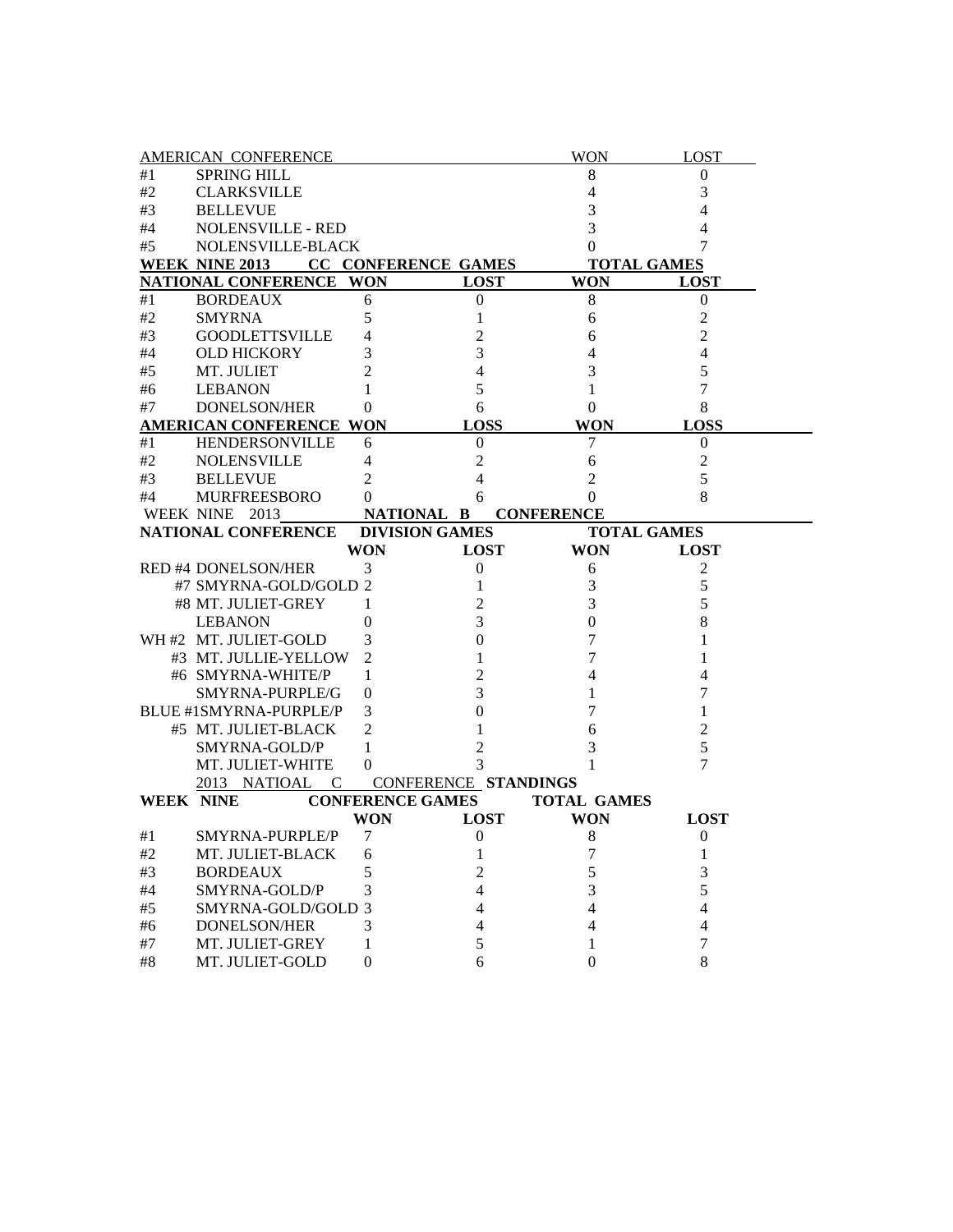#### **WEEK NINE 2**013 JRPW CONFERENCE

|    | NATIONAL CONFERENCE   |     | <b>DIVISION GAMES</b> | <b>TOTAL GAMES</b> |             |
|----|-----------------------|-----|-----------------------|--------------------|-------------|
|    |                       | WON | <b>LOST</b>           | WON                | <b>LOST</b> |
| #1 | MT. JULIET-WHITE      |     |                       |                    |             |
| #2 | <b>GOODLETTSVILLE</b> | 6   |                       |                    |             |
| #3 | <b>BORDEAUX</b>       |     |                       |                    |             |
| #4 | SMYRNA-PURPLE/P       |     |                       |                    |             |
| #5 | MT. JULIET-BLACK      |     |                       |                    |             |
| #6 | DONELSON/HER          |     |                       |                    |             |
| #7 | SMYRNA-GOLD           |     |                       |                    |             |
| #8 | MT. JULIET – GOLD     |     |                       |                    |             |

|                    | <b>2013 TYFA VARSITY</b> |      | <b>STANDINGS</b>   |      |
|--------------------|--------------------------|------|--------------------|------|
| WEEK NINE          | <b>DIVISION GAMES</b>    |      | <b>TOTAL GAMES</b> |      |
|                    | WON                      | LOSS | WON                | LOSS |
| DONELSON/HER       |                          |      |                    |      |
| <b>OLD HICKORY</b> |                          |      |                    |      |
| <b>BORDEAUX</b>    |                          |      |                    |      |
| <b>CLARKSVILLE</b> |                          |      |                    | 6    |
| <b>SMYRNA</b>      |                          |      |                    |      |
| <b>SPH COYOTES</b> |                          |      |                    |      |
|                    |                          |      |                    |      |

|                   | 2013 FLAG YOUTH FOOTBALL | <b>STANDINGS</b> |      |
|-------------------|--------------------------|------------------|------|
| <b>WEEK NINE</b>  |                          | <b>WON</b>       | LOSS |
| <b>MFB-BLUE</b>   |                          | n                |      |
| <b>BORD-GREEN</b> |                          |                  |      |
| <b>BORD-BLACK</b> |                          |                  |      |
| <b>SPH</b>        |                          |                  |      |
| <b>MFB-SILVER</b> |                          |                  |      |
| <b>MFB-WHITE</b>  |                          |                  |      |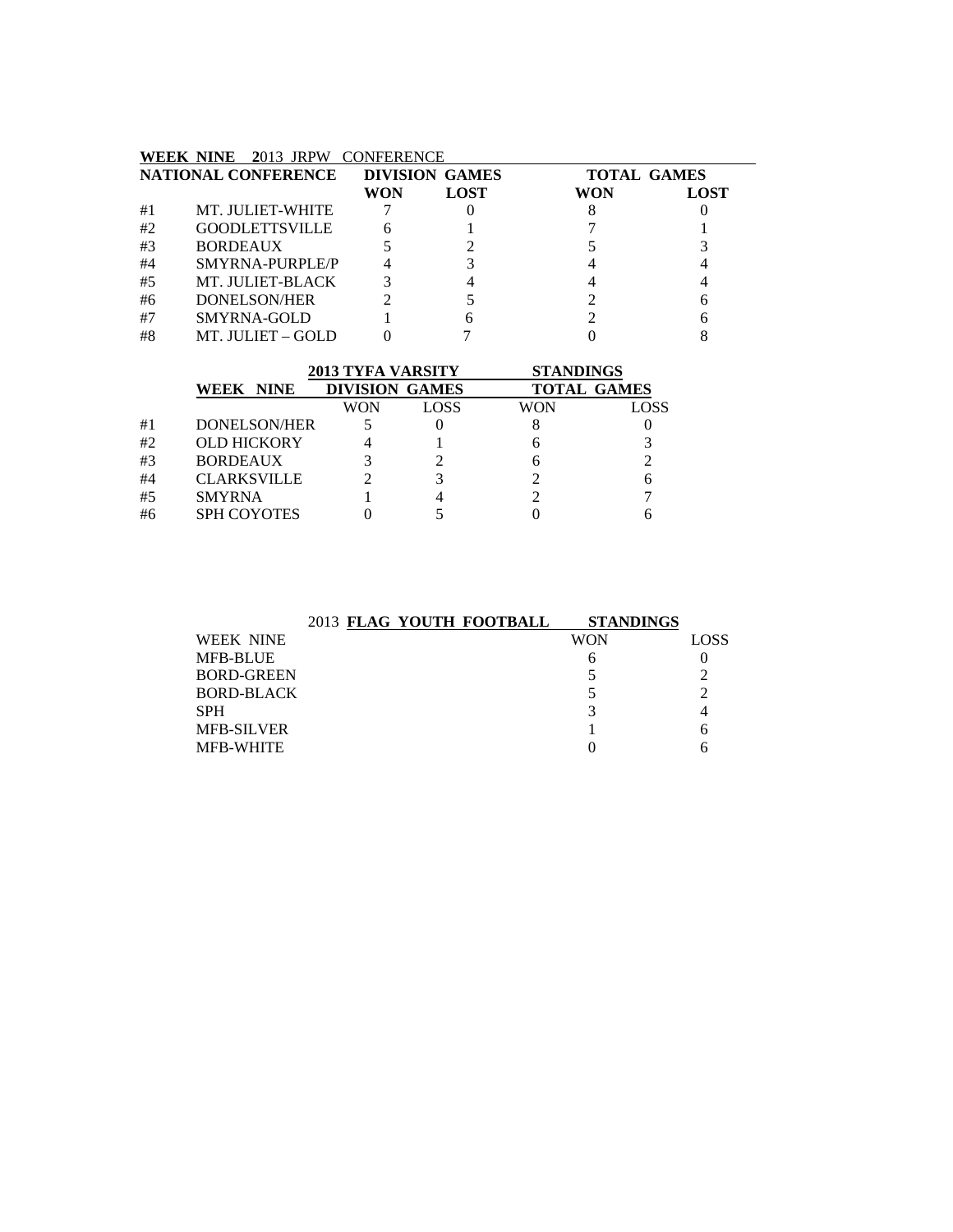# **TENNESSEE YOUTH FOOTBALL ALLIANCE SATURDAY, AUGUST 10, 2013**

# **JAMBOREE** SCORES **SCORES**

## **ADMISSION FEE - \$ 3.00 PER PERSON**

| AT MT. JULIET         |                          |              | @ MUNDY M EMORIAL PARK |                 |                               |                                  |  |
|-----------------------|--------------------------|--------------|------------------------|-----------------|-------------------------------|----------------------------------|--|
| FIELD #5              |                          |              |                        |                 |                               |                                  |  |
| 10:00 A.M             | $\mathbf{M}\mathbf{J}$   | AA-BLK       | <b>VS</b>              | $\rm BV$        | AA                            | $-0$ $-20$                       |  |
| 11:15 A.M             | MJ                       | AA-GLD       | <b>VS</b>              | <b>SMY</b>      | $AA-2$                        | $0 - 12$                         |  |
| 12:30 P.M             | <b>OH</b>                | AA           | <b>VS</b>              | D/H             | AA                            | $0 - 28$                         |  |
| 1:45 P.M              | MJ                       | <b>BBB</b>   | <b>VS</b>              | D/H             | <b>BBB</b>                    | $6_{-}$<br>$-6$                  |  |
| <b>FIELD</b> #4       |                          |              |                        |                 |                               |                                  |  |
| 9:45 A.M              | MJ                       | PW           | <b>VS</b>              | D/H             | PW                            | $-13$ $-0$                       |  |
| 11:00 A.M             | MJ                       | CC           | VS (HALF)              | OH              | CC                            | $-0$ $-0$                        |  |
| 11:40 A.M             | $\mathbf{M}\mathbf{J}$   | CC           | VS (HALF)              | $\mathrm{D/H}$  | CC                            | $6 - 6$                          |  |
| 12:20 P.M             | <b>OH</b>                | CC           | VS (HALF)              | D/H             | CC                            | $6_{-}$<br>$\overline{0}$        |  |
| 1:00 P.M              | <b>OH</b>                | BB           | VS (HALF)              | D/H             | <b>BB</b>                     | $0 - 26$                         |  |
| 1:40 P.M              | MJ                       | <b>BB</b>    | VS (HALF)              | $\rm{D/H}$      | <b>BB</b>                     | $_{0}^{0}$<br>8<br>$\sim$        |  |
| 2:20 P.M              | MJ                       | ${\bf BB}$   | VS (HALF)              | OH              | ${\bf BB}$                    | 12<br>0                          |  |
| 3:00 P.M              | <b>NCS</b>               | <b>BBB</b>   | VS (HALF)              | <b>HEND</b>     | <b>BBB</b>                    | $-0 - 7$                         |  |
| 3:40 P.M              | <b>NCS</b>               | <b>BBB</b>   | VS (HALF)              | <b>GRSL</b>     | <b>BBB</b>                    | $-0$ $-8$                        |  |
| 4:20 P.M              | <b>HEND</b>              | <b>BBB</b>   | VS (HALF)              | <b>GRSL</b>     | <b>BBB</b>                    | $_{0}$<br>$-8$                   |  |
| 5:00 P.M              | <b>NCS</b>               | <b>AAA</b>   | <b>VS</b>              | <b>GRSL</b>     | <b>AAA</b>                    | 36<br>$\overline{0}$             |  |
| FIELD# $3$            |                          |              |                        |                 |                               |                                  |  |
| 10:15 A.M             | MJ                       | <b>B-GLD</b> | <b>VS</b>              | D/H             | $\bf{B}$                      | $-16$<br>$-8$                    |  |
| 11:30 A.M             | MJ                       | <b>B-BLK</b> | <b>VS</b>              | <b>SMY</b>      | <b>B-GLD/PRP</b>              | $\overline{0}$<br>$-19$          |  |
| 12:45 P.M             | MJ                       | <b>B-GRY</b> | <b>VS</b>              | <b>SMY</b>      | <b>B-PRP/GLD</b>              | $\overline{0}$<br>$\overline{0}$ |  |
| 2:00 P.M              | MJ                       | <b>CCC</b>   | <b>VS</b>              | D/H             | <b>CCC</b>                    | $0 - 20$                         |  |
| 3:15 P.M              | <b>NCS</b>               | CCC          | <b>VS</b>              | <b>HEND</b>     | CCC                           | $-19$<br>$\overline{0}$          |  |
| 4:30 P.M              | $\mathop{\hbox{\rm ES}}$ | <b>AAA</b>   | <b>VS</b>              | <b>WAV</b>      | <b>AAA</b>                    | $0_{-}$<br>$1$ Forfeit           |  |
| FIELD#2               |                          |              |                        |                 |                               |                                  |  |
| 9:30 A.M              | MJ                       | C-GLD        | <b>VS</b>              | D/H             | $\mathbf C$                   | $8_{-}$<br>$-$ <sup>8</sup>      |  |
| 10:45 A.M             | MJ                       | $C-BLK$      | <b>VS</b>              | <b>MFB</b>      | CC                            | 24<br>$^{0}$                     |  |
| 12:00 N               | MJ                       | JrPW-WHI     | <b>VS</b>              | D/H             | $\rm JrPW$                    | $-13$<br>$\overline{0}$          |  |
| 1:15 P.M              | MJ                       | JrPW-GLD     | <b>VS</b>              | MJ              | JrPW-BLK                      | $0 - 6$                          |  |
| 2:30 P.M              | $\mathop{\hbox{\rm ES}}$ | PW           | <b>VS</b>              | <b>WAV</b>      | PW                            | $0 - 47$                         |  |
| 3:45 P.M              | ES                       | CCC          | <b>VS</b>              | <b>WAV</b>      | <b>CCC</b>                    | $0_{-}$<br>$21$ <sub>—</sub>     |  |
| 5:00 P.M              | $\mathop{\hbox{\rm ES}}$ | <b>BBB</b>   | <b>VS</b>              | <b>WAV</b>      | <b>BBB</b>                    | $0 - 13$                         |  |
|                       |                          |              |                        |                 |                               |                                  |  |
| <b>AT OLD HICKORY</b> |                          |              |                        |                 | @ DUPONT/HADLEY MEDDLE SCHOOL |                                  |  |
| 9:30 A.M              | D/H                      | <b>VAR</b>   | <b>VS</b>              | <b>SMY</b>      | <b>VAR</b>                    | 40<br>$0$ <sub>--</sub>          |  |
| 10:45 A.M             | OH                       | <b>VAR</b>   | <b>VS</b>              | <b>BORD</b>     | <b>VAR</b>                    | 14<br>$6$ <sub>—</sub>           |  |
| 12:00 N               | <b>OH</b>                | ${\rm PW}$   | <b>VS</b>              | <b>BORD</b>     | PW                            | $-6 - 13$                        |  |
| 1:15 P.M              | <b>OH</b>                | <b>CCC</b>   | <b>VS</b>              | <b>BORD CCC</b> |                               | $-18$<br>$-6$                    |  |
| 2:30 P.M              | OH                       | <b>BBB</b>   | <b>VS</b>              | <b>BORD</b>     | <b>BBB</b>                    | $^{0}$<br>$-13$                  |  |
| 3:45 P.M              | D/H                      | <b>AAA</b>   | VS (HALF)              | <b>BORD</b>     | <b>AAA</b>                    | $\overline{0}$<br>$\overline{0}$ |  |
| 4:25 P.M              | <b>OH</b>                | <b>AAA</b>   | VS (HALF)              | <b>BORD</b>     | <b>AAA</b>                    | 20<br>$\overline{0}$             |  |
| 5:05 P.M              | <b>OH</b>                | <b>AAA</b>   | VS (HALF)              | $\rm{D/H}$      | <b>AAA</b>                    | 6<br>$\boldsymbol{0}$            |  |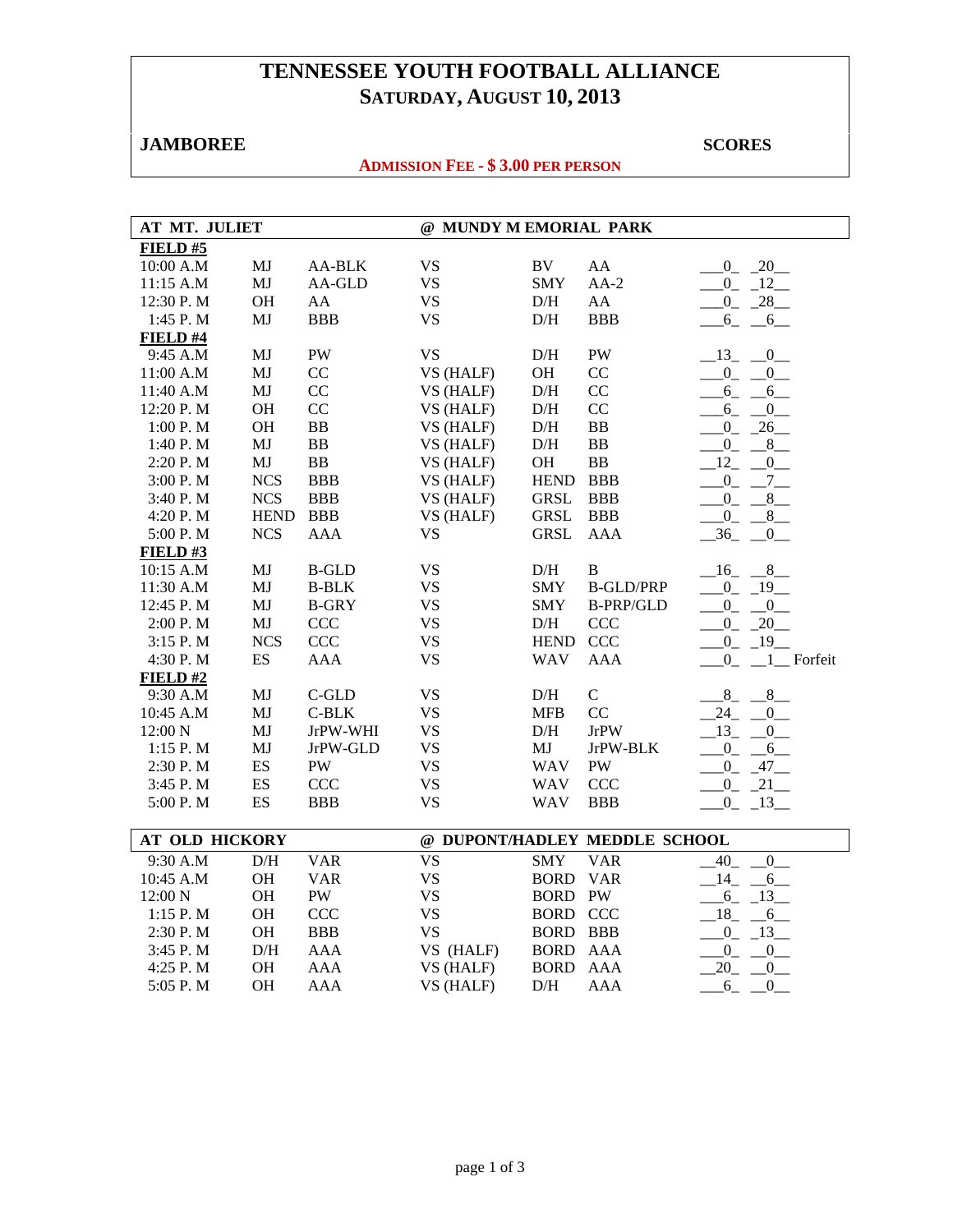# **TENNESSEE YOUTH FOOTBALL ALLIANCE SATURDAY, AUGUST 10, 2013**

# **JAMBOREE** SCORES **SCORES**

## **ADMISSION FEE - \$ 3.00 PER PERSON**

| <b>AT SMYRNA</b>           |             |                  | @ LEE VICTORY REC. PARK   |                  |              |                                     |
|----------------------------|-------------|------------------|---------------------------|------------------|--------------|-------------------------------------|
| <b>GENE CARR FIELD</b>     |             |                  |                           |                  |              |                                     |
| 8:30 A.M                   | SMY         | C-GLD/GLD        | <b>VS</b>                 | MJ               | C-GRY        | $-27$ $-0$ $-$                      |
| 9:45 A.M                   | <b>SMY</b>  | C-GLD/PRP        | <b>VS</b>                 | <b>BORD</b>      | $\mathsf{C}$ | $-13$ $-19$                         |
| 11:00 A.M                  | <b>SMY</b>  | <b>PW</b>        | VS (HALF)                 | GOOD PW          |              | $-14$<br>$-6$                       |
| 11:40 A.M                  | <b>SMY</b>  | <b>PW</b>        | VS (HALF)                 | <b>NCS</b>       | PW           | $6_{-}$<br>$-0$                     |
| 12:20 P.M                  | GOOD PW     |                  | VS (HALF)                 | <b>NCS</b>       | PW           |                                     |
| 1:00 P.M                   | GOOD CC     |                  | VS (HALF)                 | <b>BORD</b>      | CC           | $_{0}$<br>$-12$                     |
| 1:40 P.M                   | <b>SMY</b>  | CC               | VS (HALF)                 | <b>BORD CC</b>   |              | $_{0}^{0}$<br>$_{0-}$               |
| 2:20 P.M                   | <b>SMY</b>  | CC               | VS (HALF)                 | GOOD CC          |              | $7_{-}$<br>$6\_\_$                  |
| 3:00 P.M                   | <b>SMY</b>  | C-PRP/PRP        | <b>VS</b>                 | HEND CC          |              | $12 - 12$                           |
| 4:15 P.M                   | <b>SMY</b>  | <b>CCC</b>       | <b>VS</b>                 | GOOD CCC         |              | $-8$ <sub>-</sub> $-0$              |
| 5:30 P.M                   | <b>SMY</b>  | <b>AAA</b>       | <b>VS</b>                 | GOOD AAA         |              | $-14$ $-0$ $-$                      |
| <b>DONNIE CARTER FIELD</b> |             |                  |                           |                  |              |                                     |
| 9:00 A.M                   | <b>SMY</b>  | BB               | VS (HALF)                 | BORD BB          |              | $_{0_{-}}$<br>$-0$                  |
| 9:40 A.M                   | <b>SMY</b>  | <b>BB</b>        | VS (HALF)                 | GOOD BB          |              | $-13$ , $-7$                        |
| 10:20 A.M                  | <b>BORD</b> | <b>BB</b>        | VS (HALF)                 | GOOD BB          |              | $-13$<br>$\mathbf{0}$               |
| 11:00 A.M                  | <b>SMY</b>  | <b>B-PRP/PRP</b> | <b>VS</b>                 | MJ               | <b>B-WHI</b> | 20<br>$\overline{0}$                |
| 12:15 A.M                  | <b>SMY</b>  | <b>B-GLD/GLD</b> | <b>VS</b>                 | MJ               | <b>B-YLW</b> | $0_$<br>6                           |
| 1:30 A.M                   | <b>SMY</b>  | <b>B-WHI</b>     | <b>VS</b>                 | <b>LEB</b>       | $\bf{B}$     | 12<br>$\overline{0}$                |
| 2:45 P.M                   | <b>SMY</b>  | JrPW-GLD         | <b>VS</b>                 | <b>BORD</b> JrPW |              | $_{0}$<br>12                        |
| 4:00 P.M                   | <b>SMY</b>  | JrPW-PRP         | <b>VS</b>                 | GOOD JrPW        |              | 12<br>$-18$                         |
| 5:15 P.M                   | <b>SMY</b>  | AA               | <b>VS</b>                 | <b>WAV</b>       | AA           | 26<br>$^{0}$                        |
| 6:30 P.M                   | <b>SMY</b>  | <b>BBB</b>       | <b>VS</b>                 | <b>GOOD BBB</b>  |              | $6_{-}$<br>$-7$                     |
|                            |             |                  |                           |                  |              |                                     |
| AT CLARKSVILLE             |             |                  | @ NORTHEAST HIGH SCHOOL   |                  |              |                                     |
| 9:30 A.M                   | CLRK BB     |                  | <b>VS</b>                 | <b>MFB</b>       | <b>BB</b>    | 0 Forfeit<br>$\mathbf{1}$           |
| 10:45A.M                   | CLRK PW     |                  | <b>VS</b>                 | <b>MFB</b>       | PW           | 21<br>$6$ <sub>—</sub>              |
| 12:00 N                    | CLRK CCC    |                  | <b>VS</b>                 | <b>MFB</b>       | <b>CCC</b>   | $0_{-}$<br>$.7$ $-$                 |
| 1:15 P. M                  | CLRK BBB    |                  | <b>VS</b>                 | <b>MFB</b>       | <b>BBB</b>   | $-13$<br>$_{0-}$                    |
| 2:30 P.M                   | CLRK AAA    |                  | <b>VS</b>                 | <b>MFB</b>       | <b>AAA</b>   | $-34$<br>6                          |
|                            |             |                  |                           |                  |              |                                     |
| <b>AT LEBANON</b>          |             |                  | @ CUMBERLAND UNIVERSITY   |                  |              |                                     |
| 10:00 A.M                  | <b>LEB</b>  | CC               | <b>VS</b>                 | <b>NOL</b>       | CC           | $7_{-}$<br>$0$ <sub>—</sub>         |
| 11:15 A.M                  | LEB         | PW               | <b>VS</b>                 | <b>NOL</b>       | PW           | 14<br>8                             |
| 12:30 P.M                  | LEB         | <b>BB</b>        | <b>VS</b>                 | <b>NOL</b>       | <b>BB</b>    | 16<br>$\overline{0}$                |
| 1:45 P.M                   | LEB         | <b>CCC</b>       | <b>VS</b>                 | <b>NOL</b>       | CCC          | $27_{-}$<br>$\overline{0}$          |
| 3:00 P.M                   | <b>LEB</b>  | <b>BBB</b>       | <b>VS</b>                 | <b>NOL</b>       | <b>BBB</b>   | $-13$<br>$-6$                       |
| 4:15 P.M                   | MJ          | AAA              | VS (HALF)                 | <b>NOL</b>       | AAA          | $-14$ $-0$                          |
| 4:55 P.M                   | LEB         | AAA              | VS (HALF)                 | <b>NOL</b>       | AAA          | $-6$ $-0$                           |
| 5:35 P.M                   | LEB         | AAA              | VS (HALF)                 | MJ               | AAA          | $0 - 13$                            |
|                            |             |                  |                           |                  |              |                                     |
| <b>AT SHELBYVILLE</b>      |             |                  | @ SHELBYVILLE HIGH SCHOOL |                  |              |                                     |
| 10:00 A.M                  | <b>SHBY</b> | PW               | <b>VS</b>                 | <b>GAL</b>       | PW           | 21<br>$-6$                          |
| 11:15 A.M                  | <b>SHBY</b> | <b>CCC</b>       | VS                        | GAL              | CCC          | $-0$ $-13$                          |
| 12:30 P.M                  | <b>SHBY</b> | <b>BBB</b>       | VS                        | GAL              | <b>BBB</b>   | $-19$<br>$-7$                       |
| 1:45 P.M                   | <b>SHBY</b> | AAA              | <b>VS</b>                 | GAL              | AAA          | $-43$<br>$\overline{\phantom{0}}^0$ |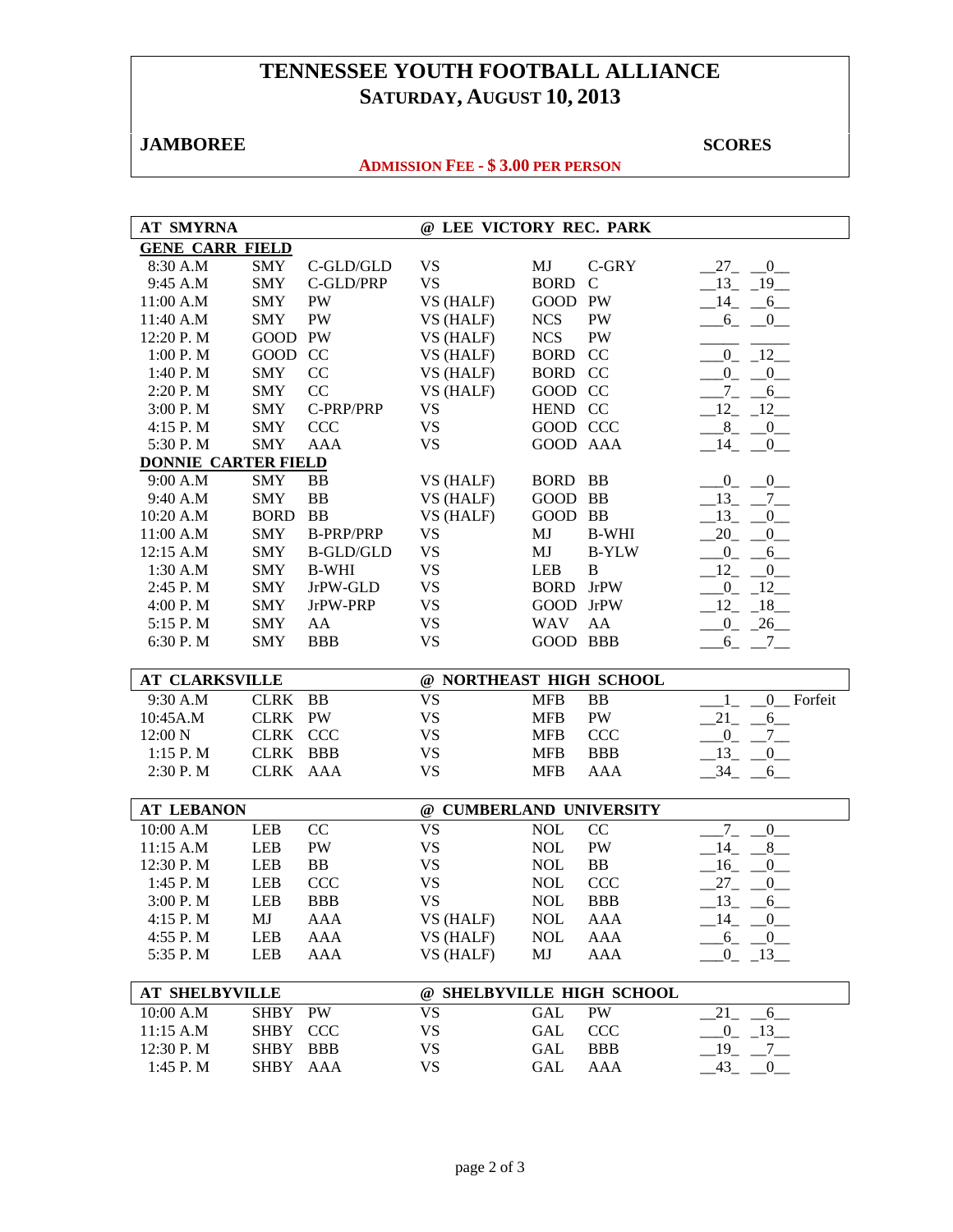# **TENNESSEE YOUTH FOOTBALL ALLIANCE SATURDAY, AUGUST 10, 2013**

#### **JAMBOREE** SCORES SCORES

#### **ADMISSION FEE - \$ 3.00 PER PERSON**

| AT SPRING HILL |            |            | $\omega$ | <b>SPRING HILL MIDDLE SCHOOL</b> |            |  |
|----------------|------------|------------|----------|----------------------------------|------------|--|
| 10:00 A.M      | <b>SPH</b> | CC         | VS       | BV                               | CC.        |  |
| 11:15 A.M      | <b>SPH</b> | <b>PW</b>  | VS       | BV                               | <b>PW</b>  |  |
| 12:30 P.M      | <b>SPH</b> | <b>BB</b>  | VS       | BV                               | BB         |  |
| $1:45$ P. M    | <b>SPH</b> | CCC        | VS       | BV                               | CCC.       |  |
| 3:00 P. M      | <b>SPH</b> | <b>BBB</b> | VS       | BV                               | <b>BBB</b> |  |
| 4:15 P. M      | <b>SPH</b> | AΑA        | VS       | BV                               | AAA        |  |

#### **ADMISSION - - \$3.00 PER PERSON**

**13 yrs old and older (football players & cheerleaders free).**  No more than 6 football coaches (NYSCA certified) and 2 cheerleader coaches per team admitted free. **Gate to be collected by Hosting Community and receipts forwarded to TYFA.**

#### **PLEASE SEND THE JAMBOREE SCORES TO GENE CARR, carrgene@bellsouth.net. Or call 967-4274**

| <b>TYFA COMMUNITY'S</b> |                          |  |             |                                |  |             |                            |
|-------------------------|--------------------------|--|-------------|--------------------------------|--|-------------|----------------------------|
| BV                      | <b>Bellevue Steelers</b> |  | <b>GOOD</b> | Goodlettsville Trojans         |  | <b>MFB</b>  | Murfreesboro Mustangs      |
| <b>BORD</b>             | <b>Bordeaux Eagles</b>   |  | <b>GRSL</b> | <b>Grassland Golden Eagles</b> |  | <b>NOLE</b> | Nolensville Panthers       |
| <b>CLRK</b>             | Clarksville Greyhounds   |  | <b>HEND</b> | Hendersonville Knights         |  | OН          | Old Hickory Bulldogs       |
| D/H                     | Donelson-Herm Warriors   |  | LEB         | Lebanon Blue Devils            |  | <b>SHBY</b> | <b>Shelbyville Eagles</b>  |
| ES                      | <b>East Side Bobcats</b> |  | ΜJ          | Mt. Juliet Bears               |  | <b>SMY</b>  | Smyrna Bulldogs            |
| GAL                     | Gallatin Green Wave      |  | <b>NCS</b>  | Nash Comm Sports Cobras        |  | <b>SPH</b>  | <b>Spring Hill Raiders</b> |
|                         |                          |  |             |                                |  | <b>WAV</b>  | Waverly-Belmont Bulldogs   |

|            | <b>COLORS</b> |            |       |            |        |     |        |  |
|------------|---------------|------------|-------|------------|--------|-----|--------|--|
| <b>BLK</b> | <b>Black</b>  | <b>GRN</b> | Green | <b>PRP</b> | Purple | YLW | Yellow |  |
| GLD        | Gold          | <b>GRY</b> | Grav  | <b>WHI</b> | White  |     |        |  |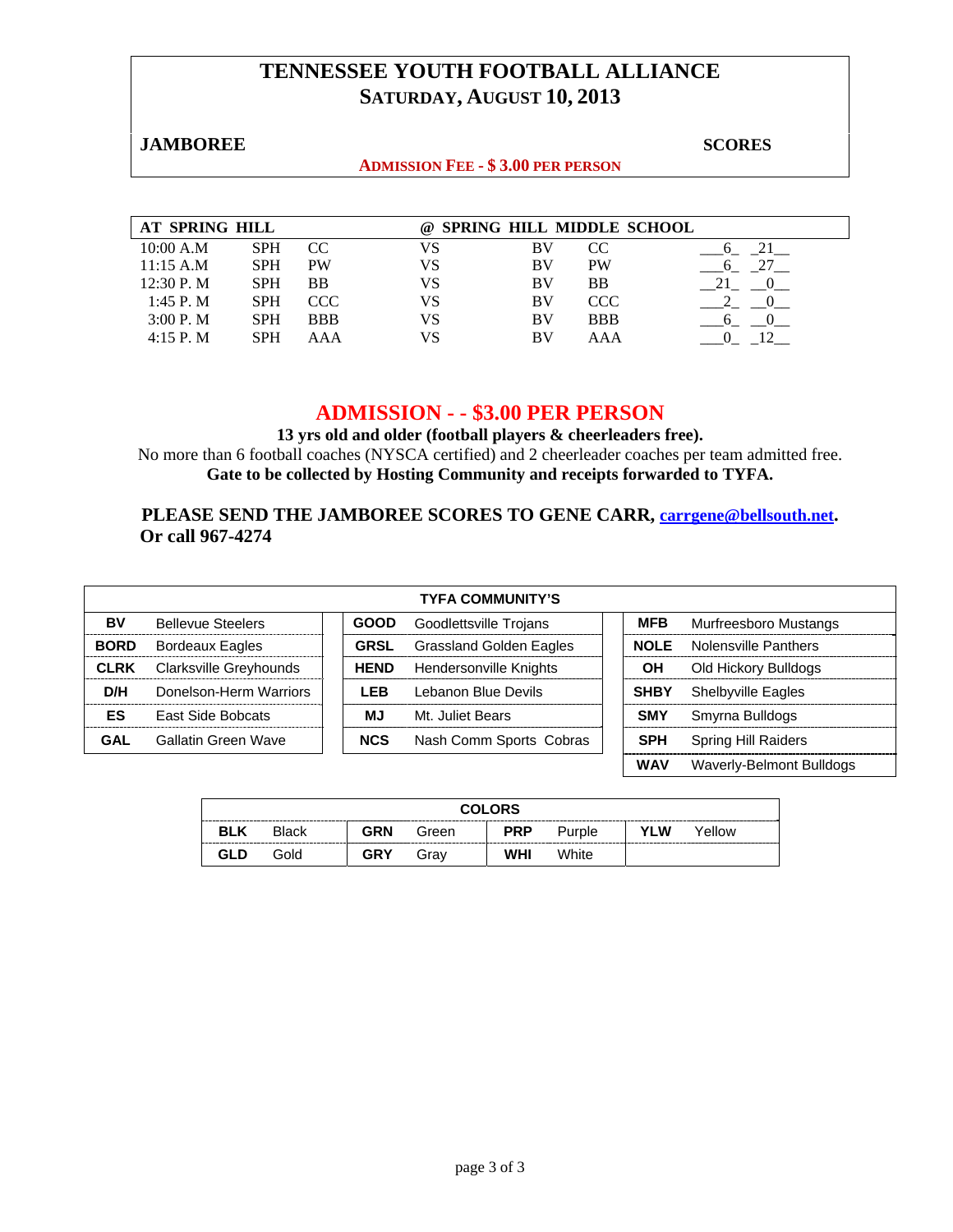# **TENNESSEE YOUTH FOOTBALL ALLIANCE SATURDAY, AUGUST 24, 2013**

| <b>WEEK ONE</b>            |             |                  |                           |            |                               | <b>SCORES</b>            |
|----------------------------|-------------|------------------|---------------------------|------------|-------------------------------|--------------------------|
|                            |             |                  |                           |            |                               |                          |
| <b>AT BORDEAUX</b>         |             |                  | @ METRO CENTER FOOTBALL   |            |                               |                          |
| FIELD#1                    |             |                  |                           |            |                               |                          |
| 9:00 A.M                   |             | BORD JrPW*       | <b>VS</b>                 |            | GOOD JrPW*                    | $0 - 19$                 |
| 10:30 A.M                  | <b>BORD</b> | $AAA*$           | <b>VS</b>                 |            | GOOD AAA*                     | $-7 - 20$                |
| 12:00 N                    | <b>BORD</b> | $CCC*$           | <b>VS</b>                 |            | GOOD CCC*                     | $-7 - 12$                |
| 1:30 P.M                   | BORD BBB*   |                  | <b>VS</b>                 | GOOD BBB*  |                               | $0 - 34$                 |
| $FIED$ #2                  |             |                  |                           |            |                               |                          |
| 9:30 A.M                   | <b>BORD</b> | $C^*$            | <b>VS</b>                 | MJ         | $C-BLK^*$                     | $-12 - 18$               |
| 11:00 A.M                  | <b>BORD</b> | <b>BB</b>        | <b>VS</b>                 | GOOD BB    |                               | $12 - 6$ OT              |
| 12:30 P.M                  | <b>BORD</b> | $CC^*$           | <b>VS</b>                 | GOOD CC*   |                               | $-24 - 6$                |
| 2:00 P.M                   | BORD PW*    |                  | <b>VS</b>                 | GOOD PW*   |                               | $14 -$<br>$\mathbf{0}$   |
| AT DONELSON/HERMITAGE      |             |                  | @ BEN WEST SPORTS COMPLEX |            |                               |                          |
| FIELD#1                    |             |                  |                           |            |                               |                          |
| 9:30 A.M                   | D/H         | <b>JrPW</b>      | <b>VS</b>                 | MJ         | JrPW-BLK                      | $-12 - 14$               |
|                            |             |                  |                           |            |                               |                          |
| <b>AT OLD HICKORY</b>      |             |                  |                           |            | @ DUPONT-HADLEY MIDDLE SCHOOL |                          |
| 9:00 A.M                   | <b>OH</b>   | $CC^*$           | <b>VS</b>                 | MJ         | $CC^*$                        | 22<br>$\sqrt{-12}$       |
| 10:30 A.M                  | OН          | $BB*$            | <b>VS</b>                 | MJ         | $BB*$                         | $-0$ $-43$               |
| 12:00 N                    | <b>OH</b>   | PW*              | <b>VS</b>                 | MJ         | PW*                           | $-0$ $-18$ $-$           |
| 1:30 P.M                   | <b>OH</b>   | $CCC*$           | <b>VS</b>                 | MJ         | $CCC*$                        | $-26$ $-0$               |
| 3:00 P.M                   | <b>OH</b>   | BBB*             | <b>VS</b>                 | MJ         | BBB*                          | $0_{-}$<br>$-44$         |
| 4:30 P.M                   | <b>OH</b>   | AA               | <b>VS</b>                 | D/H        | AA                            | 26<br>$-27$              |
| 6:0 0P. M                  | <b>OH</b>   | <b>AAA</b>       | <b>VS</b>                 | MJ         | <b>AAA</b>                    | 28<br>$-18$              |
| 7:30 P.M                   | <b>OH</b>   | VAR <sup>*</sup> | <b>VS</b>                 | <b>SMY</b> | VAR <sup>*</sup>              | 44<br>$\overline{0}$     |
| <b>AT SMYRNA</b>           |             |                  | @ LEE VICTORY REC. PARK   |            |                               |                          |
| <b>GENE CARR FIELD</b>     |             |                  |                           |            |                               |                          |
| 8:00 A.M                   | <b>SMY</b>  | PW*              | <b>VS</b>                 | <b>LEB</b> | $PW^*$                        | $-42$<br>$-0$            |
| 9:30 A.M                   | <b>SMY</b>  | C-GLD/PRP*       | <b>VS</b>                 | MJ         | $C-GRY*$                      | $27_{-}$<br>6            |
| 11:00 A.M                  | <b>SMY</b>  | CC               | <b>VS</b>                 | <b>LEB</b> | CC                            | 12<br>$\overline{0}$     |
| 12:30 P.M                  | <b>SMY</b>  | $AAA*$           | <b>VS</b>                 | BV         | AAA*                          | 8<br>$-47$               |
| 2:00 P. M                  | <b>SMY</b>  | C-GLD/GLD        | <b>VS</b>                 | MJ         | C-GLD                         | $27_{-}$<br>8            |
| 3:30 P.M                   | <b>SMY</b>  | $CCC*$           | <b>VS</b>                 | <b>LEB</b> | $CCC*$                        | 15<br>$\overline{0}$     |
| 5:00 P.M                   | <b>SMY</b>  | <b>BB</b>        | <b>VS</b>                 | <b>LEB</b> | <b>BB</b>                     | 35<br>$\mathbf{0}$       |
| 6:30 P.M                   | <b>SMY</b>  | C-PRP/PRP        | <b>VS</b>                 | D/H        | $\mathcal{C}$                 | 27<br>$_{0}^{0}$         |
| 8:00 P.M                   | SMY         | $AA-2$           | VS                        | MJ         | AA-GLD                        | $-19$ $-0$               |
| <b>DONNIE CARTER FIELD</b> |             |                  |                           |            |                               |                          |
| 9:00 A.M                   | <b>SMY</b>  | <b>B-PRP/PRP</b> | <b>VS</b>                 | D/H        | $\bf{B}$                      | $-7 - 12$                |
| 10:30 A.M                  | <b>SMY</b>  | JrPW-PRP*        | <b>VS</b>                 | <b>SMY</b> | JrPW-GLD*                     | $-8$ <sub>-</sub> $-6$   |
| 12:00 N                    | <b>SMY</b>  | <b>B-GLD/PRP</b> | <b>VS</b>                 | MJ         | <b>B-GRY</b>                  | $-14$ $-20$ OT           |
| 1:30P                      | <b>SMY</b>  | <b>B-PRP/GLD</b> | <b>VS</b>                 | <b>LEB</b> | B                             | 29<br>$0$ <sub>—</sub>   |
| 3:00 P.M                   | <b>SMY</b>  | <b>B-WHI/PRP</b> | <b>VS</b>                 | MJ         | <b>B-BLK</b>                  | $\overline{0}$<br>$6$ OT |
| 4:30 P.M                   | <b>SMY</b>  | <b>BBB</b>       | <b>VS</b>                 | LEB        | <b>BBB</b>                    | $-36$<br>$-0$            |
| 6:00 P.M                   | <b>SMY</b>  | <b>B-GLD/GLD</b> | <b>VS</b>                 | MJ         | <b>B-GLD</b>                  | $-6 - 26$                |
| 7:30 P.M                   | <b>SMY</b>  | AA               | <b>VS</b>                 | <b>WAV</b> | AA                            | $-6 - 40$                |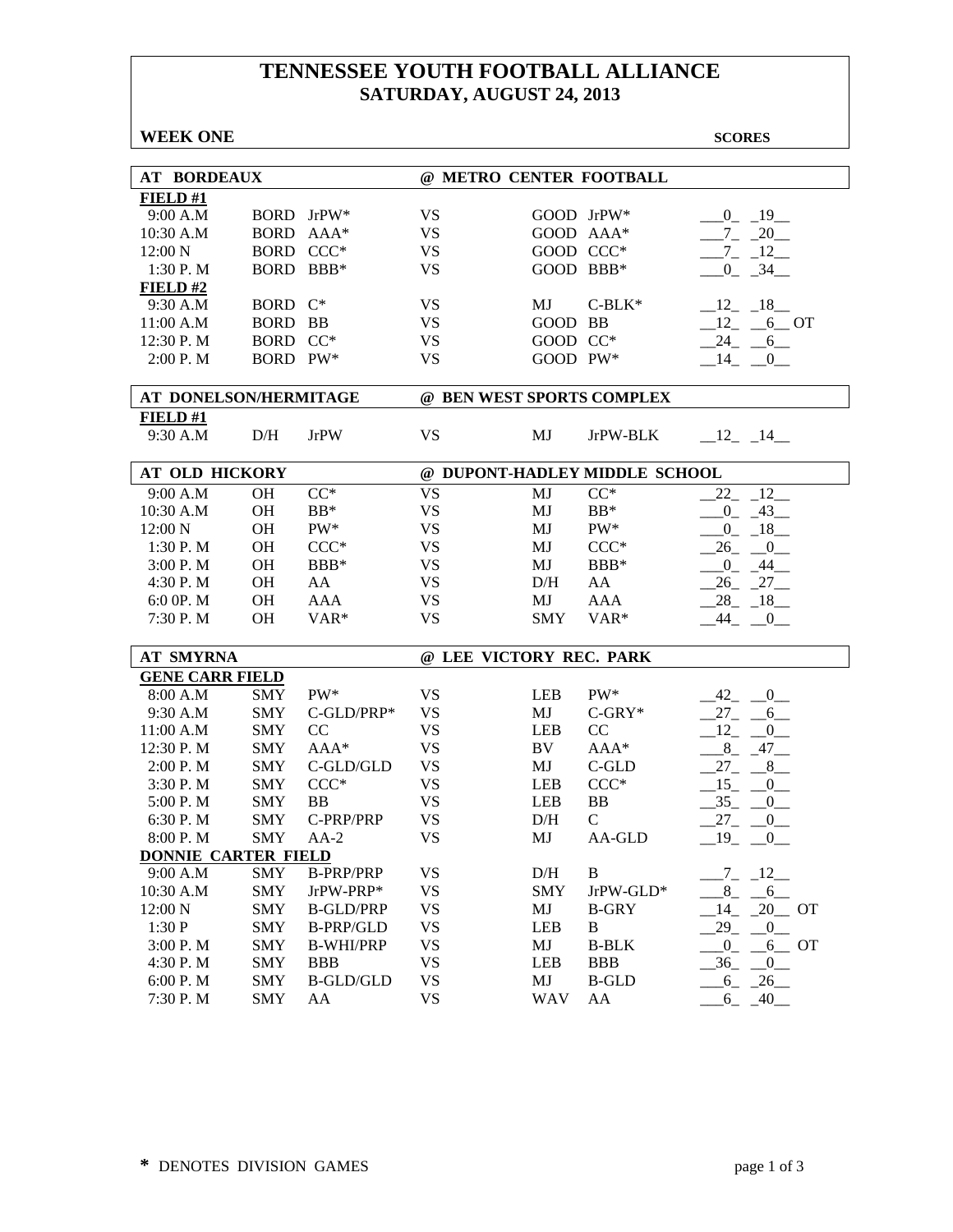# **TENNESSEE YOUTH FOOTBALL ALLIANCE SATURDAY, AUGUST 24, 2013**

**WEEK ONE** SCORES

| <b>AT CLARKSVILLE</b>                                                            |                                                                                                |                                                                                           |                                                                                         | @ NORTHEAST HIGH SCHOOL                                                                         |                                                                                   |                                                                                                                |
|----------------------------------------------------------------------------------|------------------------------------------------------------------------------------------------|-------------------------------------------------------------------------------------------|-----------------------------------------------------------------------------------------|-------------------------------------------------------------------------------------------------|-----------------------------------------------------------------------------------|----------------------------------------------------------------------------------------------------------------|
| 8:30 A.M<br>10:00 A.M<br>11:30 A.M<br>1:00 P. M<br>2:30 P.M                      | <b>CLRK</b><br><b>CLRK</b><br><b>CLRK</b><br><b>CLRK</b><br><b>CLRK</b>                        | VAR <sup>*</sup><br><b>PW</b><br><b>CCC</b><br><b>BBB</b><br>$AAA*$                       | <b>VS</b><br><b>VS</b><br><b>VS</b><br><b>VS</b><br><b>VS</b>                           | BORD VAR*<br><b>SHBY</b><br><b>SHBY</b><br><b>SHBY</b><br><b>SHBY</b>                           | <b>PW</b><br><b>CCC</b><br><b>BBB</b><br>AAA*                                     | 46<br>$\Omega$<br>21<br>20<br>28<br>6<br>22<br>29<br>$-32$<br>$0_{-}$                                          |
| <b>AT NCS</b>                                                                    |                                                                                                |                                                                                           |                                                                                         | @ M.L. KING MAGNET SCHOOL                                                                       |                                                                                   |                                                                                                                |
| 9:00 A.M<br>10:30 A.M<br>12:00 N<br>1:30 P.M                                     | <b>NCS</b><br><b>NCS</b><br><b>NCS</b><br><b>NCS</b>                                           | PW*<br><b>CCC</b><br><b>BBB</b><br><b>AAA</b>                                             | <b>VS</b><br><b>VS</b><br><b>VS</b><br><b>VS</b>                                        | <b>MFB</b><br><b>MFB</b><br><b>MFB</b><br><b>MFB</b>                                            | PW*<br><b>CCC</b><br><b>BBB</b><br><b>AAA</b>                                     | 12<br>26<br>12<br>18<br>33<br>$\overline{0}$<br>64<br>$\overline{0}$                                           |
| <b>AT NOLENSVILLE</b>                                                            |                                                                                                |                                                                                           |                                                                                         | @ ROCKY FORK PARK                                                                               |                                                                                   |                                                                                                                |
| 9:00 A,M<br>10:30 A.M<br>12:00 N<br>1:30 P.M<br>3:00P. M<br>4:30 P.M<br>6:00 P.M | <b>NOL</b><br><b>NOL</b><br><b>NOL</b><br><b>NOL</b><br><b>NOL</b><br><b>NOL</b><br><b>NOL</b> | $CC^*$<br>PW*<br><b>CCC</b><br><b>BBB</b><br><b>AAA</b><br><b>BB-RED</b><br><b>BB-BLK</b> | <b>VS</b><br><b>VS</b><br><b>VS</b><br><b>VS</b><br><b>VS</b><br><b>VS</b><br><b>VS</b> | <b>MFB</b><br><b>SPH</b><br><b>SPH</b><br><b>SPH</b><br><b>SPH</b><br><b>CLRK</b><br><b>SPH</b> | $CC^*$<br>PW*<br><b>CCC</b><br><b>BBB</b><br><b>AAA</b><br><b>BB</b><br><b>BB</b> | 26<br>$\mathbf{0}$<br>18<br>6<br>21<br>12<br>13<br>12<br>42<br>19<br>-12<br>$\overline{0}$<br>$-49$<br>$0_{-}$ |
| <b>AT EAST SIDE</b>                                                              |                                                                                                |                                                                                           |                                                                                         | @ MAGNESS POTTER CENTER                                                                         |                                                                                   |                                                                                                                |
| 9:00 A.M<br>$10:30$ A.M<br>12:00 N<br>$1:30$ P.M                                 | ES<br>ES<br>ES<br>BV                                                                           | PW*<br><b>CCC</b><br><b>BBB</b><br>AA                                                     | <b>VS</b><br><b>VS</b><br><b>VS</b><br><b>VS</b>                                        | <b>BV</b><br><b>BV</b><br>BV<br>MJ                                                              | PW*<br><b>CCC</b><br><b>BBB</b><br><b>AA-BLK</b>                                  | $\overline{0}$<br>46<br>34<br>$\overline{0}$<br>$\overline{0}$<br>28<br>25<br>$\overline{0}$                   |
| <b>AT GALLATIN</b>                                                               |                                                                                                |                                                                                           |                                                                                         | @ TRIPLE CREEK PARK                                                                             |                                                                                   |                                                                                                                |
| 10:00 A.M<br>11:30 A.M<br>1:00 P. M                                              | <b>GAL</b><br><b>GAL</b><br>$GAL*$                                                             | <b>CCC</b><br><b>BBB</b><br><b>AAA</b>                                                    | <b>VS</b><br><b>VS</b><br><b>VS</b>                                                     | <b>HEND</b><br><b>HEND</b><br><b>LEB</b>                                                        | <b>CCC</b><br><b>BBB</b><br>AAA                                                   | 8<br>20<br>27<br>14<br>40<br>6                                                                                 |

#### **HOME FIELD DIRECTOR MUST E-MAIL OR CALL SCORES IN NO LATER THAN 2:00 P.M. SUNDAY TO carrgene@bellsouth.net or phone (615) 967-4274**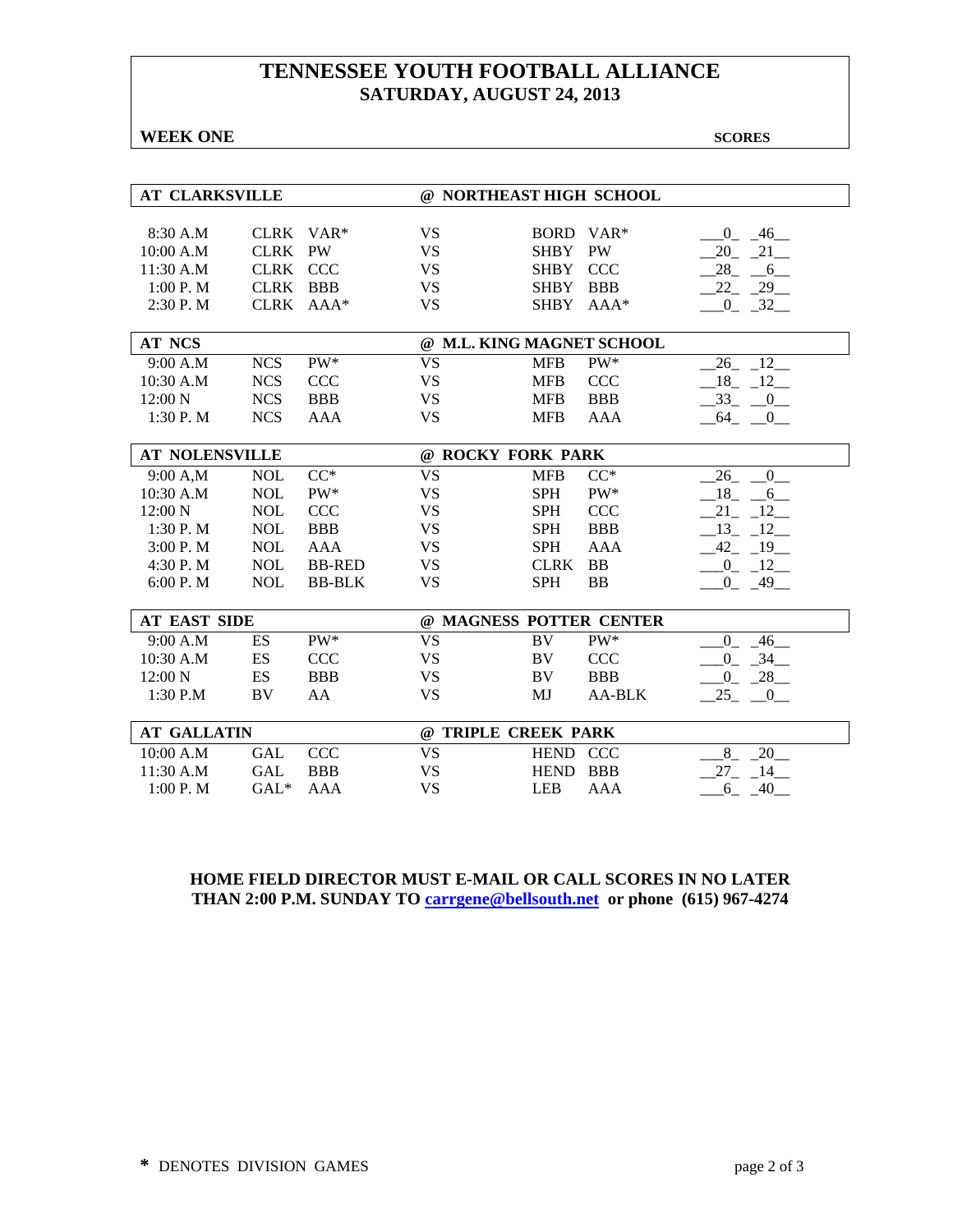# **TENNESSEE YOUTH FOOTBALL ALLIANCE SATURDAY, AUGUST 24, 2013**

#### **WEEK ONE** SCORES

 $\mathsf{r}$ 

| <b>TYFA COMMUNITY'S</b> |                               |  |             |                         |  |             |                            |  |  |
|-------------------------|-------------------------------|--|-------------|-------------------------|--|-------------|----------------------------|--|--|
| BV                      | <b>Bellevue Steelers</b>      |  | <b>GOOD</b> | Goodlettsville Trojans  |  | <b>NOLE</b> | Nolensville Panthers       |  |  |
| <b>BORD</b>             | <b>Bordeaux Eagles</b>        |  | <b>HEND</b> | Hendersonville Knights  |  | OН          | Old Hickory Bulldogs       |  |  |
| <b>CLRK</b>             | <b>Clarksville Greyhounds</b> |  | LEB         | Lebanon Blue Devils     |  | <b>SHBY</b> | <b>Shelbyville Eagles</b>  |  |  |
| D/H                     | Donelson-Herm Warriors        |  | МJ          | Mt. Juliet Bears        |  | <b>SMY</b>  | Smyrna Bulldogs            |  |  |
| ES                      | <b>East Side Bobcats</b>      |  | <b>MFB</b>  | Murfreesboro Mustangs   |  | <b>SPH</b>  | <b>Spring Hill Raiders</b> |  |  |
| GAL                     | Gallatin Green Wave           |  | <b>NCS</b>  | Nash Comm Sports Cobras |  | <b>WAV</b>  | Waverly-Belmont Bulldogs   |  |  |

|            | <b>COLORS</b> |     |       |            |        |     |        |  |  |  |  |
|------------|---------------|-----|-------|------------|--------|-----|--------|--|--|--|--|
| <b>BLK</b> | <b>Black</b>  | GRN | Green | <b>PRP</b> | Purple | YLW | Yellow |  |  |  |  |
| <b>GLD</b> | Gold          | GRY | Grav  | WHI        | White  |     |        |  |  |  |  |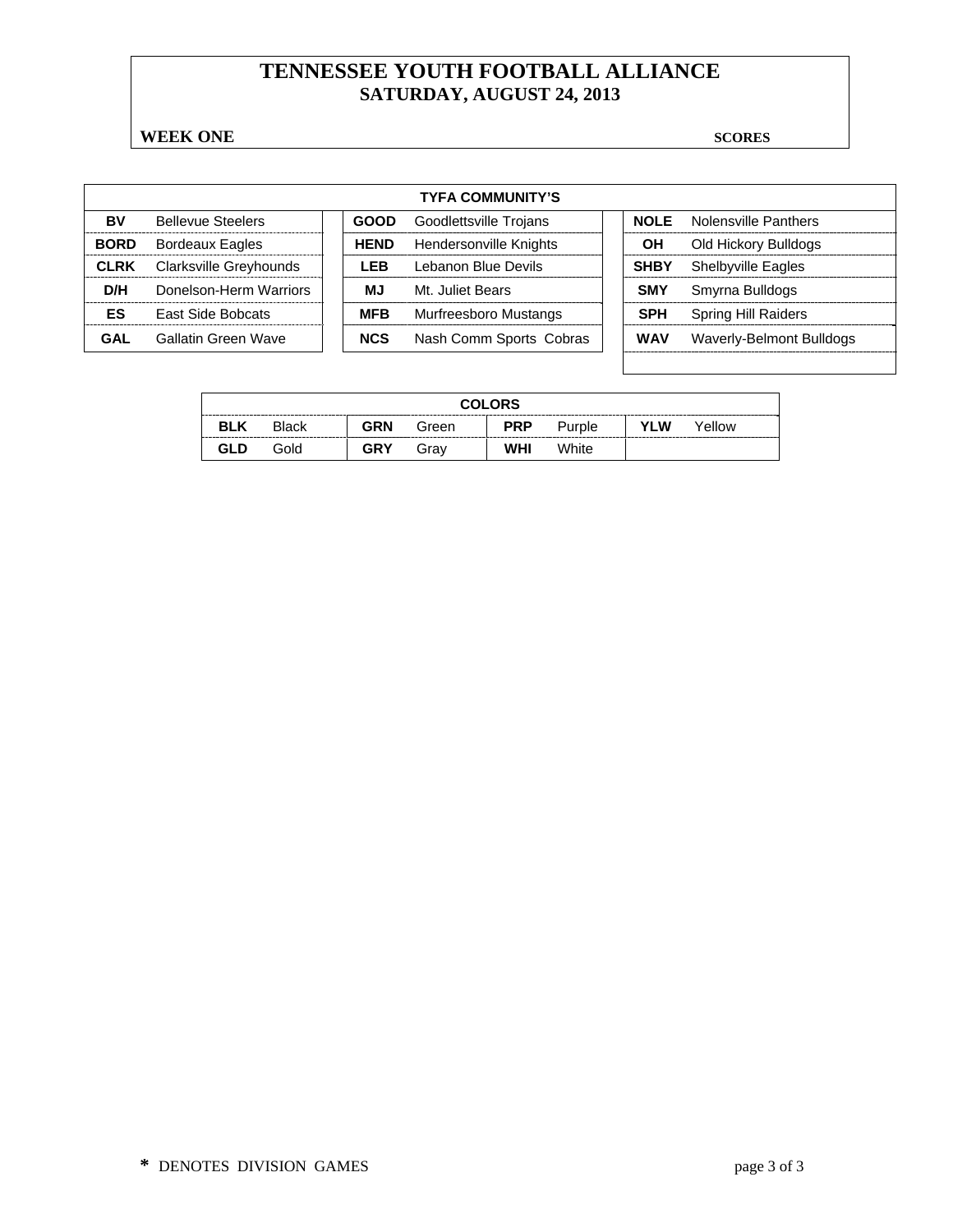# **TENNESSEE YOUTH FOOTBALL ALLIANCE SATURDAY, AUGUST 31, 2013**

#### **WEEK TWO SCORES**

| <b>AT BORDEAUX</b>       |                    |                  | @ METRO YOUTH FOOTBALL |                           |                           |                                  |  |  |  |  |  |
|--------------------------|--------------------|------------------|------------------------|---------------------------|---------------------------|----------------------------------|--|--|--|--|--|
| FIELD#1                  |                    |                  |                        |                           |                           |                                  |  |  |  |  |  |
|                          |                    |                  |                        |                           |                           |                                  |  |  |  |  |  |
| 9:00 A.M                 | BORD CC            |                  | <b>VS</b>              | OH                        | CC                        | $-13$ $-0$                       |  |  |  |  |  |
| 10:30 A.M                | BORD BB            |                  | <b>VS</b>              | <b>OH</b>                 | <b>BB</b>                 | $-34 - 12$                       |  |  |  |  |  |
| AT DONELSON/HERMITAGE    |                    |                  |                        | @ BEN WEST SPORTS COMPLEX |                           |                                  |  |  |  |  |  |
| FIELD#1                  |                    |                  |                        |                           |                           |                                  |  |  |  |  |  |
| 9:00 A.M                 | D/H                | $AA^*$           | <b>VS</b>              | <b>WAV</b>                | $AA^*$                    | $-46 - 6$                        |  |  |  |  |  |
| 10:30 A.M                | D/H                | $CCC*$           | <b>VS</b>              | <b>WAV</b>                | $CCC*$                    | 44 7                             |  |  |  |  |  |
| 12:00 N                  | D/H                | BBB*             | <b>VS</b>              | <b>WAV</b>                | BBB*                      | $-18$ <sub>-</sub> $-7$          |  |  |  |  |  |
| 1:30 P.M                 | D/H                | $AAA*$           | <b>VS</b>              | <b>WAV</b>                | AAA*                      | $6 - 27$                         |  |  |  |  |  |
| 3:00 P.M                 | D/H                | VAR <sup>*</sup> | <b>VS</b>              | <b>SMY</b>                | VAR <sup>*</sup>          | $-54$ $-0$                       |  |  |  |  |  |
| FIELD#2                  |                    |                  |                        |                           |                           |                                  |  |  |  |  |  |
| 10:00 A.M                | D/H                | $\mathsf{C}$     | <b>VS</b>              | <b>SMY</b>                | C-GLD/PRP                 | $-14$ $-6$                       |  |  |  |  |  |
| 11:30 A.M                | $\mathrm{D/H^{*}}$ | PW*              | <b>VS</b>              | <b>WAV</b>                | $PW^*$                    | $-37 - -7$                       |  |  |  |  |  |
| 1:00 P, M                | D/H                | B                | <b>VS</b>              | <b>SMY</b>                | <b>B-GLD/PRP</b>          | $26$ <sub>-</sub><br>0           |  |  |  |  |  |
|                          |                    |                  |                        |                           |                           |                                  |  |  |  |  |  |
| <b>AT GOODLETTSVILLE</b> |                    |                  |                        | @ MOSS WRIGHT PARK        |                           |                                  |  |  |  |  |  |
| FIELD #4                 |                    |                  |                        |                           |                           |                                  |  |  |  |  |  |
| 10:00 A.M                | GOOD CCC*          |                  | <b>VS</b>              | <b>SMY</b>                | $CCC*$                    | $0 - 19$                         |  |  |  |  |  |
| 11:30 A.M                | GOOD BBB*          |                  | <b>VS</b>              | <b>SMY</b>                | BBB*                      | $-0$ $-20$                       |  |  |  |  |  |
| 1:00 P.M                 | GOOD AAA           |                  | <b>VS</b>              | <b>SMY</b>                | <b>AAA</b>                | $-0$ $-14$                       |  |  |  |  |  |
|                          |                    |                  |                        |                           |                           |                                  |  |  |  |  |  |
| 2:30 P.M                 | GOOD BB            |                  | <b>VS</b>              | D/H                       | <b>BB</b>                 | $-0$ $-30$                       |  |  |  |  |  |
| FIELD# $3$               |                    |                  |                        |                           |                           |                                  |  |  |  |  |  |
| 10:30 A.M                | GOOD PW*           |                  | <b>VS</b>              | <b>SMY</b>                | $PW^*$                    | $-0$ $-20$                       |  |  |  |  |  |
| 12:00 N                  | GOOD CC            |                  | <b>VS</b>              | D/H                       | CC                        | $28 - 12$                        |  |  |  |  |  |
| <b>AT LEBANON</b>        |                    |                  |                        |                           | @ NEW LEBANON HIGH SCHOOL |                                  |  |  |  |  |  |
| 9:00 A .M                | <b>LEB</b>         | PW*              | <b>VS</b>              | MJ                        | $PW^*$                    | $-27$<br>$0_{-}$                 |  |  |  |  |  |
| 10:30 A. M               | <b>LEB</b>         | $CC^*$           | <b>VS</b>              | MJ                        | $CC^*$                    | $20 - 27$                        |  |  |  |  |  |
| 12:00 N                  | <b>LEB</b>         | $BB*$            | <b>VS</b>              | MJ                        | $BB*$                     | $-42$<br>$_{0}$                  |  |  |  |  |  |
| 1:30 P.M                 | <b>LEB</b>         | $\, {\bf B}$     | <b>VS</b>              | MJ                        | <b>B-YLW</b>              | $-28$<br>$0_{-}$                 |  |  |  |  |  |
| 3:00 P.M                 | <b>LEB</b>         | $CCC*$           | <b>VS</b>              | MJ                        | $CCC*$                    | $-15$<br>$0_{-}$                 |  |  |  |  |  |
| 4:30 P.M                 | <b>LEB</b>         | BBB*             | <b>VS</b>              | MJ                        | BBB*                      | $-30$<br>$6_{-}$                 |  |  |  |  |  |
| 6:00 P.M                 | <b>LEB</b>         | <b>AAA</b>       | <b>VS</b>              | <b>SPH</b>                | <b>AAA</b>                | 0 Forfeit                        |  |  |  |  |  |
|                          |                    |                  |                        |                           |                           |                                  |  |  |  |  |  |
| AT MT. JULIET            |                    |                  |                        | @ MUNDY MEMORIAL PARK     |                           |                                  |  |  |  |  |  |
| FIELD#3                  |                    |                  |                        |                           |                           |                                  |  |  |  |  |  |
| 9:00 A.M                 | MJ                 | AA-GLD           | <b>VS</b>              | BV                        | AA                        | $0 - 52$                         |  |  |  |  |  |
| 10:30 A.M                | MJ                 | <b>B-GLD</b>     | <b>VS</b>              | MJ                        | <b>B-WHI</b>              | 22<br>6                          |  |  |  |  |  |
| 12:00 N                  | MJ                 | <b>B-BLK</b>     | <b>VS</b>              | <b>SMY</b>                | <b>B-GLD/GLD</b>          | 12<br>6                          |  |  |  |  |  |
| 1:30 P.M                 | MJ                 | JrPW-WHI         | <b>VS</b>              | <b>SMY</b>                | JrPW-PRP                  | $33_{-}$<br>$-6$                 |  |  |  |  |  |
| FIELD #4                 |                    |                  |                        |                           |                           |                                  |  |  |  |  |  |
| 8:45 A.M                 | MJ                 | AA-BLK*          | <b>VS</b>              | <b>SMY</b>                | $AA-2*$                   | $\overline{\mathbf{0}}$<br>$-31$ |  |  |  |  |  |
| 10:15 A.M                | MJ                 | JrPW-GLD         | <b>VS</b>              | <b>SMY</b>                | JrPW-GLD                  | $-6 - 30$                        |  |  |  |  |  |
| 11:45 A.M                | MJ                 | $C$ -GRY         | <b>VS</b>              | <b>SMY</b>                | C-GLD/GLD                 | $-36$<br>$6 -$                   |  |  |  |  |  |
| 1:15 P.M                 | MJ                 | $C$ -GLD         | <b>VS</b>              | <b>SMY</b>                | C-PRP/PRP                 | $-39$<br>$\overline{0}$          |  |  |  |  |  |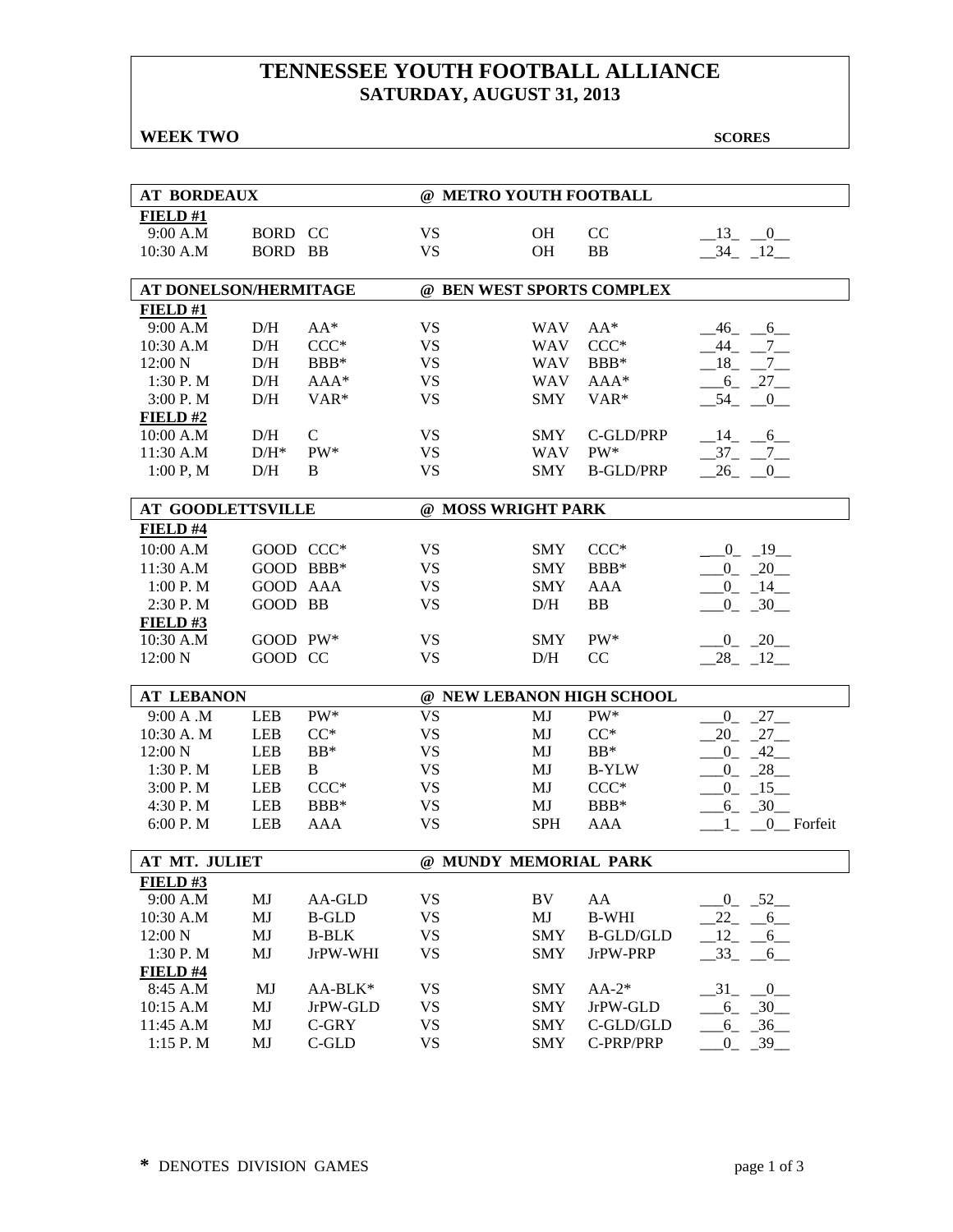# **TENNESSEE YOUTH FOOTBALL ALLIANCE SATURDAY, AUGUST 31, 2013**

| <b>WEEK TWO</b>        |             |                 |                               |                          |                               | <b>SCORES</b>                           |  |
|------------------------|-------------|-----------------|-------------------------------|--------------------------|-------------------------------|-----------------------------------------|--|
|                        |             |                 |                               |                          |                               |                                         |  |
| AT OLD HICKORY         |             |                 |                               |                          | @ DUPONT/HADLEY MIDDLE SCHOOL |                                         |  |
| 10:00 A.M              | $OH*$       | $AA*$           | <b>VS</b>                     | <b>SMY</b>               | $AA*$                         | 50<br>$7\overline{ }$                   |  |
| 11:30 A.M              | OH*         | $VAR*$          | <b>VS</b>                     | CLRK                     | $VAR*$                        | 38<br>$\mathbf{0}$                      |  |
| <b>AT BELLEVUE</b>     |             |                 |                               | @ BELLEVUE MIDDLE SCHOOL |                               |                                         |  |
| 9:30 A.M               | <b>BV</b>   | $PW^*$          | $\overline{\mathrm{VS}}$      | <b>GAL</b>               | $PW^*$                        | 41<br>6                                 |  |
| 11:00 A.M              | BV          | <b>CCC</b>      | <b>VS</b>                     | <b>GAL</b>               | <b>CCC</b>                    | 6<br>$-7$                               |  |
| 12:30 P.M              | BV          | <b>BBB</b>      | <b>VS</b>                     | <b>GAL</b>               | <b>BBB</b>                    | $\mathbf{0}$<br>6 OT                    |  |
| 2:00 P.M               | BV          | $BB*$           | <b>VS</b>                     | CLRK BB*                 |                               | $-6 - 18$                               |  |
| 3:30 P.M               | BV          | $CC^*$          | <b>VS</b>                     | HEND CC*                 |                               | $-14$ $-21$                             |  |
|                        |             |                 |                               |                          |                               |                                         |  |
| AT HENDERSONVILLE      |             |                 |                               | @ POPE JOHN PAUL II      |                               |                                         |  |
| 10:00 A.M              | HEND CCC    |                 | <b>VS</b>                     | <b>SPH</b>               | <b>CCC</b>                    | 40<br>$\mathbf{0}$                      |  |
| 11:30 A.M              | HEND BBB    |                 | <b>VS</b>                     | <b>SPH</b>               | <b>BBB</b>                    | $28 - 0$                                |  |
| <b>AT NCS</b>          |             |                 |                               |                          | @ ML KING MAGNET HIGH SCHOOL  |                                         |  |
| 10:00 A.M              | $NCS*$      | PW*             | <b>VS</b>                     | ES                       | PW*                           | $\overline{0}$<br>31                    |  |
| 11:30 A.M              | <b>NCS</b>  | <b>CCC</b>      | <b>VS</b>                     | ES                       | <b>CCC</b>                    | $1_{-}$ $0_{-}$ Forfeit                 |  |
| 1:00 P. M              | <b>NCS</b>  | <b>BBB</b>      | <b>VS</b>                     | ES                       | <b>BBB</b>                    | $26$ <sub>-</sub> $-$<br>$\overline{0}$ |  |
| 2:30 P.M               | <b>NCS</b>  | AAA             | VS                            | GAL                      | AAA                           | 38<br>0                                 |  |
|                        |             |                 |                               |                          |                               |                                         |  |
| <b>AT NOLENSVILLE</b>  |             |                 |                               | @ ROCKY FORK PARK        |                               |                                         |  |
| 10:00 A.M              | <b>NOL</b>  | BB-RED*         | <b>VS</b>                     | <b>NOL</b>               | BB-BLK*                       | $27_{-}$<br>$\mathbf{0}$                |  |
| <b>AT MURFREESBORO</b> |             |                 | @ MIDDLE POINT SPORTS COMPLEX |                          |                               |                                         |  |
| FIELD #1               |             |                 |                               |                          |                               |                                         |  |
| 9:30 A.M               | <b>MFB</b>  | $CC^*$          | <b>VS</b>                     | <b>NOL</b>               | $CC^*$                        | $-0$ $-24$                              |  |
| 11:00 A.M              | <b>MFB</b>  | PW*             | <b>VS</b>                     | CLRK PW*                 |                               | 19<br>9                                 |  |
| 12:30 P.M              | <b>MFB</b>  | <b>CCC</b>      | <b>VS</b>                     | CLRK CCC                 |                               | $6 - 27$                                |  |
| 2:00 P.M               | <b>MFB</b>  | <b>BBB</b>      | <b>VS</b>                     | CLRK BBB                 |                               | $12 - 19$                               |  |
| 3:30 P.M               | <b>MFB</b>  | $AAA*$          | <b>VS</b>                     | <b>CLRK</b>              | $AAA*$                        | $8_{-}$<br>42                           |  |
| FIELD#2                |             |                 |                               |                          |                               |                                         |  |
| 10:00 A.M              | <b>MFB</b>  | <b>FLAG-WHI</b> | <b>VS</b>                     |                          | <b>BORD FLAG-GRN</b>          | $-42$ $-54$                             |  |
| 11:00 A.M              | <b>MFB</b>  | <b>FLAG-SLV</b> | <b>VS</b>                     |                          | <b>BORD FLAG-BLK</b>          | $-34 - 36$                              |  |
| 12:00 N                | <b>MFB</b>  | <b>FLAG-BLU</b> | <b>VS</b>                     | <b>SPH</b>               | <b>FLAG</b>                   | $21 - 14$                               |  |
|                        |             |                 |                               |                          |                               |                                         |  |
| <b>AT SHELBYVILLE</b>  |             |                 |                               |                          | @ SHELBYVILLE HIGH SCHOOL     |                                         |  |
| 10:00 A.M              | <b>SHBY</b> | $PW^*$          | <b>VS</b>                     | <b>NOL</b>               | PW*                           | 34<br>18                                |  |
| 11:30 A.M              | <b>SHBY</b> | <b>CCC</b>      | <b>VS</b>                     | <b>NOL</b>               | <b>CCC</b>                    | 20<br>$6_{-}$                           |  |
| 1:00 P.M               | <b>SHBY</b> | <b>BBB</b>      | <b>VS</b>                     | <b>NOL</b>               | <b>BBB</b>                    | $33_{-}$<br>$-20$                       |  |
| 2:30 P.M               | <b>SHBY</b> | $AAA*$          | <b>VS</b>                     | <b>NOL</b>               | AAA*                          | 26<br>$\boldsymbol{0}$                  |  |

#### **HOME FIELD DIRECTOR MUST E-MAIL OR CALL SCORES IN NO LATER THAN 2:00 P.M. SUNDAY TO carrgene@bellsouth.net or phone (615) 967-4274**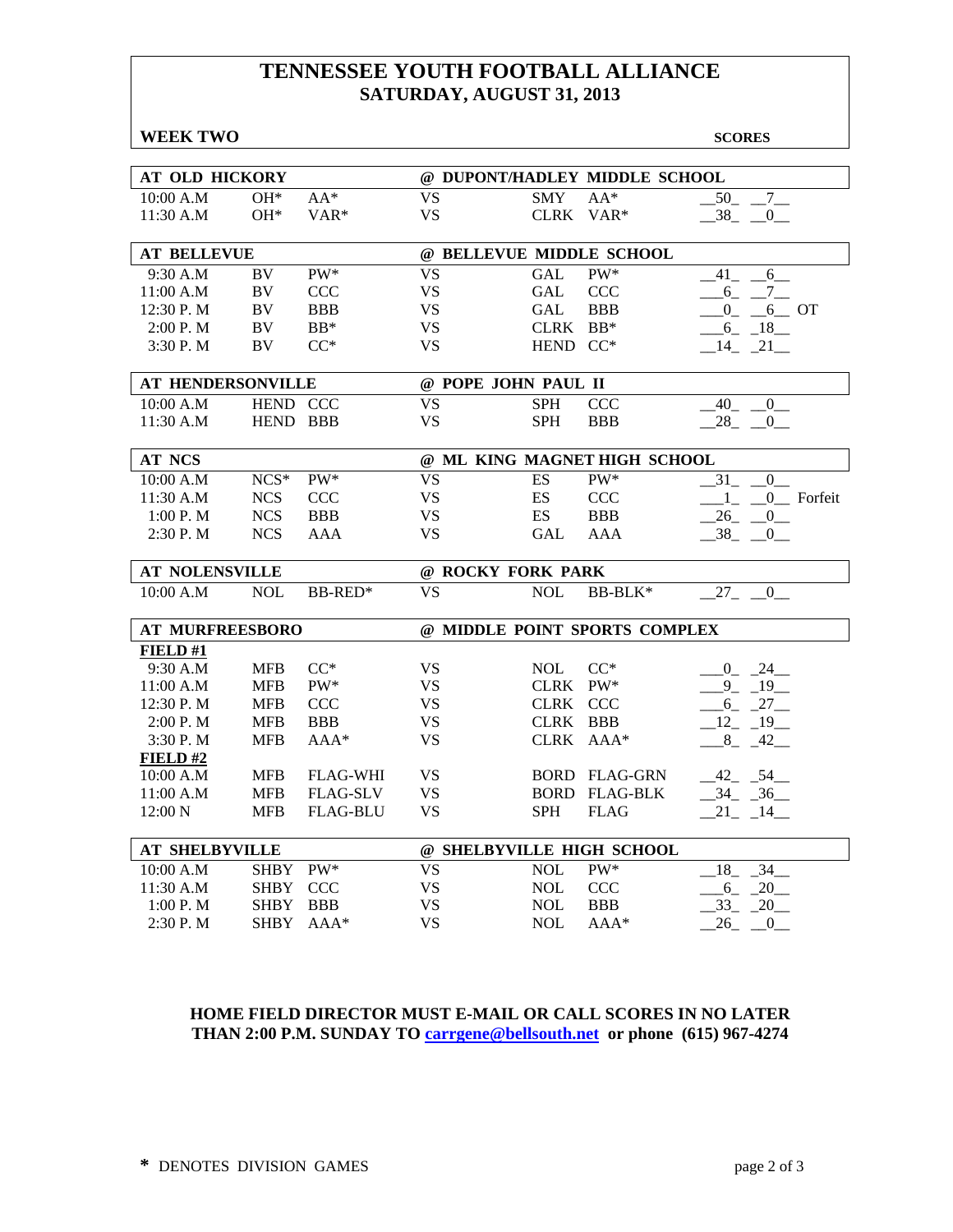# **TENNESSEE YOUTH FOOTBALL ALLIANCE SATURDAY, AUGUST 31, 2013**

#### **WEEK TWO SCORES**

| <b>TYFA COMMUNITY'S</b> |                          |  |             |                         |  |             |                            |  |  |
|-------------------------|--------------------------|--|-------------|-------------------------|--|-------------|----------------------------|--|--|
| BV                      | <b>Bellevue Steelers</b> |  | <b>GOOD</b> | Goodlettsville Trojans  |  | <b>NOLE</b> | Nolensville Panthers       |  |  |
| <b>BORD</b>             | <b>Bordeaux Eagles</b>   |  | <b>HEND</b> | Hendersonville Knights  |  | OН          | Old Hickory Bulldogs       |  |  |
| <b>CLRK</b>             | Clarksville Greyhounds   |  | LEB         | Lebanon Blue Devils     |  | <b>SHBY</b> | <b>Shelbyville Eagles</b>  |  |  |
| D/H                     | Donelson-Herm Warriors   |  | MJ          | Mt. Juliet Bears        |  | <b>SMY</b>  | Smyrna Bulldogs            |  |  |
| ES                      | <b>East Side Bobcats</b> |  | <b>MFB</b>  | Murfreesboro Mustangs   |  | <b>SPH</b>  | <b>Spring Hill Raiders</b> |  |  |
| GAL                     | Gallatin Green Wave      |  | <b>NCS</b>  | Nash Comm Sports Cobras |  | <b>WAV</b>  | Waverly-Belmont Bulldogs   |  |  |

| <b>COLORS</b> |              |            |       |            |        |            |        |  |  |
|---------------|--------------|------------|-------|------------|--------|------------|--------|--|--|
| <b>BLK</b>    | <b>Black</b> | <b>GRN</b> | Green | <b>PRP</b> | Purple | <b>YLW</b> | Yellow |  |  |
| GLD           | Gold         | <b>GRY</b> | Grav  | <b>WHI</b> | White  | <b>SLV</b> | Silver |  |  |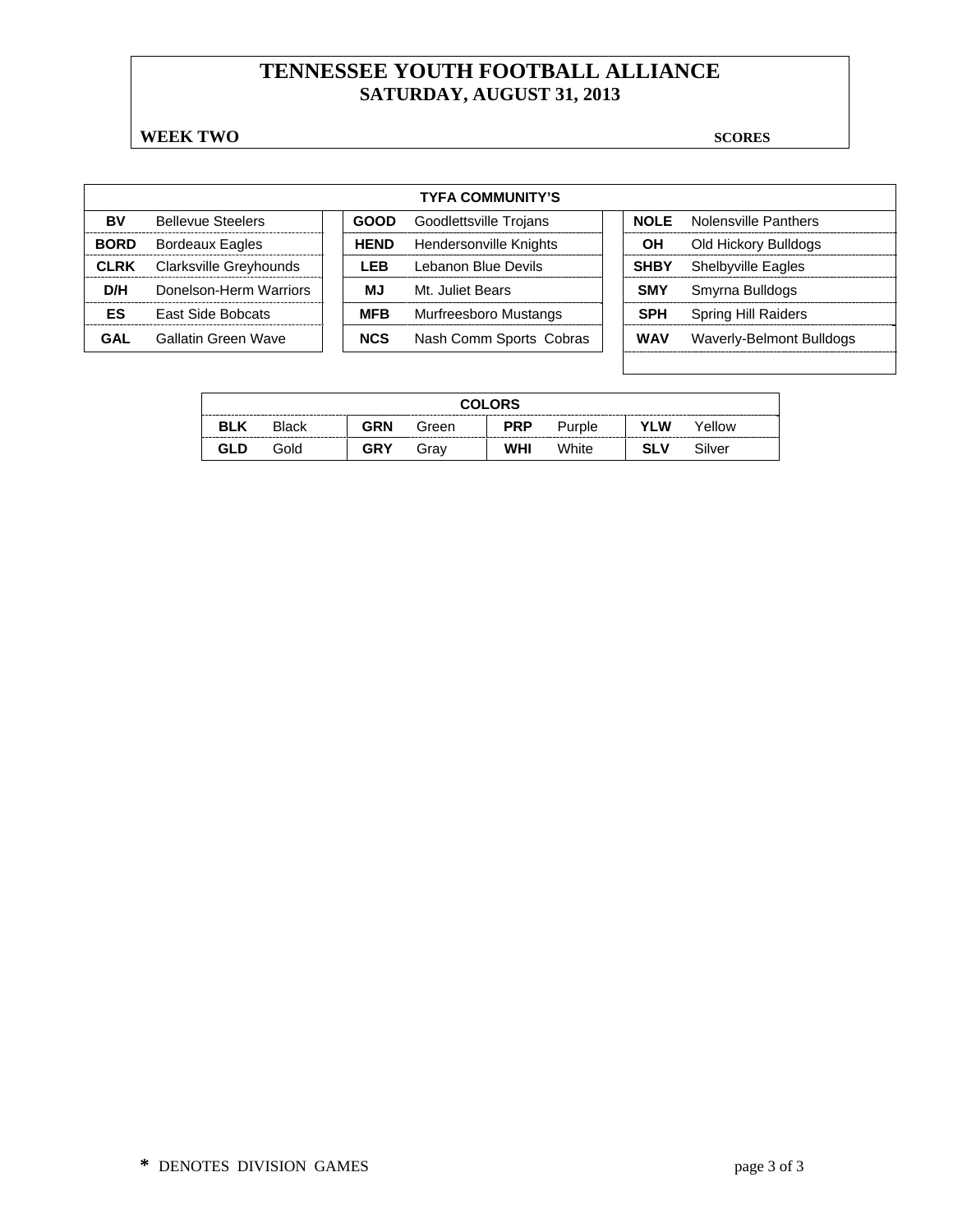# **TENNESSEE YOUTH FOOTBALL ALLIANCE SATURDAY, SEPTEMBER 7, 2013**

#### **WEEK THREE** SCORES

| <b>AT LEBANON</b>        |            |                  |           |                       | @ NEW LEBANON HIGH SCHOOL     |                                       |
|--------------------------|------------|------------------|-----------|-----------------------|-------------------------------|---------------------------------------|
| 9:00 A.M                 | <b>LEB</b> | $PW^*$           | <b>VS</b> | BORD PW*              |                               | $-19$<br>$6_{-}$                      |
| 10:30 A.M                | <b>LEB</b> | $CC^*$           | <b>VS</b> | BORD CC*              |                               | $6 - 31$                              |
| 12:00 N                  | <b>LEB</b> | $BB*$            | <b>VS</b> | BORD BB*              |                               | $0\quad 32$                           |
| 1:30P. M                 | <b>LEB</b> | B                | <b>VS</b> | <b>SMY</b>            | <b>B-GLD/PRP</b>              | $0 - 34$                              |
| 3:00 P.M                 | <b>LEB</b> | $CCC*$           | <b>VS</b> | BORD CCC*             |                               | $-6 - 26$                             |
| 4:30 P.M                 | <b>LEB</b> | <b>BBB</b>       | <b>VS</b> | BORD BBB              |                               | $0 - 31$                              |
| 6:00 P.M                 | <b>LEB</b> | $AAA*$           | <b>VS</b> | <b>MFB</b>            | $AAA*$                        | $26 - 52$                             |
|                          |            |                  |           |                       |                               |                                       |
| <b>AT GOODLETTSVILLE</b> |            |                  |           | @ MOSS WRIGHT PARK    |                               |                                       |
| FIELD #4                 |            |                  |           |                       |                               |                                       |
| 10:00 A.M                |            | GOOD JrPW*       | <b>VS</b> | SMY                   | JrPW-PRP*                     | $-20$ $-0$                            |
|                          |            |                  |           |                       |                               |                                       |
| AT MT. JULIET            |            |                  |           | @ MUNDY MEMORIAL PARK |                               |                                       |
| FIELD#5                  |            |                  |           |                       |                               |                                       |
| 9:00 A.M                 | MJ         | $BB*$            | <b>VS</b> | D/H                   | $BB*$                         | $-0 - 6$                              |
| 10:30 A.M                | MJ         | CC               | <b>VS</b> | D/H                   | CC                            | $-36$ $-6$                            |
| 12:00 P.M                | MJ         | PW*              | <b>VS</b> | D/H                   | PW*                           | $-0$ $-19$                            |
| 1:30 P.M                 | MJ         | $CCC*$           | <b>VS</b> | D/H                   | $CCC*$                        | $26 - 30$                             |
| <b>FIELD</b> #4          |            |                  |           |                       |                               |                                       |
| 9:30 A.M                 | MJ         | $AA$ -GLD*       | VS        | SMY                   | $AA-2*$                       | $-12$ , $-7$                          |
| 11:00 A.M                | MJ         | AA-BLK*          | <b>VS</b> | <b>BV</b>             | $AA^*$                        | $-0$ $-42$                            |
| 12:30 P.M                | MJ         | BBB*             | <b>VS</b> | D/H                   | BBB*                          | $-6$ $-12$                            |
| 2:00 P.M                 | MJ         | $\mathbf{AAA}^*$ | <b>VS</b> | D/H                   | $AAA*$                        | $-34 - 6$                             |
| FIELD#2                  |            |                  |           |                       |                               |                                       |
| 10:00 A.M                | MJ         | $C-GRY*$         | <b>VS</b> | MJ                    | $C-BLK*$                      | $-0$ $-33$                            |
| 11:30 A.M                | MJ         | JrPW-BLK*        | <b>VS</b> | MJ                    | JrPW-WHI*                     | $-0$ $-34$                            |
| 1:00 P.M                 | MJ         | $JrPW-GLD*$      | <b>VS</b> | DH                    | JrPW*                         | $6 - 8$                               |
| FIELD#3                  |            |                  |           |                       |                               |                                       |
| 9:15 A.M                 | MJ         | <b>B-BLK</b>     | VS.       | MJ                    | <b>B-GRY</b>                  | $12 \qquad 0$                         |
| 10:45 A.M                | MJ         | <b>B-WHI</b>     | <b>VS</b> | <b>SMY</b>            | <b>B-WHI/PRP</b>              | $-6 - 54$                             |
| 12:15 P.M                | MJ         | <b>B-YLW</b>     | <b>VS</b> | SMY                   | <b>B-GLD/GLD</b>              | $-14$ $-6$                            |
| 1:45 P.M                 | MJ         | <b>B-GLD</b>     | <b>VS</b> | D/H                   | B                             | 0<br>$7\phantom{0}$                   |
| <b>AT OLD HICKORY</b>    |            |                  |           |                       | @ DUPONT/HADLEY MIDDLE SCHOOL |                                       |
| 9:00 A.M                 | <b>OH</b>  | <b>BB</b>        | <b>VS</b> | <b>SMY</b>            | <b>BB</b>                     | $\overline{\phantom{0}34}$<br>$0_{-}$ |
| 10:30 A.M                | <b>OH</b>  | CC               | <b>VS</b> | SMY                   | CC                            | 12<br>$-6$ OT                         |
| 12:00 N                  | <b>OH</b>  | PW*              | <b>VS</b> | <b>WAV</b>            | PW*                           | $-14$ $-7$ $-$                        |
| 1:30 P.M                 | <b>OH</b>  | $AA^*$           | <b>VS</b> | WAV                   | $AA^*$                        | $44_{-}$<br>$-31$                     |
|                          | <b>OH</b>  | $CCC*$           | <b>VS</b> |                       | $CCC*$                        | 38 0                                  |
| 3:00P. M                 |            |                  |           | <b>WAV</b>            |                               |                                       |
| 4:30 P.M                 | OH         | BBB*             | <b>VS</b> | <b>WAV</b>            | BBB*                          | $6 - 30$                              |
| 6:00 P.M                 | <b>OH</b>  | $AAA*$           | <b>VS</b> | <b>WAV</b>            | $AAA*$                        | 18<br>$\overline{0}$                  |
| 7:30 P.M                 | <b>OH</b>  | VAR <sup>*</sup> | <b>VS</b> | D/H                   | VAR*                          | $-0$ $-19$                            |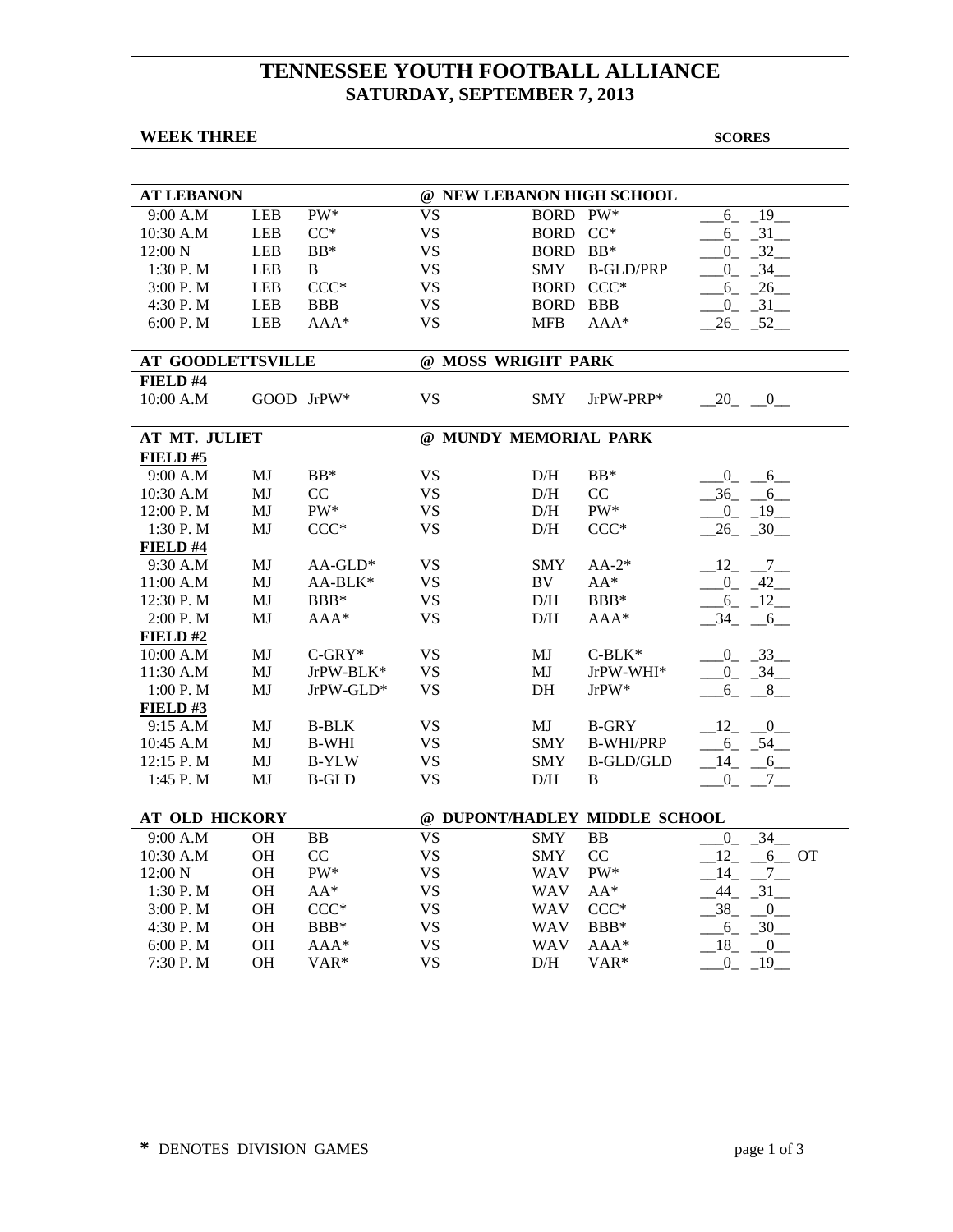## **TENNESSEE YOUTH FOOTBALL ALLIANCE SATURDAY, SEPTEMBER 7, 2013**

#### **WEEK THREE** SCORES

| <b>AT SMYRNA</b>           |             |                 | @ LEE VICTORY REC. PARK |             |                                 |                                                                                |
|----------------------------|-------------|-----------------|-------------------------|-------------|---------------------------------|--------------------------------------------------------------------------------|
| <b>GENE CARR FIELD</b>     |             |                 |                         |             |                                 |                                                                                |
| 9:00 A.M                   | SMY         | C-PRP/PRP       | <b>VS</b>               | <b>SMY</b>  | C-GLD/GLD                       | $-28$ <sub>-</sub> $-6$                                                        |
| 10:30 A.M                  | <b>SMY</b>  | $C$ -GLD/PRP*   | <b>VS</b>               | BORD C*     |                                 | $-6 - 14$                                                                      |
| 12:00 N                    | <b>SMY</b>  | VAR*            | <b>VS</b>               |             | BORD VAR*                       | $-6 - 60$                                                                      |
| <b>DONNIE CARTER FIEld</b> |             |                 |                         |             |                                 |                                                                                |
| 9:30 A.M                   | SMY         | AA              | <b>VS</b>               | D/H         | AA                              | $-0$ $-43$                                                                     |
| 11:00 A.M                  | <b>SMY</b>  | $JrPW-GLD*$     | <b>VS</b>               |             | BORD JrPW*                      | $-14$ $-36$                                                                    |
| 12:30 P.M                  | <b>SMY</b>  | B-PRP/GLD*      | <b>VS</b>               | <b>SMY</b>  | <b>B-PRP/PRP</b>                | $-7 - 36$                                                                      |
|                            |             |                 |                         |             |                                 |                                                                                |
| <b>AT BELLEVUE</b>         |             |                 |                         |             | @ NASHVILLE CHRISTIAN SCHOOL    |                                                                                |
| 3:00 P.M                   | BV          | $AAA*$          | <b>VS</b>               |             | BORD AAA*                       | 60<br>$\overline{0}$                                                           |
|                            |             |                 |                         |             |                                 |                                                                                |
| <b>AT HENDERSONVILLE</b>   |             |                 |                         |             | @ POPE JOHN PAUL II HIGH SCHOOL |                                                                                |
| 10:30 A.M                  | HEND CCC    |                 | <b>VS</b>               | <b>MFB</b>  | <b>CCC</b>                      | $-49$ $-13$                                                                    |
| 12:00 N                    | HEND BBB    |                 | <b>VS</b>               | <b>MFB</b>  | <b>BBB</b>                      | $-28$ <sub>-13</sub>                                                           |
| $1:30$ P. M                | HEND* CC*   |                 | <b>VS</b>               | <b>MFB</b>  | $CC^*$                          | $-34$ $-0$                                                                     |
|                            |             |                 |                         |             |                                 |                                                                                |
| <b>AT NOLENSVILLE</b>      |             |                 | @ RCKY FORK PARK        |             |                                 |                                                                                |
| 9:30 A.M                   | <b>NOL</b>  | PW*             | <b>VS</b>               | GAL         | PW*                             | -12<br>33                                                                      |
| 11:00 A.M                  | <b>NOL</b>  | <b>CCC</b>      | <b>VS</b>               | GAL         | <b>CCC</b>                      | $-0$ $-33$                                                                     |
| 12:30 P.M                  | <b>NOL</b>  | <b>BBB</b>      | <b>VS</b>               | <b>GAL</b>  | <b>BBB</b>                      | $-43$ $-12$                                                                    |
| 2:00 P. M                  | <b>NOL</b>  | $AAA*$          | <b>VS</b>               | GAL         | $AAA*$                          | $-40$ $-13$                                                                    |
| 3:30 P.M                   | <b>NOL</b>  | BB-BLK*         | <b>VS</b>               | BV          | $BB*$                           | $-0$ $-24$                                                                     |
| 5:00 P.M                   | <b>NOL</b>  | $CC^*$          | <b>VS</b>               | BV          | $CC^*$                          | $33 - 26$ OT                                                                   |
|                            |             |                 |                         |             |                                 |                                                                                |
| <b>AT EAST SIDE</b>        |             |                 | @ MAGNESS POTTER CENTER |             |                                 |                                                                                |
| 10:00 A.M                  | <b>ES</b>   | <b>PW</b>       | <b>VS</b>               | <b>MFB</b>  | PW                              | $-0$ $-13$                                                                     |
|                            |             |                 |                         |             |                                 |                                                                                |
| <b>AT SHELBYVILLE</b>      |             |                 |                         |             | @ SHELBYVILLE HIGH SCHOOL       |                                                                                |
| 10:00 A.M                  | SHBY PW*    |                 | <b>VS</b>               | <b>NCS</b>  | PW*                             | $-14$<br>6                                                                     |
| 11:30 A.M                  | <b>SHBY</b> | <b>CCC</b>      | <b>VS</b>               | <b>NCS</b>  | <b>CCC</b>                      | $-0$ $-30$                                                                     |
| 1:00 P. M                  | SHBY BBB    |                 | <b>VS</b>               | <b>NCS</b>  | <b>BBB</b>                      | $8 - 38$                                                                       |
| 2:30 P. M                  |             | SHBY AAA*       | <b>VS</b>               | <b>NCS</b>  | $AAA*$                          | $-32$ $-0$                                                                     |
|                            |             |                 |                         |             |                                 |                                                                                |
| <b>AT SPRING HILL</b>      |             |                 |                         |             | @ SPRING HILL MIDDLE SCHOOL     |                                                                                |
| 9:00 A.M                   | <b>SPH</b>  | <b>FLAG</b>     | <b>VS</b>               | <b>MFB</b>  | <b>FLAG-SLV</b>                 | $-51 - -47$                                                                    |
| 10:00 A.M                  | MFB         | <b>FLAG-BLU</b> | <b>VS</b>               |             | <b>BORD FLAG-GRN</b>            | $-26$ $-12$                                                                    |
| 11:00 A.M                  | <b>MFB</b>  | <b>FLAG-WHI</b> | <b>VS</b>               |             | <b>BORD FLAG-BLK</b>            | $\underline{\hspace{1cm}} 0$ <sub>-</sub> $\underline{\hspace{1cm}} 1$ Forfeit |
| 12:00 N                    | <b>SPH</b>  | PW*             | <b>VS</b>               | CLRK PW*    |                                 | $\_18$ <sub>-</sub> $\_33$ <sub>--</sub>                                       |
| 1:30 P.M                   | <b>SPH</b>  | <b>CCC</b>      | <b>VS</b>               | CLRK CCC    |                                 | $27 - 26$                                                                      |
| 3:00 P.M                   | <b>SPH</b>  | <b>BBB</b>      | <b>VS</b>               | <b>CLRK</b> | BBB                             | $-0$ $-39$                                                                     |
| 4:30 P.M                   | <b>SPH</b>  | $AAA*$          | <b>VS</b>               |             | CLRK AAA*                       | $-0$ $-46$                                                                     |
| 6:00 P.M                   | <b>SPH</b>  | $BB*$           | <b>VS</b>               | CLRK BB*    |                                 | $-49$ $-0$                                                                     |

#### **HOME FIELD DIRECTOR MUST E-MAIL OR CALL SCORES IN NO LATER THAN 2:00 P.M. SUNDAY TO carrgene@bellsouth.net or phone (615) 967-4274**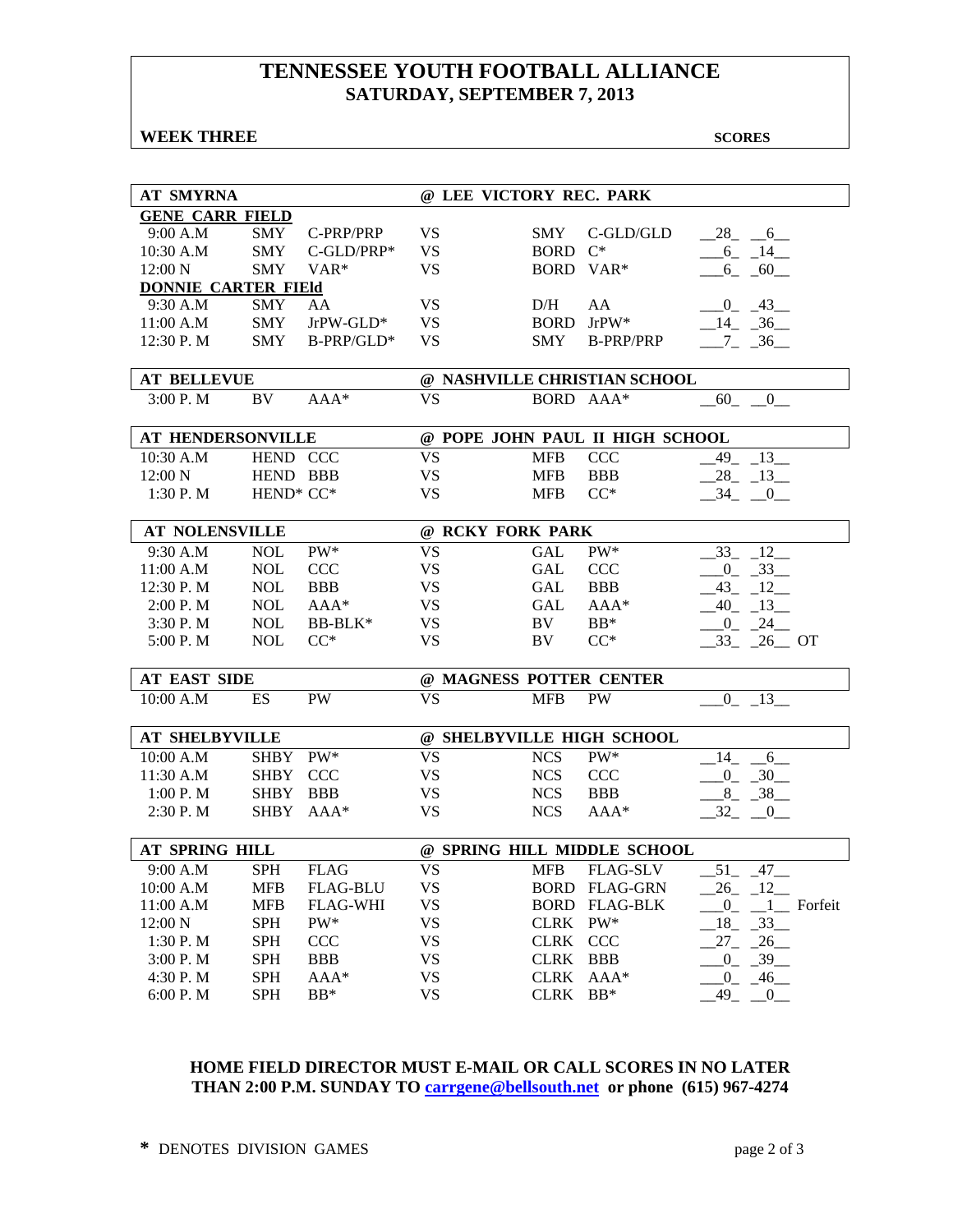# **TENNESSEE YOUTH FOOTBALL ALLIANCE SATURDAY, SEPTEMBER 7, 2013**

#### **WEEK THREE** SCORES

| <b>TYFA COMMUNITY'S</b> |                          |  |             |                         |  |             |                            |  |  |
|-------------------------|--------------------------|--|-------------|-------------------------|--|-------------|----------------------------|--|--|
| BV                      | <b>Bellevue Steelers</b> |  | <b>GOOD</b> | Goodlettsville Trojans  |  | <b>NOLE</b> | Nolensville Panthers       |  |  |
| <b>BORD</b>             | <b>Bordeaux Eagles</b>   |  | <b>HEND</b> | Hendersonville Knights  |  | OН          | Old Hickory Bulldogs       |  |  |
| <b>CLRK</b>             | Clarksville Greyhounds   |  | LEB         | Lebanon Blue Devils     |  | <b>SHBY</b> | <b>Shelbyville Eagles</b>  |  |  |
| D/H                     | Donelson-Herm Warriors   |  | МJ          | Mt. Juliet Bears        |  | <b>SMY</b>  | Smyrna Bulldogs            |  |  |
| ES                      | <b>East Side Bobcats</b> |  | <b>MFB</b>  | Murfreesboro Mustangs   |  | <b>SPH</b>  | <b>Spring Hill Raiders</b> |  |  |
| GAL                     | Gallatin Green Wave      |  | <b>NCS</b>  | Nash Comm Sports Cobras |  | <b>WAV</b>  | Waverly-Belmont Bulldogs   |  |  |

| <b>COLORS</b> |              |     |       |            |        |            |        |  |  |
|---------------|--------------|-----|-------|------------|--------|------------|--------|--|--|
| <b>BLK</b>    | <b>Black</b> | GRN | Green | <b>PRP</b> | Purple | <b>YLW</b> | Yellow |  |  |
| <b>GLD</b>    | Gold         | GRY | Grav  | <b>WHI</b> | White  | <b>SLV</b> | Silver |  |  |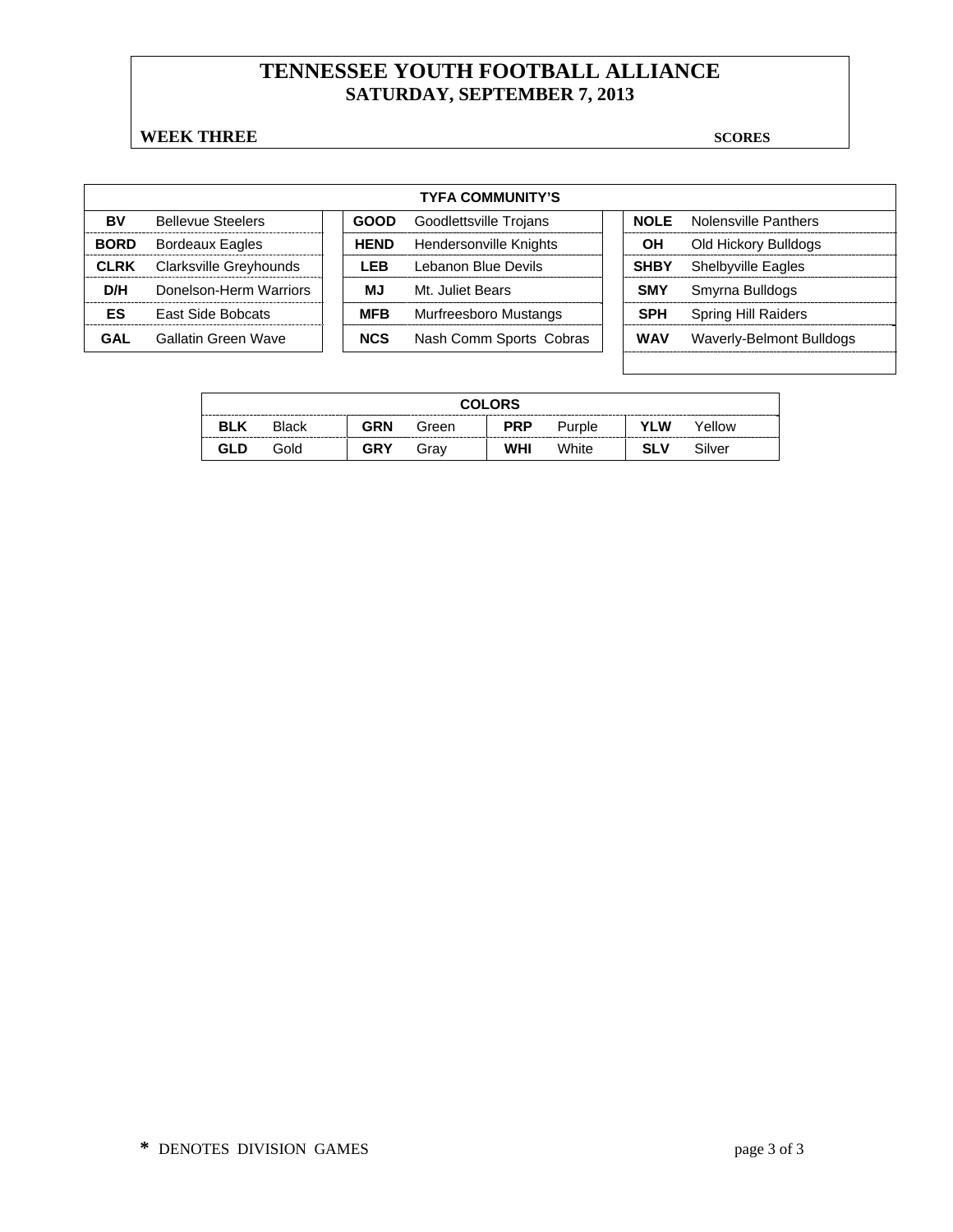# **TENNESSEE YOUTH FOOTBALL ALLIANCE SATURDAY, SEPTEMBER 14, 2013**

#### WEEK FOUR SCORES

| <b>AT GOODLETTSVILLE</b>   |            |                  | @ MOSS WRIGHT PARK      |             |                  |                          |  |  |
|----------------------------|------------|------------------|-------------------------|-------------|------------------|--------------------------|--|--|
| FIELD #4                   |            |                  |                         |             |                  |                          |  |  |
| 10:00 A.M                  | GOOD PW*   |                  | <b>VS</b>               | <b>LEB</b>  | PW*              | 24 6                     |  |  |
| 11:30 A.M                  | GOOD CCC*  |                  | <b>VS</b>               | <b>LEB</b>  | $CCC*$           | $-24$ $-12$              |  |  |
| 1:00 P.M                   | GOOD BBB*  |                  | <b>VS</b>               | <b>LEB</b>  | BBB*             | $-26$ $-6$               |  |  |
| 2:30 P.M                   | GOOD AAA*  |                  | <b>VS</b>               | BV          | AAA*             | $-0$ $-46$               |  |  |
| <b>FIELD#3</b>             |            |                  |                         |             |                  |                          |  |  |
| 10:30 A.M                  | GOOD CC*   |                  | <b>VS</b>               | <b>LEB</b>  | $CC^*$           | $-24$ $-12$              |  |  |
| 12:00 N                    | GOOD BB*   |                  | <b>VS</b>               | <b>LEB</b>  | $BB*$            | $-47 - 8$                |  |  |
|                            |            |                  |                         |             |                  |                          |  |  |
| AT MT. JULIET              |            |                  | @ MUNDY MEMORIAL PARK   |             |                  | <b>HOMECOMING</b>        |  |  |
| FIELD#5                    |            |                  |                         |             |                  |                          |  |  |
| 10:30 A.M                  | MJ         | <b>B-GRY</b>     | <b>VS</b>               | MJ          | <b>B-YLW</b>     | $-0$ $-7$                |  |  |
| 12:00 N                    | MJ         | <b>B-WHI</b>     | <b>VS</b>               | <b>LEB</b>  | $\, {\bf B}$     | $-13 - 0$                |  |  |
| 1:30 P.M                   | MJ         | $C-BLK$          | <b>VS</b>               | <b>BORD</b> | $\mathcal{C}$    | $-20 - 6$                |  |  |
| FIELD #4                   |            |                  |                         |             |                  |                          |  |  |
| 10:00 A.M                  | MJ         | BB               | <b>VS</b>               | <b>BORD</b> | <b>BB</b>        | $-33$<br>$6\overline{6}$ |  |  |
| 11:30 A.M                  | MJ         | <b>CCC</b>       | <b>VS</b>               | OH          | <b>CCC</b>       | $6 - 26$                 |  |  |
| 1:00 P.M                   | MJ         | CC               | <b>VS</b>               | <b>BORD</b> | CC               | $0\qquad 26$             |  |  |
| 2:30 P.M                   | MJ         | <b>PW</b>        | <b>VS</b>               | OH          | PW               | $-24$ $-12$              |  |  |
| $FIED$ #3                  |            |                  |                         |             |                  |                          |  |  |
| 10:00 A.M                  | MJ         | <b>B-GLD</b>     | <b>VS</b>               | MJ          | <b>B-BLK</b>     | $-22 - 12$               |  |  |
| 11:30 A.M                  | MJ         | $AA$ -GLD*       | <b>VS</b>               | MJ          | AA-BLK*          | $-0$ $-35$               |  |  |
| 1:00 P.M                   | MJ         | <b>BBB</b>       | <b>VS</b>               | OH          | <b>BBB</b>       | $-38$ $-6$               |  |  |
| 2:30 P.M                   | MJ         | <b>AAA</b>       | <b>VS</b>               | OH          | <b>AAA</b>       | $-0$ $-56$               |  |  |
| FIELD#2                    |            |                  |                         |             |                  |                          |  |  |
| 11:00 A.M                  | MJ         | $C$ -GLD*        | <b>VS</b>               | MJ          | $C-GREV*$        | 19<br>$-0$               |  |  |
| 12:30 P.M                  | MJ         | JrPW-BLK*        | <b>VS</b>               | MJ          | JrPW-GOLD*       | $\overline{0}$<br>$-8$   |  |  |
| 2:00 P.M                   | MJ         | JrPW-WHI*        | <b>VS</b>               | <b>BORD</b> | JrPW-GOLD*       | $-16$<br>$\overline{0}$  |  |  |
|                            |            |                  |                         |             |                  |                          |  |  |
| <b>AT SMYRNA</b>           |            |                  | @ LEE VICTORY REC. PARK |             |                  |                          |  |  |
| <b>GENE CARR FIELD</b>     |            |                  |                         |             |                  |                          |  |  |
| 8:30 A.M                   | SMY        | <b>B-WHI/PRP</b> | <b>VS</b>               | <b>SMY</b>  | <b>B-PRP/PRP</b> | $27 - 26$                |  |  |
| 10:00 A.M                  | <b>SMY</b> | $CCC*$           | <b>VS</b>               | D/H         | $CCC*$           | 12<br>20                 |  |  |
| 11:30 A.M                  | <b>SMY</b> | $CC^*$           | <b>VS</b>               | D/H         | $CC^*$           | 19<br>0                  |  |  |
| 1:00 P.M                   | <b>SMY</b> | C-GLD/PRP*       | <b>VS</b>               | D/H         | $C^*$            | $18 - 22$                |  |  |
| 2:30 P.M                   | <b>SMY</b> | PW*              | <b>VS</b>               | D/H         | $PW^*$           | $8 - 0$                  |  |  |
| 4:00 P.M                   | <b>SMY</b> | $BB*$            | <b>VS</b>               | D/H         | $BB*$            | $-20$<br>$_{0_-}$        |  |  |
| 5:30 P.M                   | <b>SMY</b> | AAA*             | <b>VS</b>               | $\rm{D/H}$  | AAA*             | 21<br>$-0$               |  |  |
| <b>DONNIE CARTER FIELD</b> |            |                  |                         |             |                  |                          |  |  |
| 9:00 A.M                   | <b>SMY</b> | JrPW-PRP*        | <b>VS</b>               | D/H         | JrPW*            | $-20$ $-14$ $-$          |  |  |
| 10:30 A.M                  | <b>SMY</b> | JrPW-GLD*        | <b>VS</b>               | GOOD        | $JrPW^*$         | $-13$ $-31$              |  |  |
| 12:00 N                    | <b>SMY</b> | B-GLD/GLD*       | <b>VS</b>               | $\rm{D/H}$  | $\mathrm{B}^*$   | $-0$ $-30$               |  |  |
| 1:30 P.M                   | <b>SMY</b> | <b>B-PRP/GLD</b> | <b>VS</b>               | <b>SMY</b>  | <b>GLD/PRP</b>   | $-12$<br>$7_{-}$         |  |  |
| 3:00 P.M                   | <b>SMY</b> | VAR*             | <b>VS</b>               | D/H         | VAR <sup>*</sup> | $0_{-}$<br>$-39$         |  |  |
| 4:30 P.M                   | <b>SMY</b> | $AA-2*$          | <b>VS</b>               | BV          | $AA^*$           | $_{0}^{0}$<br>$-44$      |  |  |
| 6:00 P.M                   | <b>SMY</b> | BBB*             | <b>VS</b>               | D/H         | BBB*             | 41<br>$-12$              |  |  |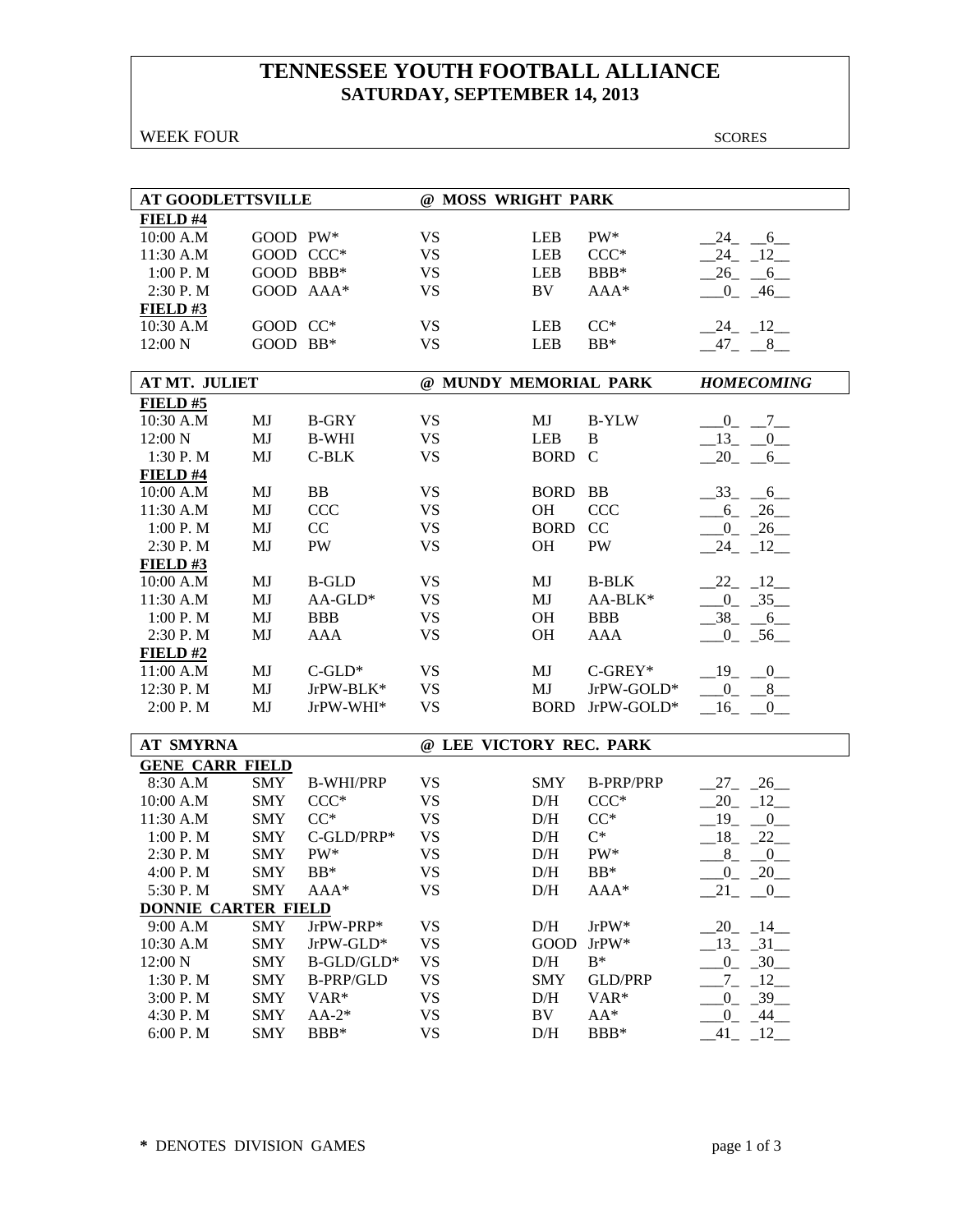# **TENNESSEE YOUTH FOOTBALL ALLIANCE SATURDAY, SEPTEMBER 14, 2013**

| <b>WEEK FOUR</b> | <b>SCORES</b> |
|------------------|---------------|
|------------------|---------------|

| AT WAVERLY BELMONT                 |             |                 |                         |                 | @ TENN. PREPATORY SCHOOL        |                                     |
|------------------------------------|-------------|-----------------|-------------------------|-----------------|---------------------------------|-------------------------------------|
| 9:30 A.M                           | <b>WAV</b>  | PW              | <b>VS</b>               | <b>BORD PW</b>  |                                 | $\overline{2}$<br>$25$ <sub>—</sub> |
| 11:00 A.M                          | <b>WAV</b>  | AA              | <b>VS</b>               | <b>SMY</b>      | $AA^*$                          | $-57$ $-0$ $-$                      |
| 12:30 P.M                          | <b>WAV</b>  | <b>CCC</b>      | <b>VS</b>               | <b>BORD CCC</b> |                                 | $-6 - 12$                           |
| 2:00 P. M                          | <b>WAV</b>  | <b>BBB</b>      | <b>VS</b>               | <b>BORD BBB</b> |                                 | $-19$ $-41$                         |
| 3:30 P.M                           | <b>WAV</b>  | AAA             | <b>VS</b>               | BORD AAA        |                                 | $-13$ $-6$ OT                       |
|                                    |             |                 |                         |                 |                                 |                                     |
| <b>AT CLARKSVILLE</b>              |             |                 | @ NORTHEAST HIGH SCHOOL |                 |                                 |                                     |
| 9:00 A.M                           | CLRK BB*    |                 | <b>VS</b>               | <b>NOL</b>      | <b>BB-RED*</b>                  | $7\overline{ }$<br>$\mathbf{0}$     |
| 10:30 A.M                          | CLRK PW*    |                 | <b>VS</b>               | ES              | PW*                             | $1_{-}$ $0_{-}$ Forfeit             |
| 12:00 N                            | CLRK CCC    |                 | <b>VS</b>               | ES              | CCC                             | $1 0$ Forfeit                       |
| 1:30 P.M                           | CLRK BBB    |                 | <b>VS</b>               | ES              | <b>BBB</b>                      | $-51$ $-0$                          |
| 3:00 P.M                           | <b>CLRK</b> | $VAR*$          | <b>VS</b>               | OH              | VAR*                            | $-0$ $-49$                          |
|                                    |             | CLRK AAA*       | <b>VS</b>               | <b>LEB</b>      | AAA*                            | $1_{-}$ $0_{-}$ Forfeit             |
|                                    |             |                 |                         |                 |                                 |                                     |
| AT HENDERSONVILLE                  |             |                 |                         |                 | @ POPE JOHN PAUL II HIGH SCHOOL |                                     |
| 10:00 A.M                          | HEND CCC    |                 | <b>VS</b>               | <b>NOL</b>      | <b>CCC</b>                      | $-45 - 0$                           |
| 11:30 A.M                          | HEND BBB    |                 | <b>VS</b>               | <b>NOL</b>      | <b>BBB</b>                      | $-13$ $-21$                         |
| 1:00 P. M                          | HEND CC*    |                 | <b>VS</b>               | <b>NOL</b>      | $CC^*$                          | $-32 - 13$                          |
|                                    |             |                 |                         |                 |                                 |                                     |
| <b>AT GALLATIN</b>                 |             |                 | @ TRIPLE CREEK PARK     |                 |                                 |                                     |
| 10:00 A.M                          | <b>GAL</b>  | PW*             | <b>VS</b>               | <b>NCS</b>      | PW*                             | $6 - 35$                            |
| 11:30 A.M.                         | GAL         | <b>CCC</b>      | <b>VS</b>               | <b>NCS</b>      | <b>CCC</b>                      | $-19$ $-8$                          |
| 1:00 P. M.                         | <b>GAL</b>  | <b>BBB</b>      | <b>VS</b>               | <b>NCS</b>      | <b>BBB</b>                      | $-0$ $-40$                          |
| 2:30 P.M                           | <b>GAL</b>  | AAA*            | <b>VS</b>               | <b>NCS</b>      | AAA*                            | $-0$ $-44$ $-$                      |
|                                    |             |                 |                         |                 |                                 |                                     |
|                                    |             |                 |                         |                 |                                 |                                     |
| <b>AT MURFREESBORO</b>             |             |                 |                         |                 | @ MIDDLE POINT SPORTS COMPLEX   |                                     |
| FIELD#1                            |             |                 |                         |                 |                                 |                                     |
| 9:30 A.M                           | <b>MFB</b>  | $PW^*$          | <b>VS</b>               | BV              | $PW^*$                          | $-0$ $-41$ $-$                      |
| 11:00 A.M                          | <b>MFB</b>  | <b>CCC</b>      | <b>VS</b>               | BV              | <b>CCC</b>                      | $-6 - 19$                           |
| 12:30 P.M                          | <b>MFB</b>  | <b>BBB</b>      | <b>VS</b>               | BV              | <b>BBB</b>                      | $-6$ $-12$                          |
| 2:00 P.M                           | <b>MFB</b>  | $AAA*$          | <b>VS</b>               | <b>NOL</b>      | AAA*                            | $-12$ $-14$ $-$                     |
| 3:30 P.M                           | <b>MFB</b>  | $CC^*$          | <b>VS</b>               | BV              | $CC^*$                          | $-0$ $-19$ $-$                      |
| FIELD# $2$                         |             |                 |                         |                 |                                 |                                     |
| 11:00 A.M                          | <b>MFB</b>  | <b>FLAG-SIL</b> | <b>VS</b>               | <b>MFB</b>      | <b>FLAG-WHI</b>                 | $-48$ $-40$                         |
| 12:00 N                            | <b>MFB</b>  | <b>FLAG-BLU</b> | <b>VS</b>               |                 | <b>BORD FLAG-BLK</b>            | $22 - 7$                            |
|                                    |             |                 |                         |                 |                                 |                                     |
| <b>AT SPRING HILL RAIDERS</b>      |             |                 |                         |                 | @ SPRING HILL MIDDLE SCHOOL     |                                     |
| 9:00 A.M                           | SPH         | <b>FLAG</b>     | <b>VS</b>               |                 | <b>BORD FLAG-GRN</b>            | $_{.30}$<br>$-36$                   |
| 10:00 A.M                          | <b>SPH</b>  | $PW^*$          | <b>VS</b>               | SHBY            | $PW^*$                          | 19<br>6                             |
| 11:30 A.M                          | <b>SPH</b>  | $CCC*$          | <b>VS</b>               | SHBY CCC*       |                                 | 46<br>18                            |
| 1:00 P.M                           | <b>SPH</b>  | BBB*            | <b>VS</b>               | <b>SHBY</b>     | $BBB*$                          | $-42$<br>$\overline{0}$             |
| 2:30 P.M                           | <b>SPH</b>  | AAA*            | <b>VS</b>               | <b>SHBY</b>     | AAA*                            | $-6 - 46$                           |
| 4:00 P.M                           | <b>SPH</b>  | $BB*$           | <b>VS</b>               | BV              | $BB*$                           | $-58$ <sub>-12</sub>                |
|                                    |             |                 |                         |                 |                                 |                                     |
| AT SPRING HILL COYOTES<br>5:00 P.M | SHC*        | <b>VAR</b>      | <b>VS</b>               | <b>BORD VAR</b> | @ SPRING STATION MIDDLE SCHOOL  | $0 - 48$                            |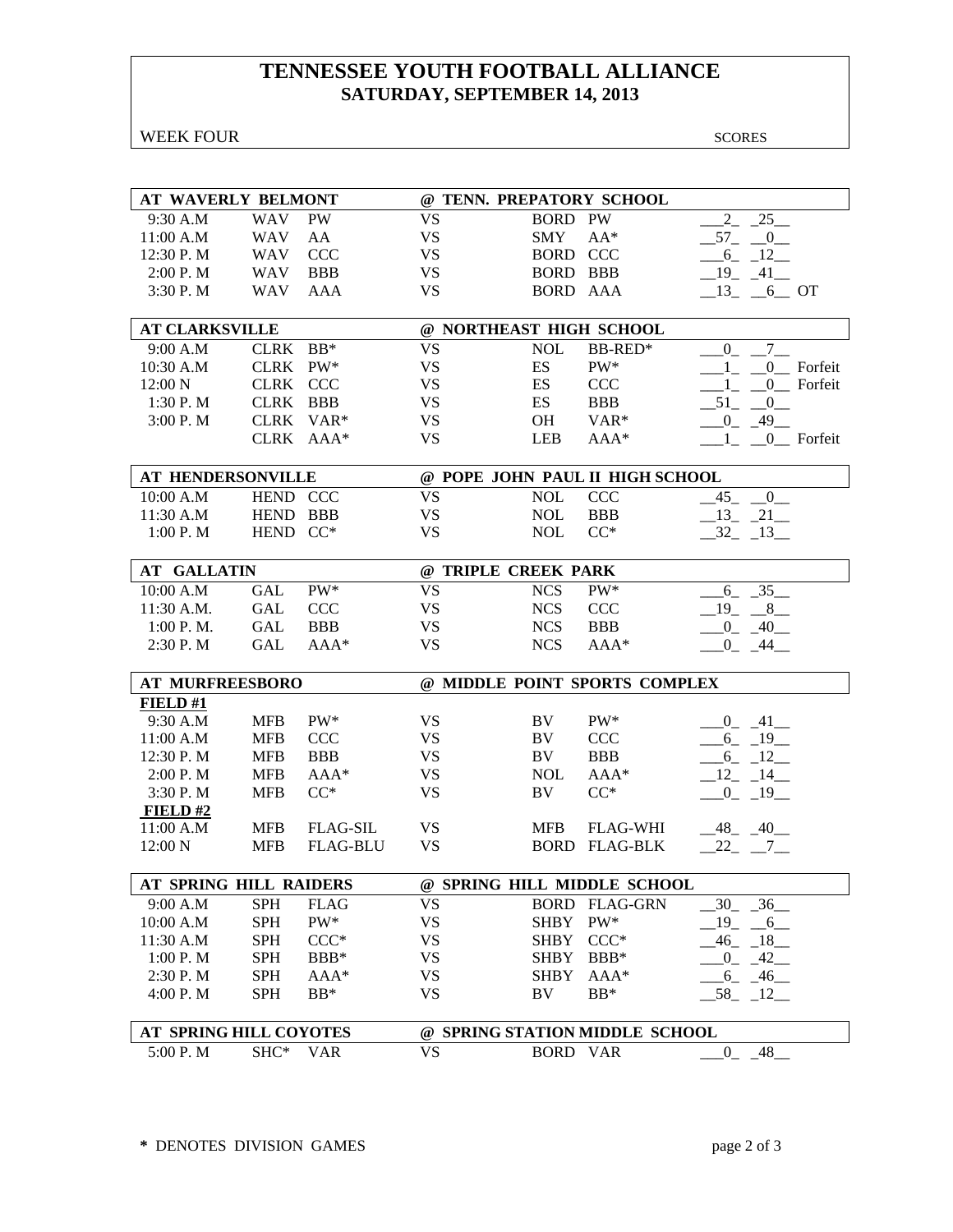# **TENNESSEE YOUTH FOOTBALL ALLIANCE SATURDAY, SEPTEMBER 14, 2013**

WEEK FOUR SCORES

 **WAV** Waverly-Belmont Bulldogs

#### **HOME FIELD DIRECTOR MUST E-MAIL OR CALL SCORES IN NO LATER THAN 2:00 P.M. SUNDAY TO carrgene@bellsouth.net or phone (615) 967-4274**

|             | <b>TYFA COMMUNITY'S</b>  |  |             |                               |  |             |                                  |  |  |  |  |
|-------------|--------------------------|--|-------------|-------------------------------|--|-------------|----------------------------------|--|--|--|--|
| BV          | <b>Bellevue Steelers</b> |  | <b>GOOD</b> | <b>Goodlettsville Trojans</b> |  |             | <b>NOLE</b> Nolensville Panthers |  |  |  |  |
| <b>BORD</b> | <b>Bordeaux Eagles</b>   |  | <b>HEND</b> | Hendersonville Knights        |  | OН          | Old Hickory Bulldogs             |  |  |  |  |
| <b>CLRK</b> | Clarksville Greyhounds   |  | I FB        | Lebanon Blue Devils           |  | <b>SHBY</b> | <b>Shelbyville Eagles</b>        |  |  |  |  |
| D/H         | Donelson-Herm Warriors   |  | МJ          | Mt. Juliet Bears              |  | <b>SMY</b>  | Smyrna Bulldogs                  |  |  |  |  |
| ES          | <b>East Side Bobcats</b> |  | <b>MFB</b>  | Murfreesboro Mustangs         |  | <b>SHC</b>  | Spring Hill Coyotes - Varsity    |  |  |  |  |
| GAL         | Gallatin Green Wave      |  | <b>NCS</b>  | Nash Comm Sports Cobras       |  | <b>SPH</b>  | <b>Spring Hill Raiders</b>       |  |  |  |  |

|            | <b>COLORS</b> |            |       |            |        |            |        |  |  |  |
|------------|---------------|------------|-------|------------|--------|------------|--------|--|--|--|
| <b>BLK</b> | <b>Black</b>  | <b>GRN</b> | Green | <b>PRP</b> | Purple | <b>YLW</b> | Yellow |  |  |  |
| GLD        | Gold          | GRY        | Gray  | WHI        | White  | SIL        | Silver |  |  |  |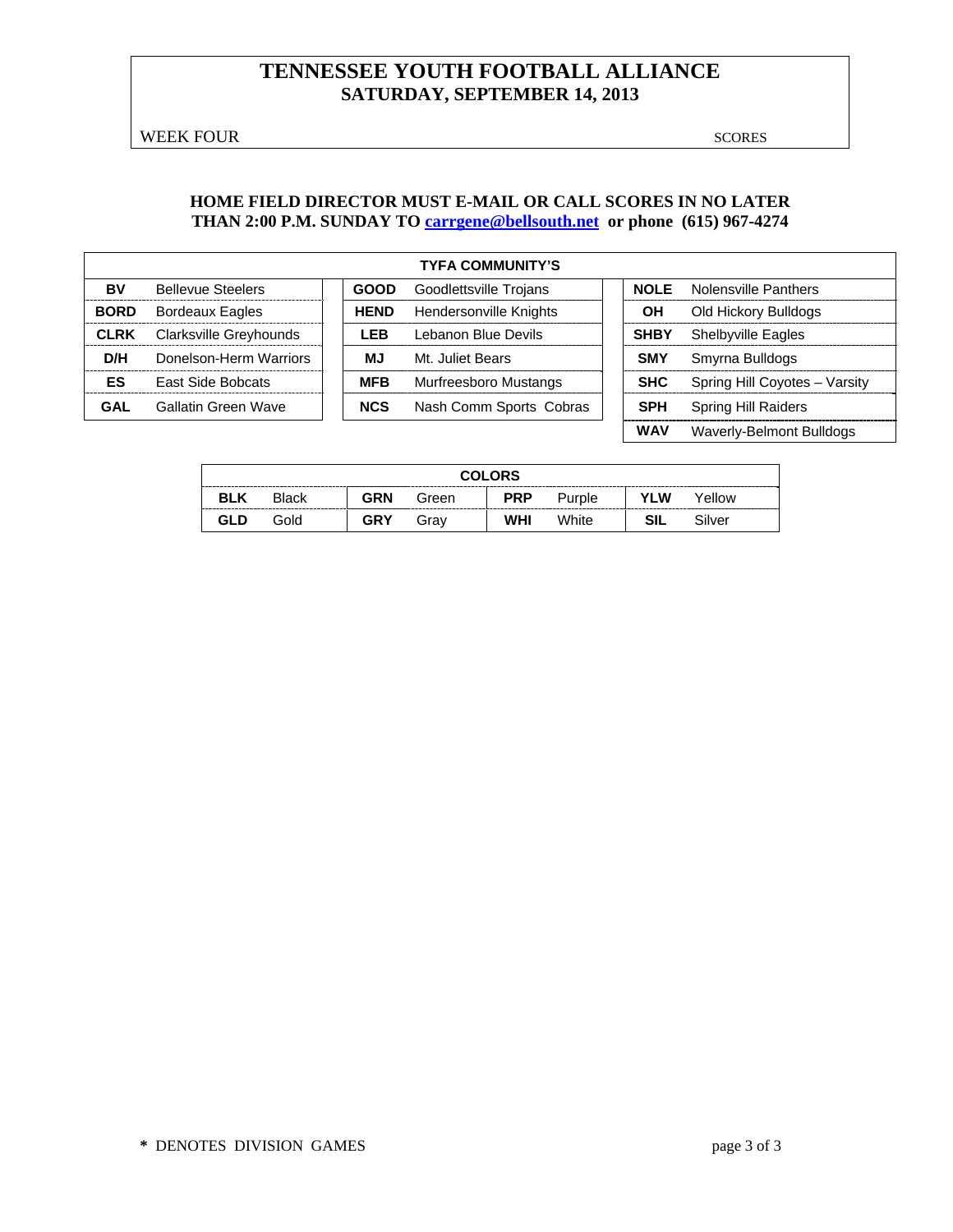# **TENNESSEE YOUTH FOOTBALL ALLIANCE SATURDAY, SEPTEMBER 21, 2013**

## **WEEK FIVE** SCORES

| <b>AT BORDEAUX</b>                   |              |                                                    |                 |                    |              | @ METRO CENTER FOOTBALL   |                      |
|--------------------------------------|--------------|----------------------------------------------------|-----------------|--------------------|--------------|---------------------------|----------------------|
|                                      |              | ALL GAMES @ BORDFAUX HAVE BEEN CANCELLED FOR TODAY |                 |                    |              |                           |                      |
| FIELD $#1$                           |              |                                                    |                 |                    |              |                           |                      |
| $-8:00$ A.M                          | $BORD-BBB*$  |                                                    | $V\!S$          |                    | $SMY = RRR*$ |                           |                      |
| $-9.30 \text{ A.M}$                  |              | BORD CCC*                                          | $\overline{MS}$ |                    | <b>SMY</b>   | $CCC*$                    |                      |
| $12:00 \text{ N}$ $1:00 \text{ P.M}$ |              | <i><b>HOMECOMING</b></i>                           |                 |                    |              |                           |                      |
| $-1:15$ P.M BORD PW*                 |              |                                                    | VS              |                    | $SW$ $PW*$   |                           |                      |
| $-2:45$ P.M                          | $BORD$ JrPW* |                                                    | VS.             |                    |              | $SW = IPW - PRP*$         |                      |
| FIELD $#2$                           |              |                                                    |                 |                    |              |                           |                      |
|                                      |              | -8:30 A.M BORD FLAGGRN VS                          |                 |                    |              | BORD FLAGBLK              |                      |
| $-9:30$ A.M                          | BORD BB      |                                                    | $V\!S$          |                    | $SMY$ BB     |                           |                      |
| $12:00 \text{ N} - 1:00 \text{ P.M}$ |              | <b>HOMECOMING</b>                                  |                 |                    |              |                           |                      |
| $1:30$ P.M. BORD VAR*                |              |                                                    | $V\!S$          |                    | SMY          | $VAP*$                    |                      |
| $-3:00$ P.M.                         |              | $BORD$ $AAA*$                                      | $V\mathcal{S}$  |                    | SMY          | $\Delta \Delta \Delta *$  |                      |
| FIELD $#3$                           |              |                                                    |                 |                    |              |                           |                      |
| $-9:00$ A.M                          | $BORD C**$   |                                                    | $V\!S$          |                    |              | $SW$ C PRP/PRP*           |                      |
| $10:30$ A M                          | $BORD$ $CC*$ |                                                    | VS-             |                    | <b>SMY</b>   | $CC^*$                    |                      |
|                                      |              |                                                    |                 |                    |              |                           |                      |
| AT DONELSON/HERMITAGE                |              |                                                    |                 |                    |              | @ BEN WEST SPORTS COMPLEX |                      |
| $FIBLD$ #1                           |              |                                                    |                 |                    |              |                           |                      |
| 9:00 A.M                             | D/H          | <b>BB</b>                                          | <b>VS</b>       |                    | LEB          | <b>BB</b>                 | $-66$ $-0$           |
| 10:30 A.M                            | D/H          | <b>CCC</b>                                         | <b>VS</b>       |                    | <b>LEB</b>   | <b>CCC</b>                | 38 16                |
| $12:00$ N                            | D/H          | <b>BBB</b>                                         | <b>VS</b>       |                    | <b>LEB</b>   | <b>BBB</b>                | 12 13                |
| 1:30 P.M                             | D/H          | $AA^*$                                             | <b>VS</b>       |                    | SMY          | $AA^*$                    | 61 0                 |
| 3:00 P.M                             | D/H          | <b>AAA</b>                                         | <b>VS</b>       |                    | BV           | <b>AAA</b>                | $-0$ $-63$           |
| 4:30 P.M                             | D/H          | <b>VAR</b>                                         | <b>VS</b>       |                    | <b>CLRK</b>  | <b>VAR</b>                | $-46$ $-0$ $-$       |
| FIELD $#2$                           |              |                                                    |                 |                    |              |                           |                      |
| 9:30 A.M                             | D/H          | $C^*$                                              | <b>VS</b>       |                    | <b>SMY</b>   | $C$ -GLD/GLD*             | $-2 - 6$             |
| $11:00$ A.M                          | D/H          | $JrPW^*$                                           | <b>VS</b>       |                    | SMY          | $JrPW-GLD*$               | $-24$ $-8$           |
| 12:30 P.M                            | D/H          | <b>PW</b>                                          | <b>VS</b>       |                    | LEB          | PW                        | $-42 - -6$           |
| $2:00$ P. M                          | D/H          | CC                                                 | <b>VS</b>       |                    | <b>LEB</b>   | CC                        | $-18$ $-19$ $-$      |
| 3:30 P.M                             | D/H          | B                                                  | <b>VS</b>       |                    | SMY          | B-WHI/PRP                 | $-19$ $-24$          |
|                                      |              |                                                    |                 |                    |              |                           |                      |
| <b>AT GOODLETTSVILLE</b>             |              |                                                    |                 | @ MOSS WRIGHT PARK |              |                           |                      |
| FIELD $#4$                           |              |                                                    |                 |                    |              |                           |                      |
| 9:00 A.M                             | GOOD CCC*    |                                                    | <b>VS</b>       |                    | <b>OH</b>    | $CCC*$                    | $-6 - 26$            |
| $10:30$ A M                          | <b>GOOD</b>  | $AAA*$                                             | <b>VS</b>       |                    | <b>OH</b>    | $AAA*$                    | $-0$ $-40$           |
| 11:45 A M                            |              | <b>HOMECOMING</b>                                  |                 |                    |              |                           |                      |
| 1:15 P.M                             | <b>GOOD</b>  | $BBB*$                                             | <b>VS</b>       |                    | OH           | BBB*                      | $-40$ $-0$           |
| 2:45 P.M                             | <b>GOOD</b>  | JrPW*                                              | <b>VS</b>       |                    | MJ           | JrPW-BLK*                 | $-13$<br>$-0$        |
| FIELD $#3$                           |              |                                                    |                 |                    |              |                           |                      |
| 10:30 A.M                            | <b>GOOD</b>  | $CC^*$                                             | <b>VS</b>       |                    | OH           | $CC^*$                    | $-13$ $-12$          |
| 11:45 A.M                            |              | HOMECOMING                                         |                 |                    |              |                           |                      |
| 1:15 P.M                             | GOOD         | PW*                                                | <b>VS</b>       |                    | OH           | PW*                       | $-40$ $-26$ $-$      |
| 2:45 P.M                             | GOOD         | $BB*$                                              | <b>VS</b>       |                    | OH           | $BB*$                     | 12<br>$\overline{0}$ |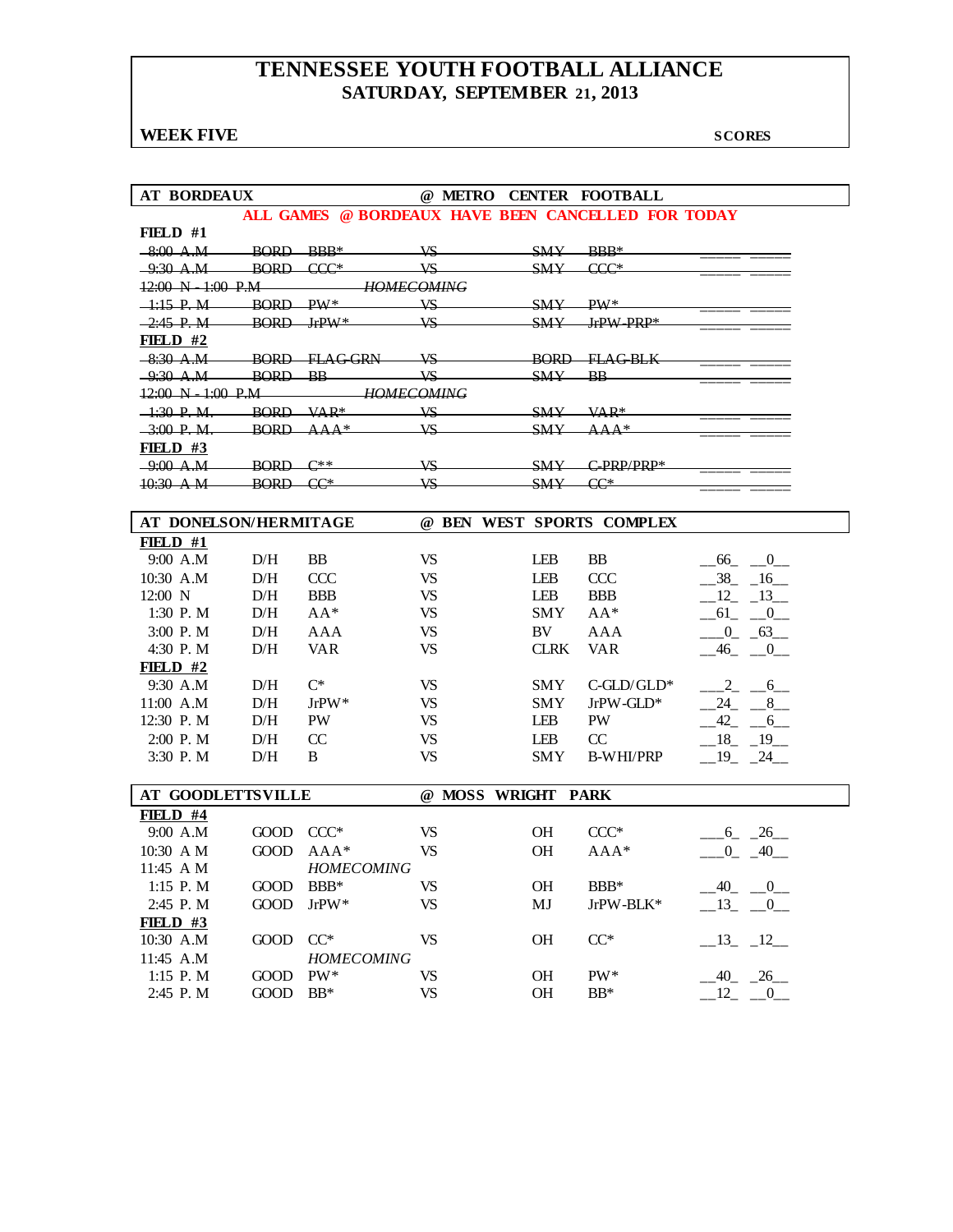# **TENNESSEE YOUTH FOOTBALL ALLIANCE SATURDAY, SEPTEMBER 21, 2013**

| <b>WEEK FIVE</b>        |                          |                  |                        |                         |                          |                            | <b>SCORES</b>                        |
|-------------------------|--------------------------|------------------|------------------------|-------------------------|--------------------------|----------------------------|--------------------------------------|
|                         |                          |                  |                        |                         |                          |                            |                                      |
|                         |                          |                  |                        |                         |                          |                            |                                      |
| AT MT. JULIET           |                          |                  |                        | @ MUNDY MEMORAL PARK    |                          |                            |                                      |
| $FIBLD$ #4<br>10:00 A.M | MJ                       | <b>B-GRY</b>     | <b>VS</b>              |                         | MJ                       | <b>B-GLD</b>               | 28 34                                |
| 11:30 A.M               | MJ                       | <b>B-YLW</b>     | <b>VS</b>              |                         | MJ                       | <b>B-WHI</b>               | $-35 - -6$                           |
| 1:00 P.M                | MJ                       | <b>B-BLK</b>     | <b>VS</b>              |                         | <b>SMY</b>               | <b>B-PRP/GLD</b>           | $-12$ $-0$                           |
| <b>FIELD #3</b>         |                          |                  |                        |                         |                          |                            |                                      |
| 10:30 A.M               | MJ                       | $C-BLK*$         | <b>VS</b>              |                         | MJ                       | $C$ -GLD*                  | $-22$ $-0$                           |
| $12:00$ N               | МJ                       | JrPW-WHI*        | <b>VS</b>              |                         | MJ                       | JrPW-GLD*                  | $-34$ $-0$                           |
|                         |                          |                  |                        |                         |                          |                            |                                      |
| <b>AT SMYRNA</b>        |                          |                  |                        | @ LEE VICTORY REC. PARK |                          |                            |                                      |
| <b>GENE CARR</b>        | <b>FIELD</b>             |                  |                        |                         |                          |                            |                                      |
| 9:30 A.M                | <b>SMY</b>               | <b>B-PRP/PRP</b> | <b>VS</b>              |                         | LEB                      | B                          | $-38$ $-0$                           |
| AT WAVERLY BELMONT      |                          |                  |                        | @ HILSBORO              | HIGH                     | <b>SCHOOL</b>              |                                      |
|                         |                          |                  |                        |                         |                          |                            |                                      |
| 9:30 A.M                | WAV* PW*                 |                  | <b>VS</b>              |                         | MJ                       | PW*                        | $-19$<br>$\overline{0}$              |
| 11:00 A.M               | <b>WAV</b><br>WAV* CCC*  | AA               | <b>VS</b>              |                         | <b>OH</b>                | AA                         | 38<br>$-19$                          |
| 12:30 P.M<br>2:00 P.M   | WAV* BBB*                |                  | <b>VS</b><br><b>VS</b> |                         | MJ<br>MJ                 | $CCC*$<br>BBB*             | $22 - 16$                            |
| 3:30 P.M                |                          |                  | <b>VS</b>              |                         |                          | $AAA*$                     | $-0$ $-34$                           |
|                         |                          | WAV* AAA*        |                        |                         | MJ                       |                            | $-27 - -0$                           |
| <b>AT GALLATIN</b>      |                          |                  |                        | @ TRIPLE CREEK PARK     |                          |                            |                                      |
| 1:00 P.M                | <b>GAL</b>               | PW               | <b>VS</b>              |                         | $\mathop{\hbox{\rm ES}}$ | PW                         | 0 Forfeit<br>$\mathbf{1}$            |
| 2:30 P.M                | <b>GAL</b>               | AAA              | <b>VS</b>              |                         | <b>SHBY</b>              | AAA                        | $-0$ $-46$ $-$                       |
|                         |                          |                  |                        |                         |                          |                            |                                      |
| AT NCS COBRAS           |                          |                  |                        |                         |                          | @ M. L. KING MAGNET SCHOOL |                                      |
| 9:30 A.M                | <b>NCS</b>               | PW*              | <b>VS</b>              |                         | BV                       | PW*                        | $24$ <sub>--</sub><br>$\overline{0}$ |
| 11:00 A.M               | <b>NCS</b>               | $CCC*$           | <b>VS</b>              |                         | BV                       | $CCC*$                     | $-26$<br>28                          |
| 12:30 P.M               | <b>NCS</b>               | BBB*             | <b>VS</b>              |                         | BV                       | BBB*                       | $-40$<br>$\overline{\phantom{0}0}$   |
| 2:00 P.M                | <b>NCS</b>               | $AAA*$           | <b>VS</b>              |                         | LEB                      | $AAA*$                     | $-71$<br>$-0$                        |
| AT NOLENSVILLE          |                          |                  |                        | @ ROCKY FORK PARK       |                          |                            |                                      |
| 08:30 A.M               | <b>NOL</b>               | $CC^*$           | <b>VS</b>              |                         | <b>BV</b>                | $CC^*$                     | 13<br>$-18$                          |
| 10:00 A.M               | <b>NOL</b>               | BB-BLK*          | <b>VS</b>              |                         | <b>CLRK</b>              | $BB*$                      | $-20$<br>$_{0}$                      |
| 11:30 A.M               | <b>NOL</b>               | PW*              | <b>VS</b>              |                         | <b>CLRK</b>              | PW*                        | 39<br>$-24$                          |
| 1:00 P.M                | <b>NOL</b>               | $\mathrm{CCC}^*$ | VS                     |                         | $\rm CLRK$               | $CCC*$                     | $-6 - 13$                            |
| 2:30 P.M                | <b>NOL</b>               | BBB*             | <b>VS</b>              |                         | <b>CLRK</b>              | $BBB*$                     | $-6 - 29$                            |
| 4:00 P.M                | $\rm NOL$                | $AAA*$           | <b>VS</b>              |                         | <b>CLRK</b>              | $AAA*$                     | $-12 - 50$                           |
| 5:30 P.M                | <b>NOL</b>               | BB-RED*          | <b>VS</b>              |                         | <b>SPH</b>               | $BB*$                      | $-0$ $-21$                           |
|                         |                          |                  |                        |                         |                          |                            |                                      |
| AT EAST SIDE            |                          |                  |                        | @ MAGNESS               |                          | POTTER CENTER              |                                      |
| 9:00 A.M                |                          | <b>BBB</b>       | <b>VS</b>              |                         |                          |                            |                                      |
|                         | $\mathop{\hbox{\rm ES}}$ |                  |                        |                         | <b>HEND</b>              | <b>BBB</b>                 | $-34$<br>$\overline{0}$              |

*ADDITIONAL GAMES ON PG. 3*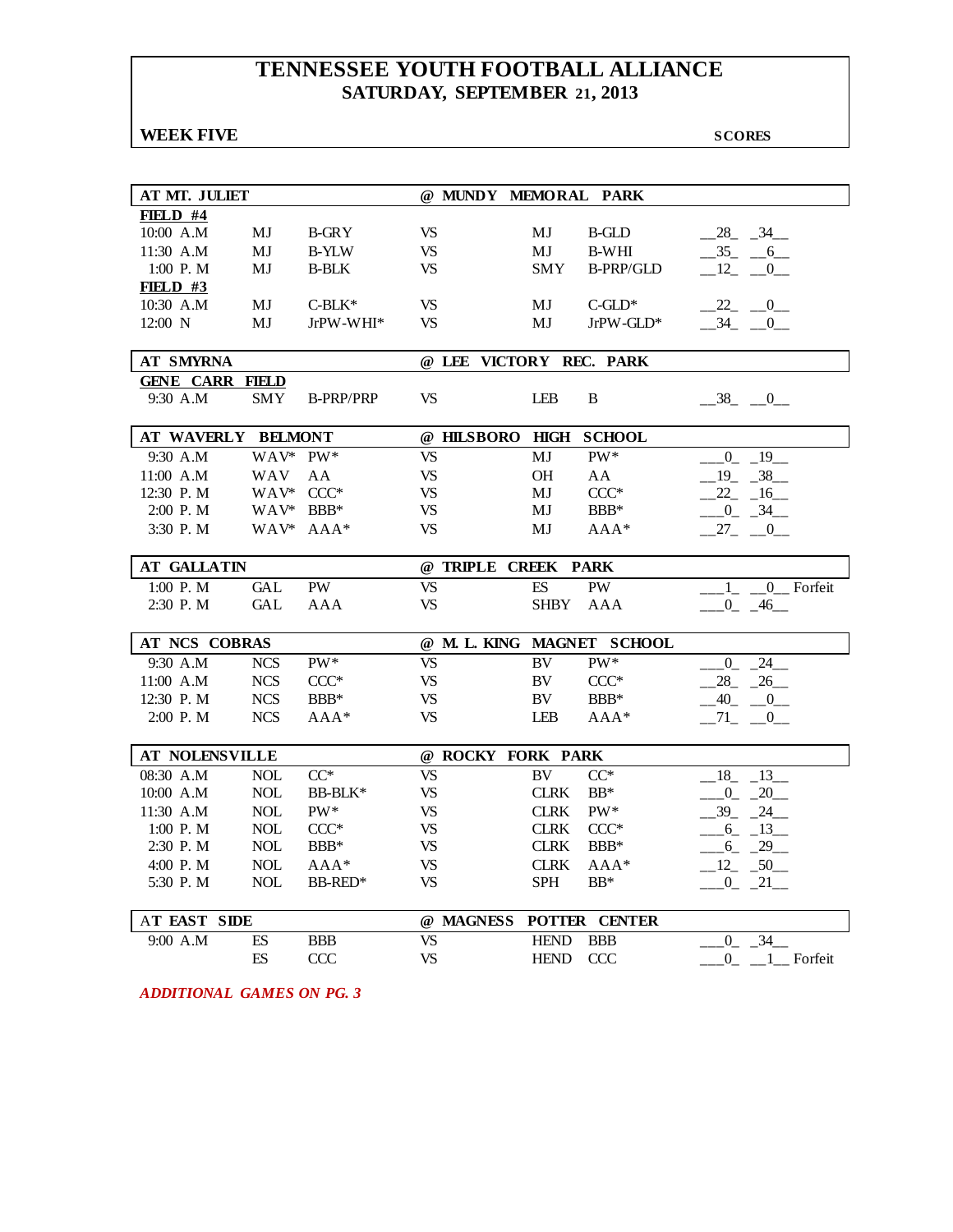# **TENNESSEE YOUTH FOOTBALL ALLIANCE SATURDAY, SEPTEMBER 21, 2013**

**WEEK FIVE** SCORES

| AT.        | <b>MURFREESBORO</b>    |            |                 | <b>MIDDLE</b><br>$\omega$ |             |               | <b>POINT SPRTS CMPLX HOMECOMING</b> |
|------------|------------------------|------------|-----------------|---------------------------|-------------|---------------|-------------------------------------|
| FIELD $#1$ |                        |            |                 |                           |             |               |                                     |
|            | 10:00 A.M              | <b>MFB</b> | $PW^*$          | <b>VS</b>                 | <b>SPH</b>  | $PW^*$        | 13<br>20                            |
|            | $11:45$ A.M            | <b>MFB</b> | $CC^*$          | VS                        | <b>HEND</b> | $CC**$        | 12<br>$-32$                         |
|            | 1:30 P. M              | <b>MFB</b> | $CCC*$          | VS                        | <b>SPH</b>  | CCC           | 13<br>27                            |
|            | $3:15$ P.M             | <b>MFB</b> | $BBB*$          | VS                        | <b>SPH</b>  | $BBB*$        | 13<br>$7 \quad \text{OT } x3$       |
|            | $5:00$ P.M             | <b>MFB</b> | $AAA*$          | VS                        | <b>SPH</b>  | $AAA*$        | 38 33                               |
| FIELD $#2$ |                        |            |                 |                           |             |               |                                     |
|            | 10:00 A.M              | <b>MFB</b> | <b>FLAG-BLU</b> | VS                        | <b>MFB</b>  | FLAG-SIL      | $-38$ $-6$                          |
|            | $11:15$ A.M            | <b>MFB</b> | FLAG-WHI        | VS.                       | <b>SPH</b>  | <b>FLAG</b>   | 42 47                               |
|            |                        |            |                 |                           |             |               |                                     |
|            | AT SPRING HILL COYOTES |            |                 | <b>SUMMIT</b><br>$\omega$ | <b>HIGH</b> | <b>SCHOOL</b> |                                     |
|            | 7:15 P. M              | $SHC^*$    | VAR             | VS                        | OН          | <b>VAR</b>    |                                     |

# **SUNDAY SEPTEMBER, 22, 2013**

| AT DONELSON/HERMITAGE |     |    | <b>BEN</b><br>$\omega$ | WEST SPORTS COMPLEX |    |  |
|-----------------------|-----|----|------------------------|---------------------|----|--|
| $2:00$ P.M            | D/H |    | VS                     | MJ                  |    |  |
| 3:30 P.M              | D/H | BB | VS                     | MJ                  | ΒB |  |

#### **HOME FIELD DIRECTOR MUST E-MAIL OR CALL SCORES IN NO LATER THAN 2:00 P.M. SUNDAY TO [carrgene@bellsouth.net](mailto:carrgene@bellsouth.net) or phone (615) 967-4274**

|             | TYFA COMMUNITY'S         |  |             |                         |  |             |                               |  |  |  |  |
|-------------|--------------------------|--|-------------|-------------------------|--|-------------|-------------------------------|--|--|--|--|
| BV          | <b>Bellevue Steelers</b> |  | <b>GOOD</b> | Goodletts ville Trojans |  | <b>NOLE</b> | Nolens ville Panthers         |  |  |  |  |
| <b>BORD</b> | <b>Bordeaux Eagles</b>   |  | <b>HEND</b> | Hendersonville Knights  |  | ΟH          | Old Hickory Bulldogs          |  |  |  |  |
| <b>CLRK</b> | Clarksville Greyhounds   |  | LEB         | Lebanon Blue Devils     |  | <b>SHBY</b> | Shelbwille Eagles             |  |  |  |  |
| D/H         | Donelson-Herm Warriors   |  | MJ.         | Mt. Juliet Bears        |  | <b>SMY</b>  | Smyrna Bulldogs               |  |  |  |  |
| <b>ES</b>   | East Side Bobcats        |  | <b>MFB</b>  | Murfreesboro Mustangs   |  | <b>SHC</b>  | Spring Hill Coyotes - Varsity |  |  |  |  |
| <b>GAL</b>  | Gallatin Green Wave      |  | <b>NCS</b>  | Nash Comm Sports Cobras |  | <b>SPH</b>  | Spring Hill Raiders           |  |  |  |  |
|             |                          |  |             |                         |  | <b>WAV</b>  | Waverly-Belmont Bulldogs      |  |  |  |  |

| <b>COLORS</b> |              |            |       |            |        |            |        |  |  |
|---------------|--------------|------------|-------|------------|--------|------------|--------|--|--|
| <b>BLK</b>    | <b>Black</b> | <b>GRN</b> | Green | <b>PRP</b> | Purple | <b>YLW</b> | Yellow |  |  |
| GLD           | Gold         | GRY        | Grav  | WHI        | White  |            |        |  |  |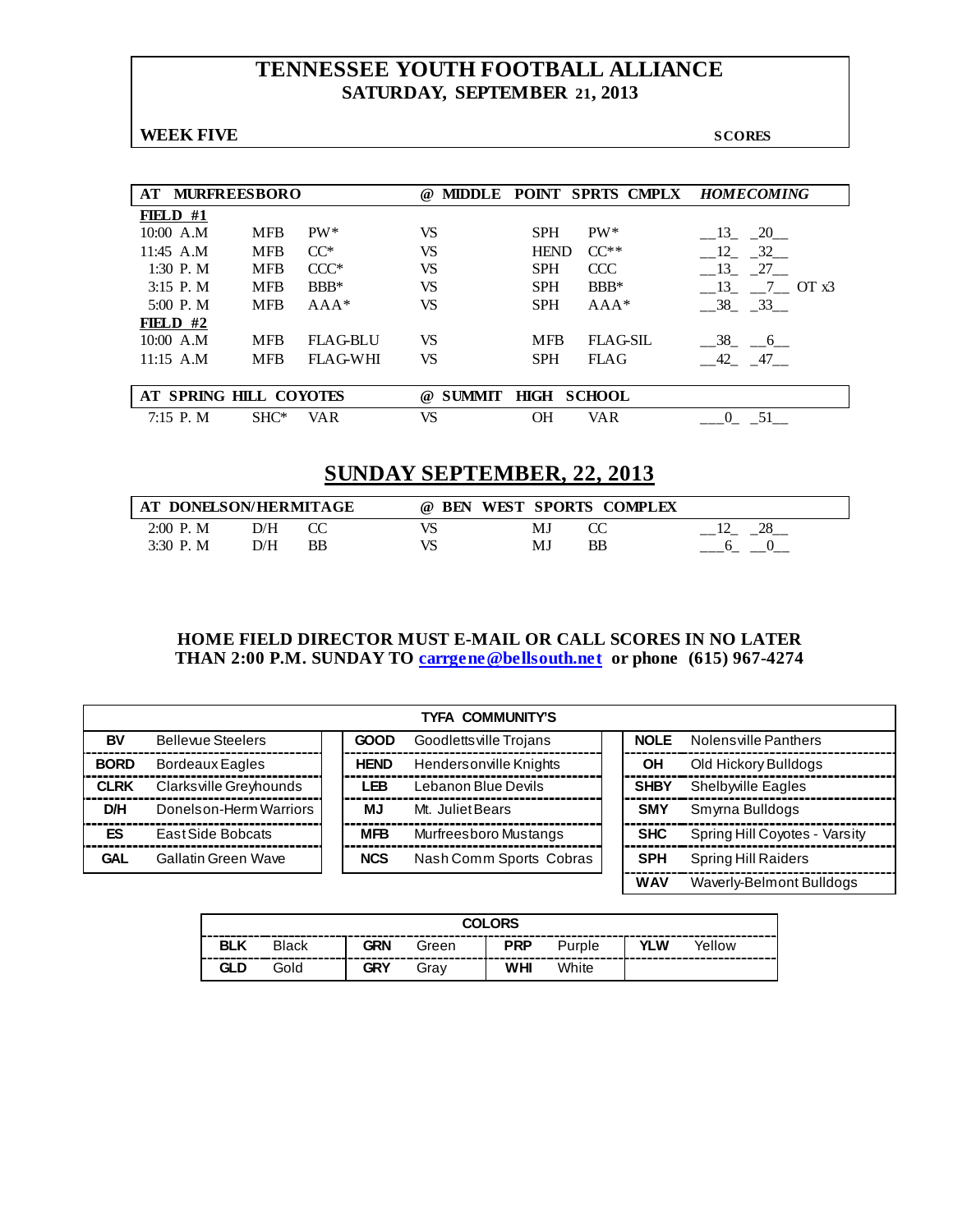# **TENNESSEE YOUTH FOOTBALL ALLIANCE SATURDAY, SEPTEMBER 28, 2013**

**WEEK SIX** SCORES

| <b>AT BORDEAUX</b>         |            |                      | @ METRO CENTER FOOTBALL |             |                           |                           |
|----------------------------|------------|----------------------|-------------------------|-------------|---------------------------|---------------------------|
| FIELD#1                    |            |                      |                         |             |                           |                           |
| 8:30 A.M                   | BORD BB*   |                      | <b>VS</b>               | MJ          | $BB*$                     | $0 - 20$                  |
| 10:00 A.M                  | BORD CCC*  |                      | <b>VS</b>               | MJ          | $CCC*$                    | $-0$ $-6$                 |
| $12:00 N - 1:00 P.M$       |            | <b>HOMECOMING</b>    |                         |             |                           |                           |
| 1:15 P. M                  | BORD PW*   |                      | <b>VS</b>               | MJ          | $PW^*$                    | $-6 - 0$                  |
| 2:45 P.M                   | BORD BBB*  |                      | <b>VS</b>               | MJ          | BBB*                      | $-13$ $-24$               |
| FIELD#2                    |            |                      |                         |             |                           |                           |
| 9:00 A.M                   | BORD C*    |                      | <b>VS</b>               | MJ          | $C$ -GLD*                 | $-22 - -6$                |
| 10:30 A.M                  | BORD CC*   |                      | <b>VS</b>               | MJ          | $CC^*$                    | $-21$ $-0$                |
| $12:00 N - 1:00 P.M$       |            | <b>HOMECOMING</b>    |                         |             |                           |                           |
| 1:30 P.M                   | BORD VAR*  |                      | <b>VS</b>               | <b>CLRK</b> | $VAR*$                    | $-52$ $-0$                |
| 3:00 P.M                   | BORD AAA*  |                      | <b>VS</b>               | MJ          | AAA*                      | $-12$ $-$<br>$\mathbf{0}$ |
| FIELD#3                    |            |                      |                         |             |                           |                           |
| 8:00 A.M                   |            | <b>BORD FLAG-GRN</b> | <b>VS</b>               |             | MURF FLAG-SIL             | 1 0 Forfeit               |
| 9:00 A.M                   |            | <b>BORD-FLAG-BLK</b> | <b>VS</b>               | <b>SPH</b>  | <b>FLAG</b>               | $27 - 26$                 |
| 10:00 A.M                  |            | BORD JrPW*           | <b>VS</b>               | MJ          | JrPW-BLK*                 | $22 - 0$                  |
|                            |            |                      |                         |             |                           |                           |
| AT DONELSON-HERMITAGE      |            |                      |                         |             | @ BEN WEST SPORTS COMPLEX |                           |
| <b>MIKE MARTIN FIELD</b>   |            |                      |                         |             |                           |                           |
| 9:00 A.M                   | D/H        | $CCC*$               | <b>VS</b>               | OH          | $CCC*$                    | $8 - 48$                  |
| 10:30 A.M                  | $\rm{D/H}$ | $BBB*$               | <b>VS</b>               | OH          | BBB*                      | $-42 - 0$                 |
| 12:00 N                    | D/H        | $PW^*$               | <b>VS</b>               | <b>OH</b>   | PW*                       | $-45 - 0$                 |
| 1:30 P.M                   | D/H        | $AA^*$               | <b>VS</b>               | <b>OH</b>   | $AA^*$                    | $-33$ $-12$               |
| 3:00 P.M                   | D/H        | $BB*$                | <b>VS</b>               | <b>OH</b>   | $BB*$                     | $59 - 7$                  |
| FIELD#2                    |            |                      |                         |             |                           |                           |
| 9:30 A.M                   | D/H        | $\, {\bf B}$         | <b>VS</b>               | MJ          | B-YLW                     | $-7 - 13$                 |
| 11:00 A.M                  | D/H        | $C^*$                | <b>VS</b>               | MJ          | $C-BLK*$                  | $-0$ $-25$                |
| 12:30 P.M                  | $\rm{D/H}$ | $JrPW^*$             | <b>VS</b>               | MJ          | $JrPW-WHI*$               | $-0$ $-14$                |
| 2:00 P.M                   | D/H        | $CC^*$               | <b>VS</b>               | <b>OH</b>   | $CC^*$                    | $0 - 28$                  |
| DONELSON CHRISTIAN ACADEMY |            |                      |                         |             |                           |                           |
| 6:00 P.M                   | $D/H^*$    | <b>AAA</b>           | <b>VS</b>               | OH          | <b>AAA</b>                | $-6 - 49$                 |
| 7:30 P.M                   | $D/H^*$    | <b>VAR</b>           | <b>VS</b>               | OH          | <b>VAR</b>                | $-14$ $-6$                |
|                            |            |                      |                         |             |                           |                           |
| <b>AT LEBANON</b>          |            |                      | @ LEBANON HIGH SCHOOL   |             |                           |                           |
| 9:00 A.M                   | <b>LEB</b> | $PW^*$               | <b>VS</b>               | <b>WAV</b>  | PW*                       | $6 - 13$                  |
| 10:30 A.M                  | <b>LEB</b> | $R^*$                | <b>VS</b>               | MJ          | $B-GRY*$                  | $-6 - 30$                 |
| 12:00 N                    | <b>LEB</b> | $CCC*$               | <b>VS</b>               | <b>WAV</b>  | $CCC*$                    | $-34 - 6$                 |
| 1:30 P.M                   | <b>LEB</b> | BBB*                 | <b>VS</b>               | <b>WAV</b>  | BBB*                      | $-6 - 27$                 |
| 3:00 P.M                   | <b>LEB</b> | $AAA*$               | <b>VS</b>               | <b>NOL</b>  | $AAA*$                    | 13<br>6                   |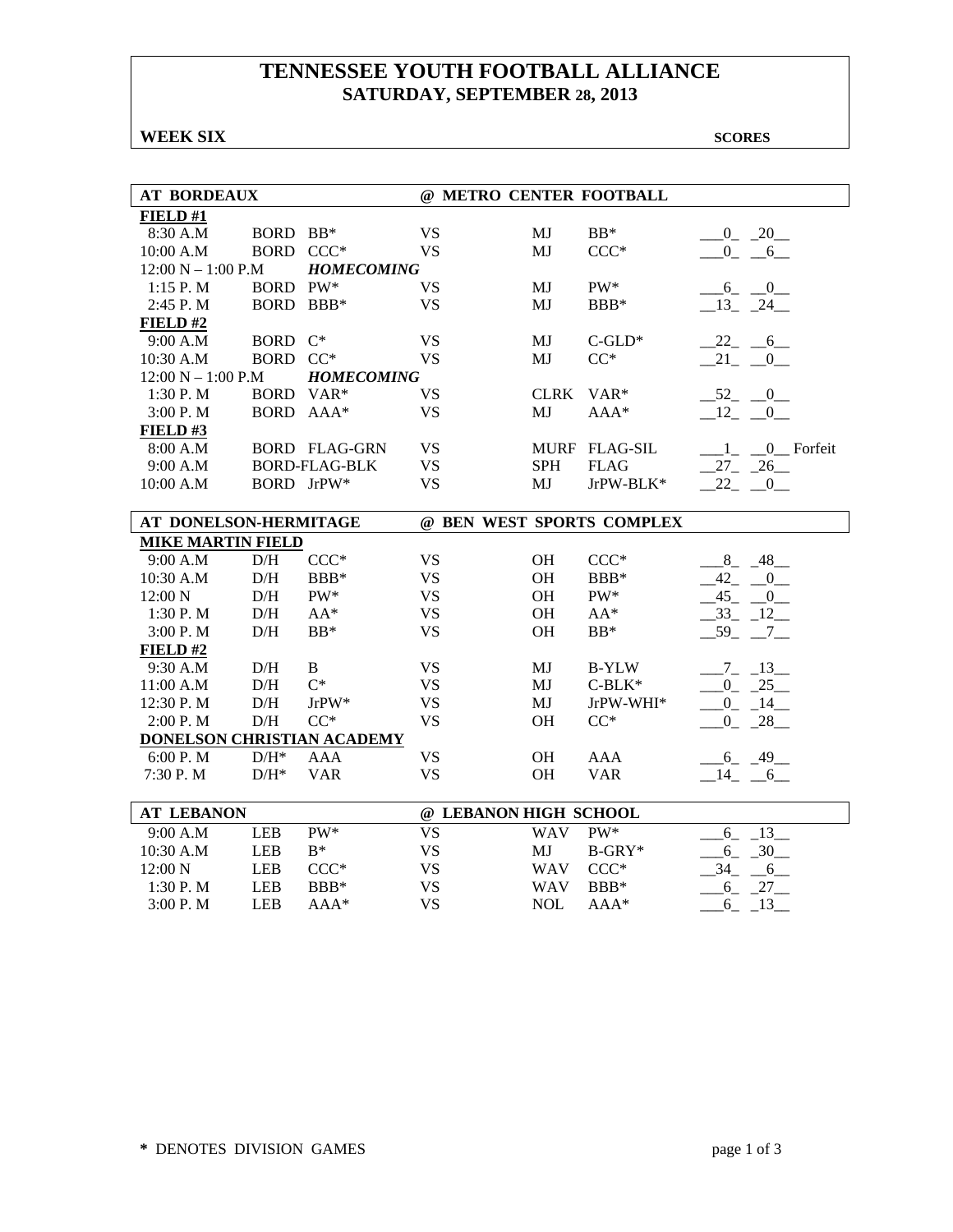# **TENNESSEE YOUTH FOOTBALL ALLIANCE SATURDAY, SEPTEMBER 28, 2013**

#### **WEEK SIX** SCORES

| <b>AT SMYRNA</b>           |                                   |                  | @ LEE VICTORY REC. PARK   |                      |                             |                                |  |  |
|----------------------------|-----------------------------------|------------------|---------------------------|----------------------|-----------------------------|--------------------------------|--|--|
| <b>GENE CARR FIELD</b>     |                                   |                  |                           |                      |                             |                                |  |  |
| 8:00 A.M                   | $\text{SMY}^*$                    | $CCC*$           | <b>VS</b>                 | GOOD CCC*            |                             | 21 0                           |  |  |
| 9:30 A.M                   | $SMY*$                            | $PW^*$           | <b>VS</b>                 | GOOD PW*             |                             | $22 - 8$                       |  |  |
| 11:00 A.M                  | $\text{SMY}^*$                    | $CC^*$           | <b>VS</b>                 | GOOD                 | $CC^*$                      | $-26 - 8$                      |  |  |
| 12:30 P.M                  | HEND <sup>*</sup> CC <sup>*</sup> |                  | <b>VS</b>                 | <b>MFB</b>           | $CC^*$                      | $-33$ $-0$                     |  |  |
| 2:00 P.M                   |                                   | SMY* C-GLD/GLD*  | <b>VS</b>                 | MJ                   | $C-GRY*$                    | $-30 - 12$                     |  |  |
| 3:30 P.M                   | $SMY*$                            | C-PRP/PRP*       | <b>VS</b>                 | <b>SMY</b>           | C-GLD/PRP*                  | $-34$ $-20$                    |  |  |
| 5:00 P.M                   | SMY*                              | $BB*$            | <b>VS</b>                 | GOOD BB*             |                             | $-50 - 18$                     |  |  |
| 6:30 P.M                   | SMY*                              | AAA*             | <b>VS</b>                 |                      | GOOD AAA*                   | $-36$<br>$\equiv$ <sup>0</sup> |  |  |
| 8:00 P.M.                  | SMY*                              | <b>VAR</b>       | <b>VS</b>                 | <b>SHC</b>           | VAR*                        | 0_Forfeit                      |  |  |
| <b>DONNIE CARTER FIELD</b> |                                   |                  |                           |                      |                             |                                |  |  |
| 9:00 A.M                   | <b>SMY</b>                        | B-GLD/PRP*       | VS                        | <b>SMY</b>           | B-PRP/PRP*                  | $-6 - 21$                      |  |  |
| 10:30 A.M                  | <b>SMY</b>                        | JrPW-PRP*        | <b>VS</b>                 |                      | GOOD JrPW*                  | $7 - 21$                       |  |  |
| 12:00 N                    | <b>SMY</b>                        | JrPW-GLD*        | <b>VS</b>                 | MJ                   | JrPW-GLD*                   | $27_{-}$<br>$\overline{0}$     |  |  |
| 1:30 P.M                   | <b>SMY</b>                        | $B-WHI*$         | <b>VS</b>                 | <b>SMY</b>           | B-PRP/GLD*                  | $13 - 6$                       |  |  |
| 3:00 P.M                   | <b>SMY</b>                        | <b>B-GLD/GLD</b> | <b>VS</b>                 | MJ                   | <b>B-WHI</b>                | $-33 - 12$                     |  |  |
| 4:30 P.M                   | <b>SMY</b>                        | $AA-2*$          | <b>VS</b>                 | MJ                   | AA-BLK*                     | $-0$ $-45$                     |  |  |
|                            |                                   |                  |                           |                      |                             |                                |  |  |
| 6:00 P.M                   | <b>SMY</b>                        | $AA^*$           | <b>VS</b>                 | <b>WAV</b>           | $AA^*$                      | $-6 - 30$                      |  |  |
| 7:30 P.M                   | <b>SMY</b>                        | BBB*             | <b>VS</b>                 | GOOD BBB*            |                             | $28 - 7$                       |  |  |
| <b>AT BELLEVUE</b>         |                                   |                  | @ BELLEVUE MIDDLE SCHOOL  |                      |                             |                                |  |  |
| 9:00 A.M                   | BV                                | PW*              | <b>VS</b>                 | <b>NOL</b>           | PW*                         | 8<br>22                        |  |  |
| 10:30 A.M                  | BV                                | $CC^*$           | <b>VS</b>                 | <b>NOL</b>           | $CC^*$                      | $-13$ $-18$                    |  |  |
| 12:00 N                    | BV                                | $BB*$            | <b>VS</b>                 | <b>NOL</b>           | BB-RED*                     | $20 - 8$                       |  |  |
| 1:00 P. M                  | BV                                | $CCC*$           | <b>VS</b>                 | <b>NOL</b>           | $CCC*$                      | 20<br>$-0$                     |  |  |
| 3:00 P.M                   | BV                                | BBB*             | <b>VS</b>                 | <b>NOL</b>           | BBB*                        | $-42$<br>$-40$                 |  |  |
| 4:30 P.M                   | BV                                | AAA*             | <b>VS</b>                 | <b>WAV</b>           | AAA*                        | $-46$<br>$-6$                  |  |  |
| 6:00 P.M                   | BV                                | $AA^*$           | <b>VS</b>                 | MJ                   | $AA-GLD*$                   | $-58$<br>$\Box$ <sup>0</sup>   |  |  |
|                            |                                   |                  |                           |                      |                             |                                |  |  |
| <b>AT NCS</b>              |                                   |                  | @ M.L. KING MAGNET SCHOOL |                      |                             |                                |  |  |
| 11:00 A.M                  | <b>NCS</b>                        | PW*              | <b>VS</b>                 | CLRK PW*             |                             | $-14$ $-18$                    |  |  |
| <b>AT SHELBYVILLE</b>      |                                   |                  |                           |                      | @ SHELBYVILLE HIGH SCHOOL   |                                |  |  |
| 10:00 A.M                  | <b>SHBY</b>                       | PW*              | <b>VS</b>                 | ES                   | PW*                         | $\overline{0}$<br>Forfeit      |  |  |
| 11:30 A.M                  | <b>SHBY</b>                       | BBB*             | <b>VS</b>                 | ES                   | $BBB*$                      | $\mathbf{0}$<br>$-46$          |  |  |
|                            | <b>SHBY</b>                       | $CCC*$           | <b>VS</b>                 | ES                   | $CCC*$                      | 0 Forfeit<br>$\Box$ 1          |  |  |
|                            |                                   |                  |                           |                      |                             |                                |  |  |
| <b>AT SPRING HILL</b>      |                                   |                  |                           |                      | @ SPRING HILL MIDDLE SCHOOL |                                |  |  |
| 9:00 A.M                   | <b>SPH</b>                        | PW               | <b>VS</b>                 | <b>GAL</b>           | PW                          | 12<br>19                       |  |  |
| 10:30 A.M                  | <b>SPH</b>                        | <b>CCC</b>       | <b>VS</b>                 | $\operatorname{GAL}$ | <b>CCC</b>                  | $12 - 20$                      |  |  |
| 12:00 N                    | <b>SPH</b>                        | <b>BBB</b>       | VS                        | GAL                  | <b>BBB</b>                  | $-14$ $-20$                    |  |  |
| 1:30 P.M                   | <b>SPH</b>                        | $AAA*$           | VS                        | GAL                  | $AAA*$                      | $-12$ $-28$                    |  |  |
| 3:00 P.M                   | <b>SPH</b>                        | $BB*$            | <b>VS</b>                 | <b>NOL</b>           | BB-BLK*                     | $-41$<br>$-0$                  |  |  |
|                            |                                   |                  |                           |                      |                             |                                |  |  |
| <b>AT MURFREESBORO</b>     |                                   |                  |                           |                      | @ MIDDLE POINT RECREATION   |                                |  |  |
| 11:00 A.M                  | <b>MFB</b>                        | <b>FLAG-BLUE</b> | <b>VS</b>                 | <b>MFB</b>           | <b>FLAG-WHI</b>             | $-34$ $-13$                    |  |  |
|                            |                                   |                  |                           |                      |                             |                                |  |  |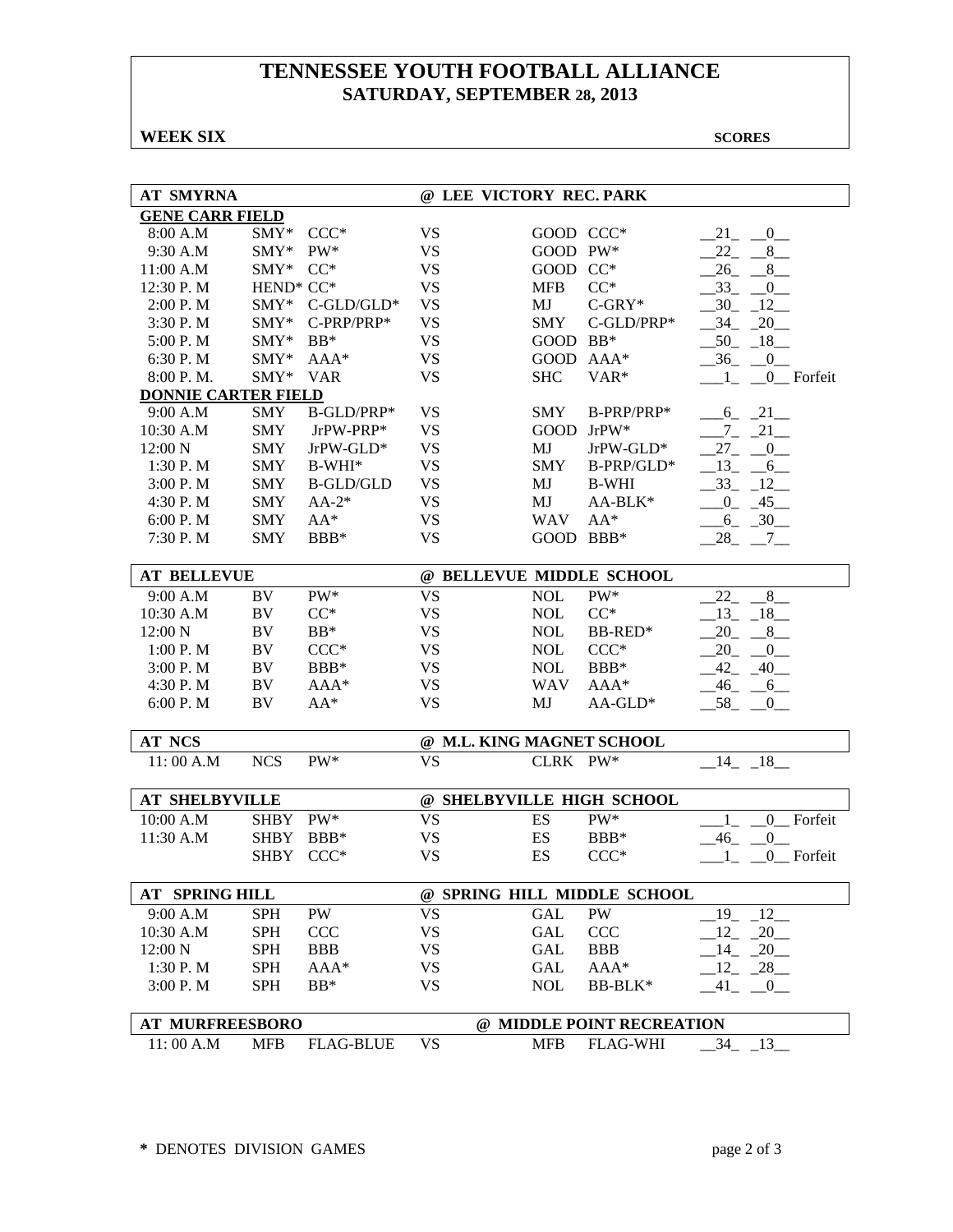# **TENNESSEE YOUTH FOOTBALL ALLIANCE SATURDAY, SEPTEMBER 28, 2013**

**WEEK SIX** SCORES

#### **HOME FIELD DIRECTOR MUST E-MAIL OR CALL SCORES IN NO LATER THAN 2:00 P.M. SUNDAY TO [carrgene@bellsouth.net](mailto:carrgene@bellsouth.net) or phone (615) 967-4274**

| <b>TYFA COMMUNITY'S</b> |                          |  |             |                         |  |             |                               |  |  |  |  |
|-------------------------|--------------------------|--|-------------|-------------------------|--|-------------|-------------------------------|--|--|--|--|
| BV                      | <b>Bellevue Steelers</b> |  | <b>GOOD</b> | Goodlettsville Trojans  |  | <b>NOLE</b> | Nolensville Panthers          |  |  |  |  |
| <b>BORD</b>             | <b>Bordeaux Eagles</b>   |  | <b>HEND</b> | Hendersonville Knights  |  | OН          | Old Hickory Bulldogs          |  |  |  |  |
| <b>CLRK</b>             | Clarksville Greyhounds   |  | <b>LEB</b>  | Lebanon Blue Devils     |  | <b>SHBY</b> | <b>Shelbyville Eagles</b>     |  |  |  |  |
| D/H                     | Donelson-Herm Warriors   |  | МJ          | Mt. Juliet Bears        |  | <b>SMY</b>  | Smyrna Bulldogs               |  |  |  |  |
| ES                      | <b>East Side Bobcats</b> |  | <b>MFB</b>  | Murfreesboro Mustangs   |  | <b>SHC</b>  | Spring Hill Coyotes - Varsity |  |  |  |  |
| GAL                     | Gallatin Green Wave      |  | <b>NCS</b>  | Nash Comm Sports Cobras |  | <b>SPH</b>  | <b>Spring Hill Raiders</b>    |  |  |  |  |
|                         |                          |  |             |                         |  | WAV         | Waverly-Belmont Bulldogs      |  |  |  |  |

| <b>COLORS</b> |       |            |       |            |        |     |        |  |  |  |  |
|---------------|-------|------------|-------|------------|--------|-----|--------|--|--|--|--|
| <b>BLK</b>    | Black | <b>GRN</b> | Green | <b>PRP</b> | Purple | YLW | Yellow |  |  |  |  |
| GLD           | Gold  | GRY        | Grav  | WHI        | White  |     |        |  |  |  |  |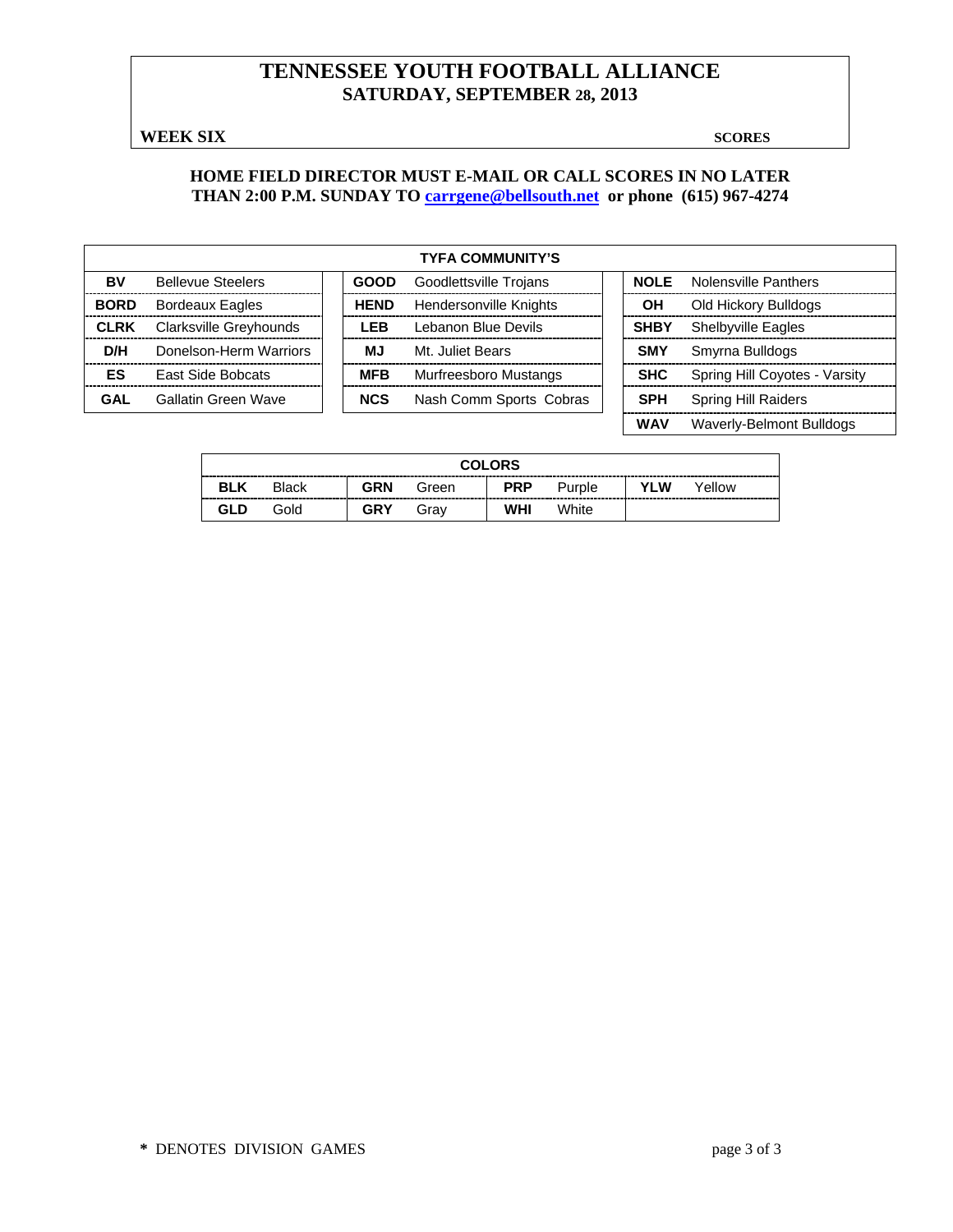# **TENNESSEE YOUTH FOOTBALL ALLIANCE SATURDAY, OCTOBER 5, 2013**

#### **WEEK SEVEN** SCORES

| <b>AT LEBANON</b>          |            |                                       | @ WALTER J. BAIRD SCHOOL |             |                              | <b>HOMECOMING</b>         |
|----------------------------|------------|---------------------------------------|--------------------------|-------------|------------------------------|---------------------------|
| 9:00 A.M                   | <b>LEB</b> | $\mathbf{B}^*$                        | <b>VS</b>                | D/H         | $B^*$                        | $\overline{0}$<br>40      |
| 10:30 A.M                  | <b>LEB</b> | $CC^*$                                | <b>VS</b>                | <b>SMY</b>  | $CC^*$                       | $0_{-}$<br>6              |
| 12:00 N                    | <b>LEB</b> | PW*                                   | <b>VS</b>                | D/H         | PW*                          | $-30$<br>$^{0}$           |
| 1:30 P.M                   | <b>LEB</b> | $BB*$                                 | <b>VS</b>                | SMY         | $BB*$                        | $-0$ $-53$                |
| 3:00 P.M                   | <b>LEB</b> | $CCC*$                                | <b>VS</b>                | D/H         | $CCC*$                       | $-6 - 30$                 |
| 4:30 P.M                   | <b>LEB</b> | BBB*                                  | <b>VS</b>                | D/H         | BBB*                         | $-0$ $-29$                |
| 6:00 P.M                   | <b>LEB</b> | AAA*                                  | <b>VS</b>                | SHBY        | AAA*                         | $-7 - 50$                 |
|                            |            |                                       |                          |             |                              |                           |
| AT MT. JULIET              |            |                                       | @ MUNDY MEMORIAL PARK    |             |                              |                           |
| FIELD #5                   |            |                                       |                          |             |                              |                           |
| 9:30 A.M                   | MJ         | BBB*                                  | <b>VS</b>                | GOOD BBB*   |                              | $-0$ $-13$                |
| 11:00 A.M                  | MJ         | $CC^*$                                | <b>VS</b>                | GOOD CC*    |                              | $-20 - 33$                |
| 12:30 P.M                  | MJ         | $CCC*$                                | <b>VS</b>                | GOOD CCC*   |                              | $-12$ $-7$ $-$            |
| 2:00 P.M                   | MJ         | $C-BLK*$                              | <b>VS</b>                | <b>SMY</b>  | C-PRP/PRP*                   | $-6 - 18$                 |
| FIELD #4                   |            |                                       |                          |             |                              |                           |
| 10:30 A.M                  | MJ         | PW*                                   | <b>VS</b>                | GOOD PW*    |                              | $-28$ <sub>-14</sub>      |
| 12:00 N                    | MJ         | AA-BLK*                               | <b>VS</b>                | MJ          | $AA$ -GLD*                   | $27_{-}$<br>$-0$          |
| 1:30 P.M                   | MJ         | $BB*$                                 | <b>VS</b>                | GOOD BB*    |                              | 28<br>6                   |
| 3:00 P.M                   | MJ         | AAA*                                  | <b>VS</b>                |             | GOOD AAA*                    | 13<br>$\overline{0}$      |
| FIELD#2                    |            |                                       |                          |             |                              |                           |
| 10:00 A.M                  | MJ         | JrPW-GLD*                             | <b>VS</b>                | <b>BORD</b> | $JrPW^*$                     | $-0$ $-22$ $-$            |
| 11:30 A.M                  | MJ         | JrPW-WHI*                             | <b>VS</b>                |             | GOOD JrPW*                   | $-22$ $-0$                |
| 1:00 P.M                   | MJ         | $\mathrm{JrPW}\text{-}\mathrm{BLK}^*$ | <b>VS</b>                | D/H         | JrPW*                        | $-7 - 6$                  |
| 2:30 P.M                   | MJ         | $C$ -GLD*                             | <b>VS</b>                | D/H         | $\mathrm{C}^*$               | $12 - 32$                 |
| FIELD#3                    |            |                                       |                          |             |                              |                           |
| 10:30 A.M                  | MJ         | $B-YLW^*$                             | <b>VS</b>                | MJ          | $B$ -GLD*                    | $20 - 24$                 |
| 12:00 N                    | <b>MJ</b>  | $B-WHI*$                              | <b>VS</b>                | MJ          | <b>B-BLK</b>                 | $-0$ $-27$ $-$            |
| 1:30 P.M                   | MJ         | <b>B-GRY</b>                          | <b>VS</b>                | <b>SMY</b>  | B-PRP/GLD*                   | $-12 - 8$                 |
| 3:00 P.M                   | <b>MJ</b>  | $C-GRY*$                              | <b>VS</b>                | <b>BORD</b> | $C^*$                        | $-0$ $-14$ $-$            |
|                            |            |                                       |                          |             |                              |                           |
| <b>AT OLD HICKORY</b>      |            |                                       | @ DUPONT MIDDLE SCHOOL   |             |                              |                           |
| 9:00 A.M                   | <b>OH</b>  | PW*                                   | <b>VS</b>                | <b>BORD</b> | $PW^*$                       | $0_{-}$<br>$-20$          |
| 10:30 A.M                  | <b>OH</b>  | $CC^*$                                | <b>VS</b>                | <b>BORD</b> | $CC^*$                       | $^{0}$<br>$6$ OT          |
| 12:00 N                    | <b>OH</b>  | $BB*$                                 | <b>VS</b>                | BORD BB*    |                              | $-37$<br>25               |
| 1:30 P.M                   | <b>OH</b>  | $CCC*$                                | <b>VS</b>                | BORD CCC*   |                              | 26<br>$\boldsymbol{0}$    |
| 3:00 P.M                   | <b>OH</b>  | $BBB*$                                | <b>VS</b>                | BORD BBB*   |                              | 36<br>$\overline{0}$      |
| 4:30 P.M                   | <b>OH</b>  | AAA*                                  | <b>VS</b>                |             | BORD AAA*                    | 38<br>$\boldsymbol{0}$    |
| 6:00 P. M                  | <b>OH</b>  | VAR <sup>*</sup>                      | <b>VS</b>                |             | BORD VAR*                    | $\boxed{16}$ $\boxed{14}$ |
|                            |            |                                       |                          |             |                              |                           |
| <b>AT SMYRNA</b>           |            |                                       |                          |             | @ LEE VICTORY PARK REC. PARK |                           |
| <b>GENE CARR FIELD</b>     |            |                                       |                          |             |                              |                           |
| 9:00 A.M                   | <b>SMY</b> | <b>B-GLD/PRP</b>                      | <b>VS</b>                | <b>SMY</b>  | <b>B-WHI/PRP</b>             | $-8$ $-26$                |
| 10:30 A.M                  | <b>SMY</b> | $C$ -GLD/GLD*                         | <b>VS</b>                | <b>SMY</b>  | C-GLD/PRP*                   | $0_{-}$<br>$\overline{7}$ |
| <b>DONNIE CARTER FIELD</b> |            |                                       |                          |             |                              |                           |
| 9:30 A.M                   | <b>SMY</b> | <b>B-PRP/PRP</b>                      | <b>VS</b>                | <b>SMY</b>  | <b>B-GLD/GLD</b>             | $-30$<br>$\overline{0}$   |
| 11:00 A.M                  | <b>SMY</b> | $AA^*$                                | <b>VS</b>                | D/H         | $AA^*$                       | $-0$ $-28$                |
|                            |            |                                       |                          |             |                              |                           |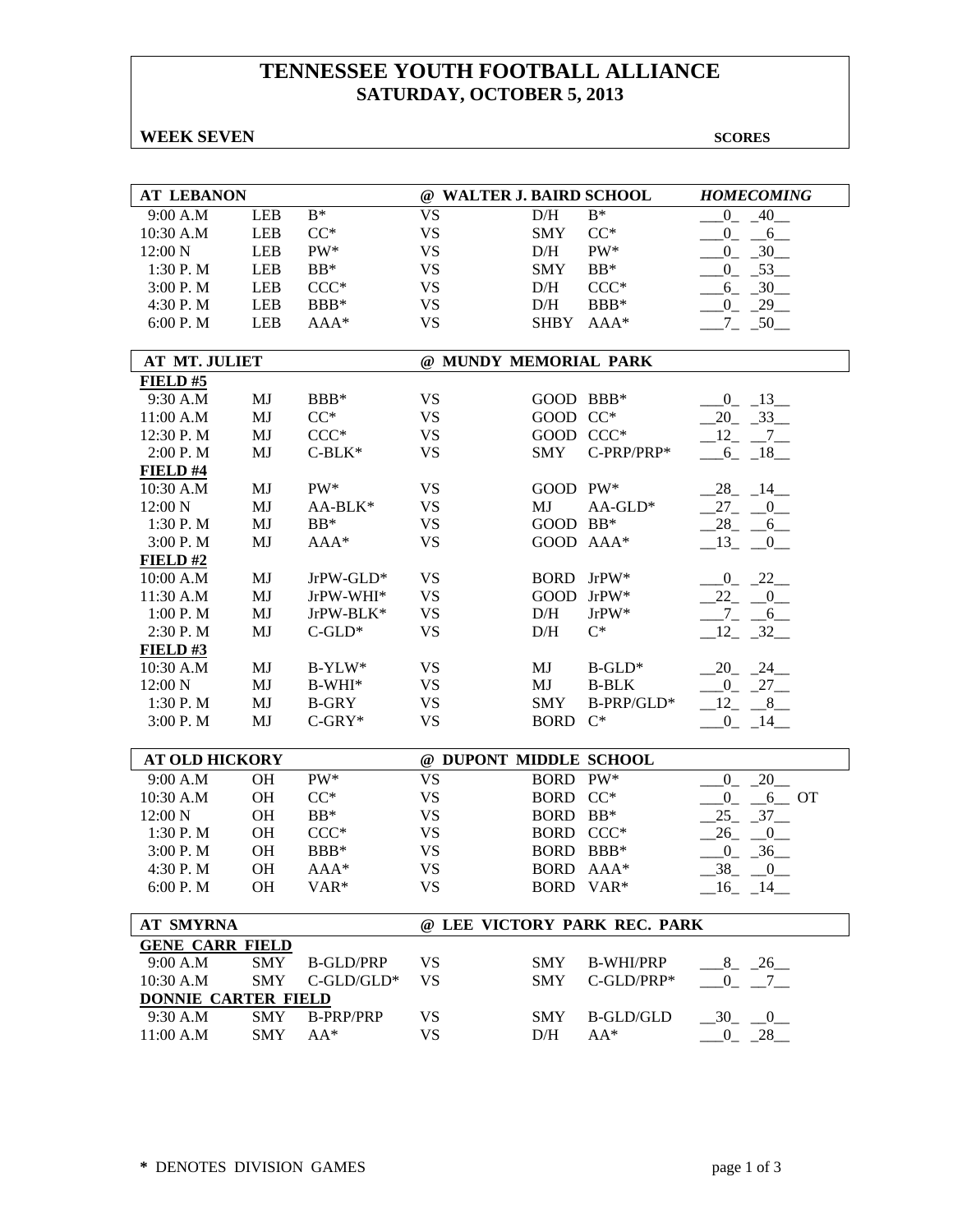# **TENNESSEE YOUTH FOOTBALL ALLIANCE SATURDAY, OCTOBER 5, 2013**

#### **WEEK SEVEN** SCORES

| AT WAVERLY BELMONT     |            |                   | @ HILLSBORO HIGH SCHOOL |                               |                      |                                   |  |  |
|------------------------|------------|-------------------|-------------------------|-------------------------------|----------------------|-----------------------------------|--|--|
| 9:30 A.M               | <b>WAV</b> | $PW^*$            | <b>VS</b>               | <b>SMY</b>                    | PW*                  | $\overline{32}$<br>$\overline{0}$ |  |  |
| 11:00 A.M              | <b>WAV</b> | $CCC*$            | <b>VS</b>               | <b>SMY</b>                    | $CCC*$               | $-34$<br>$-6$                     |  |  |
| 12:30 P.M              | <b>WAV</b> | $AA^*$            | <b>VS</b>               | OH                            | $AA^*$               | $-6 - 36$                         |  |  |
| 2:00 P.M               | <b>WAV</b> | BBB*              | <b>VS</b>               | <b>SMY</b>                    | BBB*                 | $-0$ $-27$ $-$                    |  |  |
| 3:30 P.M               | <b>WAV</b> | AAA*              | <b>VS</b>               | <b>SMY</b>                    | AAA*                 | $20 - 14$                         |  |  |
|                        |            |                   |                         |                               |                      |                                   |  |  |
| <b>AT BELLEVUE</b>     |            |                   |                         | @ BELLEVUE MIDDLE SCHOOL      |                      |                                   |  |  |
| 9:30 A.M               | BV         | PW*               | <b>VS</b>               | <b>SHBY</b>                   | PW*                  | 25<br>0                           |  |  |
| 11:00 A.M              | BV         | $CCC*$            | <b>VS</b>               | SHBY                          | $CCC*$               | $-40$<br>26                       |  |  |
| 12:30 P.M              | BV         | BBB*              | <b>VS</b>               | <b>SHBY</b>                   | $BBB*$               | 44<br>$7_{-}$                     |  |  |
| 2:00 P.M               | BV         | $AAA*$            | <b>VS</b>               | D/H                           | $AAA*$               | 58<br>$\overline{0}$              |  |  |
| 3:30 P.M               | BV         | $CC^*$            | <b>VS</b>               | <b>MFB</b>                    | $\mathrm{CC}^*$      | 22<br>$7\overline{ }$             |  |  |
| 5:00 P.M               | BV         | $BB*$             | <b>VS</b>               | <b>NOL</b>                    | BB-BLK*              | 26<br>$_{0-}$                     |  |  |
| 6:30 P.M               | BV         | $AA^*$            | <b>VS</b>               | <b>SMY</b>                    | $AA-2*$              | 58<br>$\overline{0}$              |  |  |
|                        |            |                   |                         |                               |                      |                                   |  |  |
| AT CLARKSVILLE         |            |                   |                         | @ NORTHEAST HIGH SCHOOL       |                      | <b>HOMECOMING</b>                 |  |  |
| 10:00 A.M              |            | CLRK CCC*         | <b>VS</b>               | HEND CCC*                     |                      | $36$ <sub>—</sub><br>$\mathbf{0}$ |  |  |
| 11:30 A.M              |            | CLRK BBB*         | <b>VS</b>               | HEND BBB*                     |                      | $-33 - 35$                        |  |  |
| 1:00 P.M               |            | <b>HOMECOMING</b> |                         |                               |                      |                                   |  |  |
| 1:30 P.M               |            | CLRK AAA*         | <b>VS</b>               | <b>SPH</b>                    | $AAA*$               | $-40$ $-0$                        |  |  |
| 3:00 P.M               | CLRK BB*   |                   | <b>VS</b>               | <b>SPH</b>                    | $BB*$                | $-0$ $-20$                        |  |  |
| 4:30 P.M               |            | CLRK VAR*         | <b>VS</b>               | <b>SMY</b>                    | VAR <sup>*</sup>     | $26 - 20$                         |  |  |
|                        |            |                   |                         |                               |                      |                                   |  |  |
| <b>AT NOLENSVILLE</b>  |            |                   |                         | @ ROCKY FORK PARK             |                      |                                   |  |  |
| 9:00 A.M               | <b>NOL</b> | PW*               | <b>VS</b>               | <b>NCS</b>                    | PW*                  | $6 - 14$                          |  |  |
| 10:30 A.M              | <b>NOL</b> | $CCC*$            | <b>VS</b>               | <b>NCS</b>                    | $CCC*$               | $-13 - 12$                        |  |  |
| 12:00 N                | <b>NOL</b> | BBB*              | <b>VS</b>               | <b>NCS</b>                    | BBB*                 | $-0$ $-21$ $-$                    |  |  |
| 1:30 P.M               | <b>NOL</b> | $CC^*$            | <b>VS</b>               | <b>HEND</b>                   | $CC^*$               | $-14$ $-19$ $-$                   |  |  |
| 3:00 P.M               | <b>NOL</b> | AAA*              | <b>VS</b>               | <b>NCS</b>                    | AAA*                 | $-12$ $-54$                       |  |  |
| <b>AT EAST SIDE</b>    |            |                   |                         | @ MAGNESS POTTER CENTER       |                      |                                   |  |  |
| 10:00 A.M              | $ES^*$     | PW*               | <b>VS</b>               | <b>SPH</b>                    | PW*                  | 42<br>$2_{-}$                     |  |  |
| 11:30 A.M              | $ES*$      | BBB*              | <b>VS</b>               | <b>SPH</b>                    | BBB*                 | $-0$ $-34$ $-$                    |  |  |
|                        | $ES^*$     | $CCC*$            | <b>VS</b>               | <b>SPH</b>                    | $CCC*$               | $0 - 1$ Forfeit                   |  |  |
|                        |            |                   |                         |                               |                      |                                   |  |  |
| <b>AT GALLATIN</b>     |            |                   |                         | @ TRIPLE CREEK PARK           |                      |                                   |  |  |
| 9:00 A.M               | <b>GAL</b> | $PW^*$            | VS                      | <b>MFB</b>                    | $PW^*$               | $-29$<br>18                       |  |  |
| 10:30 A.M              | <b>GAL</b> | $CCC*$            | <b>VS</b>               | <b>MFB</b>                    | $CCC*$               | 38<br>6 <sup>6</sup>              |  |  |
| $12:00$ N              | <b>GAL</b> | BBB*              | <b>VS</b>               | <b>MFB</b>                    | BBB*                 | $-7$ $-18$ $-$                    |  |  |
| 1:30 P.M               | GAL        | AAA*              | <b>VS</b>               | <b>MFB</b>                    | AAA*                 | $7 - 34$                          |  |  |
|                        |            |                   |                         |                               |                      |                                   |  |  |
| <b>AT MURFREESBORO</b> |            |                   |                         | @ MIDDLE POINT SPORTS COMPLEX |                      |                                   |  |  |
| 9:00 A.M               | <b>MFB</b> | <b>FLAG-WHI</b>   | <b>VS</b>               | <b>SPH</b>                    | <b>FLAG</b>          | Forfeit<br>$\overline{0}$<br>1    |  |  |
| 10:00 A.M              | <b>MFB</b> | <b>FLAG-BLU</b>   | <b>VS</b>               | <b>BORD</b>                   | <b>FLAG-GRN</b>      | 28<br>$-12$                       |  |  |
| 11:00 A.M              | <b>MFB</b> | <b>FLAG-SIL</b>   | <b>VS</b>               |                               | <b>BORD FLAG-BLK</b> | $-12 - 26$                        |  |  |
|                        |            |                   |                         |                               |                      |                                   |  |  |
| AT SPRING HILL COYOTES |            |                   |                         | @ SUMMIT HIGH SCHOOL          |                      |                                   |  |  |
| 3:00 P.M               | <b>SHC</b> | VAR*              | <b>VS</b>               | D/H                           | VAR*                 | Forfeit<br>$_{0}$                 |  |  |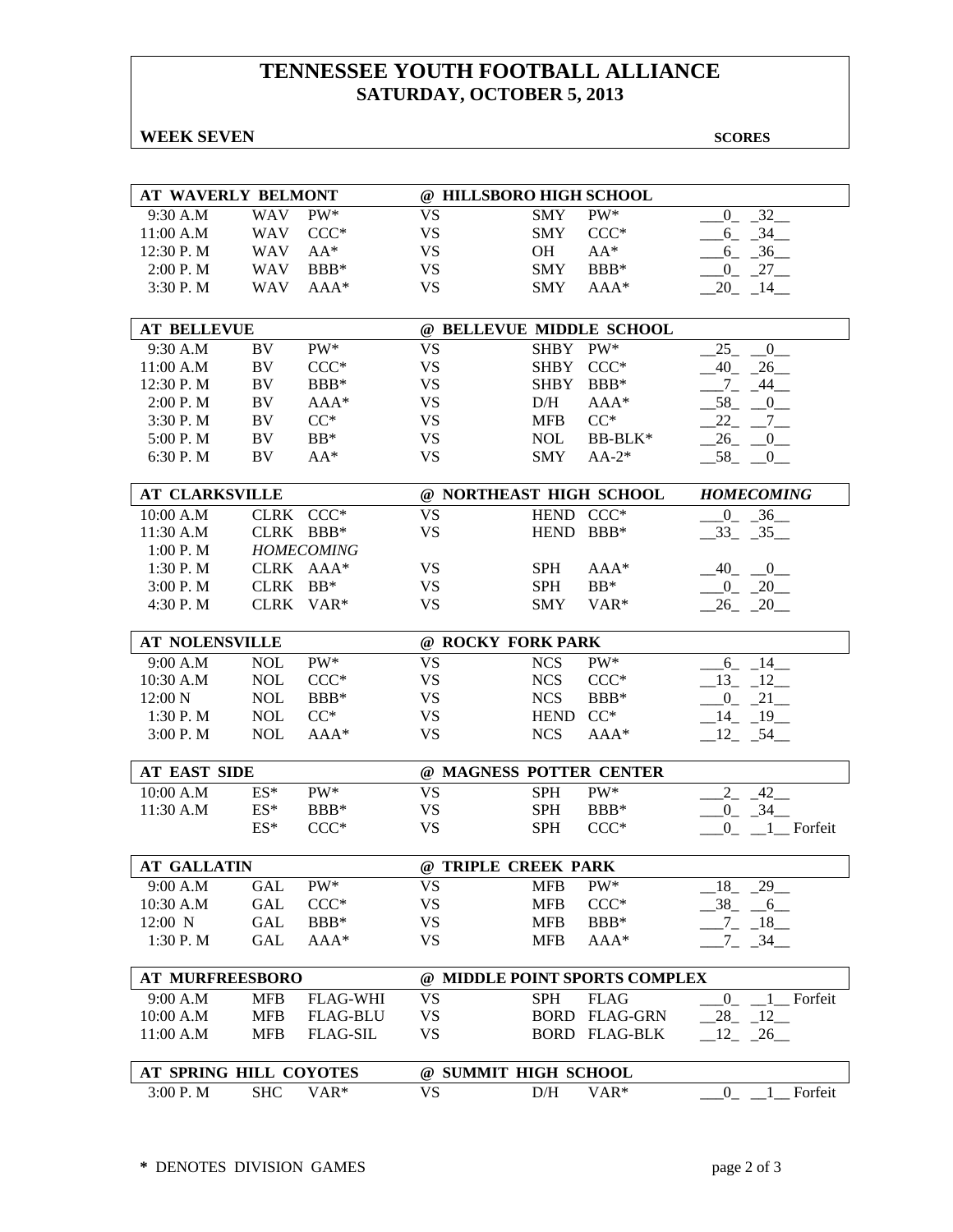# **TENNESSEE YOUTH FOOTBALL ALLIANCE SATURDAY, OCTOBER 5, 2013**

#### **WEEK SEVEN** SCORES

#### **HOME FIELD DIRECTOR MUST E-MAIL OR CALL SCORES IN NO LATER THAN 2:00 P.M. SUNDAY TO carrgene@bellsouth.net or phone (615) 967-4274**

| <b>TYFA COMMUNITY'S</b> |                               |  |             |                               |  |             |                           |  |  |
|-------------------------|-------------------------------|--|-------------|-------------------------------|--|-------------|---------------------------|--|--|
| BV                      | <b>Bellevue Steelers</b>      |  | <b>GOOD</b> | Goodlettsville Trojans        |  | NOL F       | Nolensville Panthers      |  |  |
| <b>BORD</b>             | <b>Bordeaux Eagles</b>        |  | <b>HEND</b> | <b>Hendersonville Knights</b> |  | OН          | Old Hickory Bulldogs      |  |  |
| <b>CLRK</b>             | <b>Clarksville Greyhounds</b> |  | LEB         | Lebanon Blue Devils           |  | <b>SHBY</b> | <b>Shelbyville Eagles</b> |  |  |
| D/H                     | Donelson-Herm Warriors        |  | ΜJ          | Mt. Juliet Bears              |  | <b>SMY</b>  | Smyrna Bulldogs           |  |  |
| ES                      | <b>East Side Bobcats</b>      |  | <b>MFB</b>  | Murfreesboro Mustangs         |  | <b>SPH</b>  | Spring Hill Raiders       |  |  |
| GAL                     | Gallatin Green Wave           |  | <b>NCS</b>  | Nash Comm Sports Cobras       |  | <b>WAV</b>  | Waverly-Belmont Bulldogs  |  |  |

|            | <b>COLORS</b> |            |       |            |        |     |        |  |  |  |  |  |
|------------|---------------|------------|-------|------------|--------|-----|--------|--|--|--|--|--|
| <b>BLK</b> | <b>Black</b>  | <b>GRN</b> | Green | <b>PRP</b> | Purple | YLW | Yellow |  |  |  |  |  |
| GLD        | Gold          | <b>GRY</b> | Grav  | WHI        | White  |     |        |  |  |  |  |  |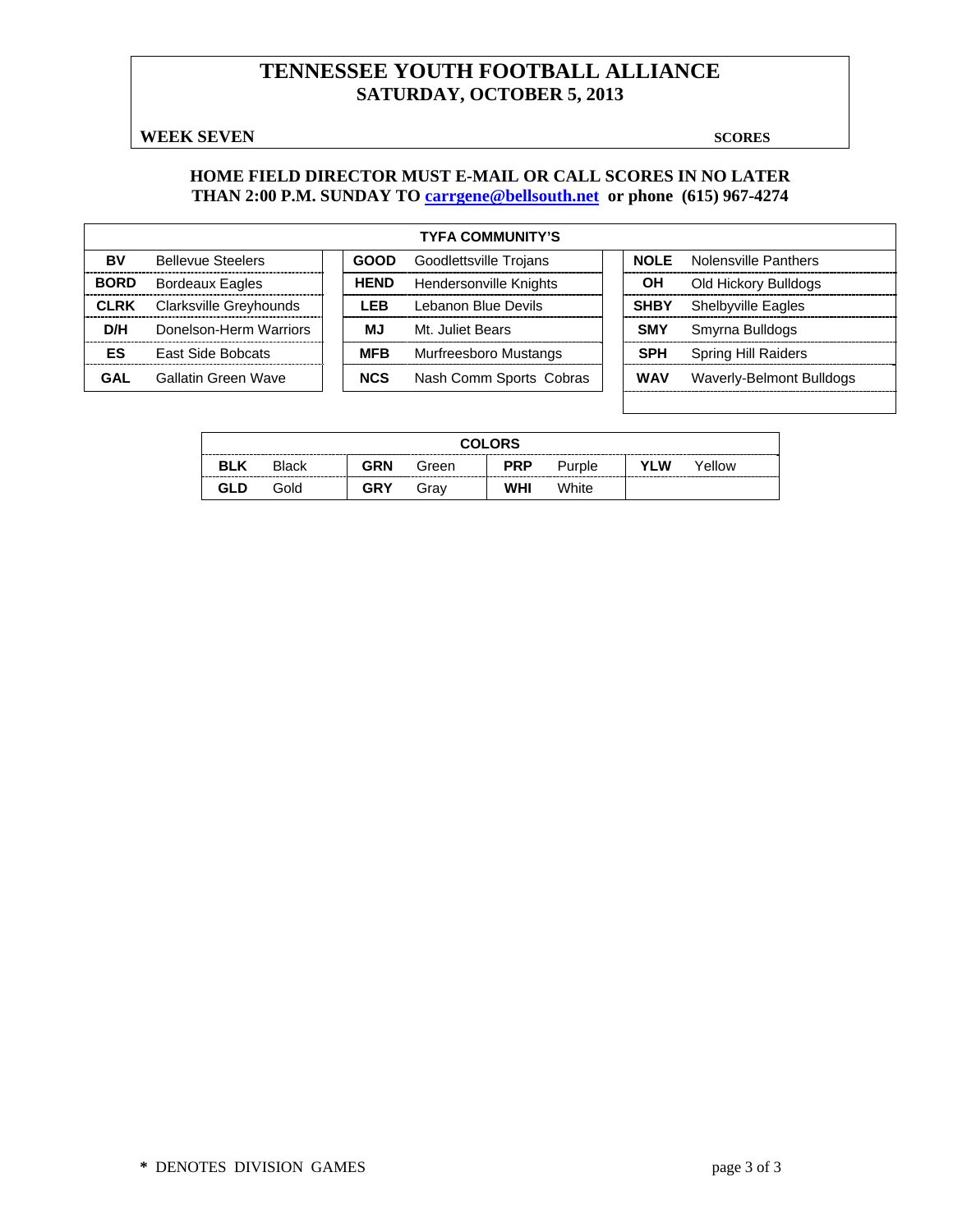# **TENNESSEE YOUTH FOOTBALL ALLIANCE SATURDAY, OCTOBER 12, 2013**

#### **WEEK EIGHT SCORES**

| AT DONELSON/HERMITAGE      |            |                   |                         |                    | @ BEN WEST SPORTS COMPLEX       | <b>HOMECOMING</b>                 |  |  |  |
|----------------------------|------------|-------------------|-------------------------|--------------------|---------------------------------|-----------------------------------|--|--|--|
| FIELD#1                    |            |                   |                         |                    |                                 |                                   |  |  |  |
| 8:30 A.M                   | D/H        | $CCC*$            | <b>VS</b>               | BORD CCC*          |                                 | $-14$ $-12$                       |  |  |  |
| 10:00 A.M                  | D/H        | BBB*              | <b>VS</b>               | BORD BBB*          |                                 | $12 - 13$                         |  |  |  |
| 11:30 A.M                  | D/H        | $AAA*$            | <b>VS</b>               |                    | BORD AAA*                       | $-7 - 26$                         |  |  |  |
| 1:00 P. M                  | D/H        | $BB*$             | <b>VS</b>               | BORD BB*           |                                 | $-32 - 0$                         |  |  |  |
| 2:30 P.M                   | D/H        | VAR*              | <b>VS</b>               | BORD VAR*          |                                 | 0 Forfeit<br>$1 -$                |  |  |  |
| FIELD#2                    |            |                   |                         |                    |                                 |                                   |  |  |  |
| 9:00 A.M                   | D/H        | $\mathrm{B}^*$    | <b>VS</b>               | MJ                 | $B-GRY*$                        | $-32 - 0$                         |  |  |  |
| 10:30 A.M                  | D/H        | $CC^*$            | <b>VS</b>               | <b>BORD</b>        | $CC^*$                          | $-0$ $-32$                        |  |  |  |
| 12:00 N                    | D/H        | PW*               | <b>VS</b>               | BORD PW*           |                                 | $7 - 13$                          |  |  |  |
| 1:30 P.M                   | D/H        | $JrPW*$           | <b>VS</b>               | <b>BORD</b>        | $JrPW^*$                        | $-14$ $-34$                       |  |  |  |
| 3:00 P.M                   | D/H        | $C^*$             | <b>VS</b>               | MJ                 | $C-GRY*$                        | $-36$<br>$\overline{\phantom{0}}$ |  |  |  |
|                            |            |                   |                         |                    |                                 |                                   |  |  |  |
| <b>AT GOODLETTSVILLE</b>   |            |                   |                         | @ MOSS WRIGHT PARK |                                 |                                   |  |  |  |
| FIELD#4                    |            |                   |                         |                    |                                 |                                   |  |  |  |
| 10:00 A.M                  | GOOD JrPW  |                   | <b>VS</b>               | MJ                 | JrPW-GLD                        | $-27$ $-0$                        |  |  |  |
|                            |            |                   |                         |                    |                                 |                                   |  |  |  |
| <b>AT LEBANON</b>          |            |                   |                         |                    | @ WALTER J. BAIRD MIDDLE SCHOOL |                                   |  |  |  |
| 10:00 A.M                  | <b>LEB</b> | CC                | <b>VS</b>               | GOOD CC            |                                 | $25 - 26$                         |  |  |  |
| 11:30 A.M                  | <b>LEB</b> | <b>BB</b>         | <b>VS</b>               | GOOD BB            |                                 | $25 - 45$                         |  |  |  |
|                            |            |                   |                         |                    |                                 |                                   |  |  |  |
| <b>AT SMYRNA</b>           |            |                   | @ LEE VICTORY REC. PARK |                    |                                 |                                   |  |  |  |
| <b>GENE CARR FIELD</b>     |            |                   |                         |                    |                                 |                                   |  |  |  |
| 8:30 A.M                   | <b>SMY</b> | C-PRP/PRP*        | <b>VS</b>               | MJ                 | $C$ -GLD*                       | $-24$ $-0$                        |  |  |  |
| 10:00 A.M                  | <b>SMY</b> | C-GLD/PRP*        | <b>VS</b>               | MJ                 | $C-BLK*$                        | $-0$ $-6$                         |  |  |  |
| 11:30 A.M                  | <b>SMY</b> | PW*               | <b>VS</b>               | <b>OH</b>          | PW*                             | $-30 - 6$                         |  |  |  |
| 1:00 P.M                   | <b>SMY</b> | $CC^*$            | <b>VS</b>               | OH                 | $CC^*$                          | $-13$ $-0$                        |  |  |  |
| 2:30 P. M                  | <b>SMY</b> | $C$ -GLD/GLD*     | <b>VS</b>               | <b>BORD</b>        | $C^*$                           | $-13 - 18$                        |  |  |  |
| 4:00 P.M                   | <b>SMY</b> | $CCC*$            | <b>VS</b>               | OH                 | $CCC*$                          | $22 - 8$                          |  |  |  |
| 5:30 P.M                   | <b>SMY</b> | $BB*$             | <b>VS</b>               | <b>OH</b>          | $BB*$                           | $-50$ $-13$                       |  |  |  |
| 7:00 P.M                   | <b>SMY</b> | $AAA*$            | <b>VS</b>               | OH                 | $AAA*$                          |                                   |  |  |  |
| <b>DONNIE CARTER FIELD</b> |            |                   |                         |                    |                                 |                                   |  |  |  |
| 9:00 A.M                   | <b>SMY</b> | B-PRP/PRP*        | <b>VS</b>               | MJ                 | $B-WHI*$                        | $25 - 6$                          |  |  |  |
| 10:30 A.M                  | <b>SMY</b> | JrPW-PRP*         | <b>VS</b>               | MJ                 | JrPW-BLK*                       | $18 - 6$                          |  |  |  |
| 12:00 N                    | <b>SMY</b> | $JrPW-GLD*$       | <b>VS</b>               | MJ                 | JrPW-WHI*                       | $-6 - 48$                         |  |  |  |
| 1:30P. M                   | <b>SMY</b> | B-GLD/GLD*        | <b>VS</b>               | <b>LEB</b>         | B                               | $-44$ $-6$                        |  |  |  |
| 3:00 P.M                   | <b>SMY</b> | B-WHI/PRP*        | <b>VS</b>               | MJ                 | $B-YLW^*$                       | $-13$ $-34$                       |  |  |  |
| 4:30 P.M                   | SMY        | $AA-2*$           | VS                      | MJ                 | $AA-GLD*$                       | _7_ _14__                         |  |  |  |
| 6:00 P.M                   | <b>SMY</b> | VAR*              | VS                      | OH                 | VAR*                            | $-0$ $-60$                        |  |  |  |
| 7:30 P.M                   | <b>SMY</b> | BBB*              | <b>VS</b>               | OН                 | <b>BBB</b>                      | $-40$ $-0$                        |  |  |  |
|                            |            |                   |                         |                    |                                 |                                   |  |  |  |
| <b>AT WAVERLY BELMONT</b>  |            |                   | @ HILLSBORO HIGH SCHOOL |                    |                                 |                                   |  |  |  |
| 9:30 A.M                   | <b>WAV</b> | PW*               | <b>VS</b>               | <b>GOOD</b>        | $PW^*$                          | $6 - 26$                          |  |  |  |
| 11:00 A.M                  | <b>WAV</b> | $AA^*$            | <b>VS</b>               | D/H                | $AA^*$                          | $-15 - 37$                        |  |  |  |
| 12:30 P.M                  |            | <b>HOMECOMING</b> |                         |                    |                                 |                                   |  |  |  |
| 1:00P. M.                  | <b>WAV</b> | $CCC*$            | VS                      | GOOD CCC*          |                                 | $-0$ $-13$                        |  |  |  |
| 2:30 P.M                   | <b>WAV</b> | BBB*              | VS                      | GOOD BBB*          |                                 | $-26$<br>$0_{-}$                  |  |  |  |
| 4.00 P.M                   | <b>WAV</b> | $AAA*$            | <b>VS</b>               |                    | GOOD AAA*                       | 35<br>$\overline{0}$              |  |  |  |
|                            |            |                   |                         |                    |                                 |                                   |  |  |  |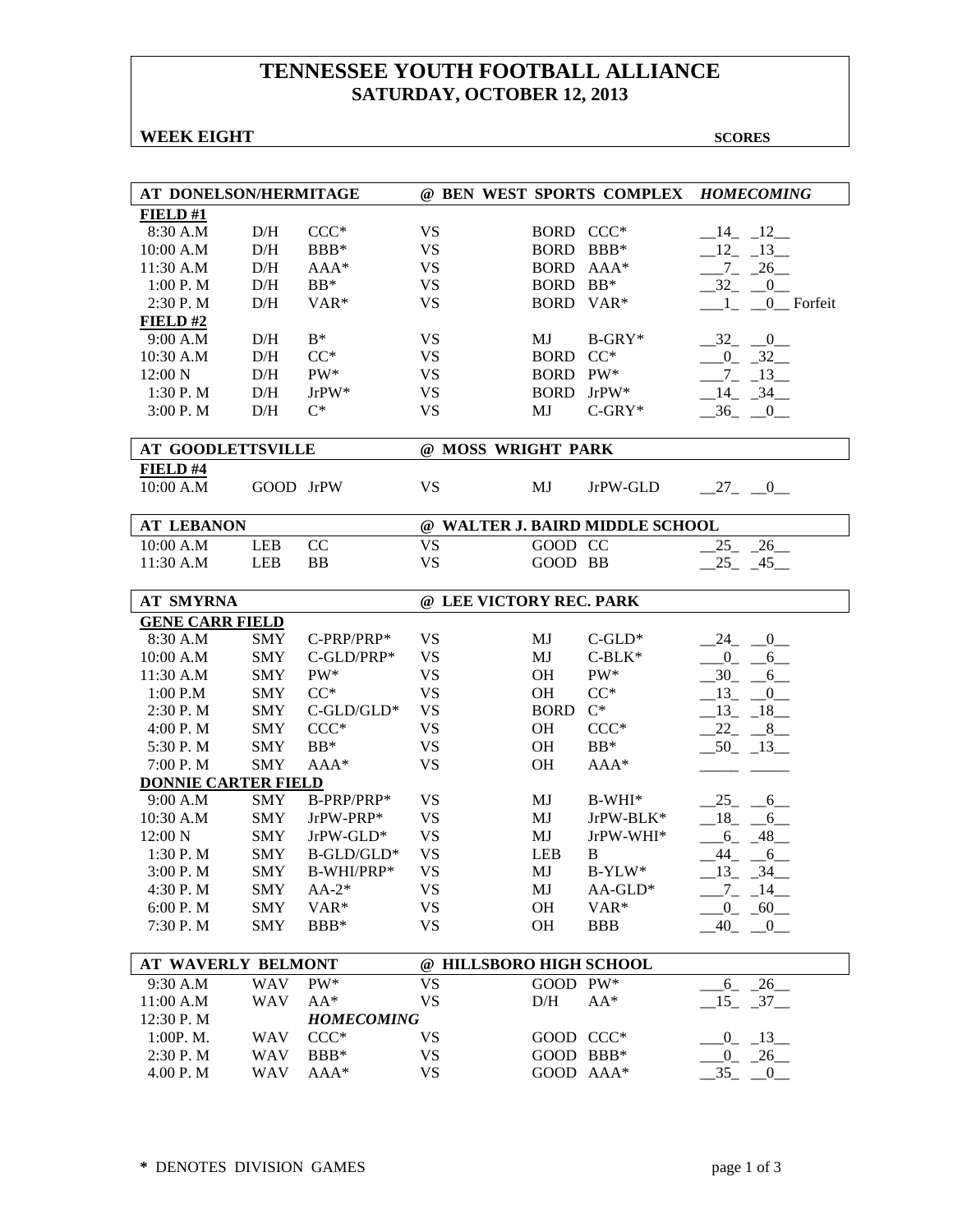## **TENNESSEE YOUTH FOOTBALL ALLIANCE SATURDAY, OCTOBER 12, 2013**

**WEEK EIGHT SCORES** 

| <b>AT BELLEVUE</b>    |             |                   |                        |             | @ BELLEVUE MIDDLE SCHOOL       |                                        |
|-----------------------|-------------|-------------------|------------------------|-------------|--------------------------------|----------------------------------------|
| 9:30 A.M              | <b>BV</b>   | $CCC*$            | <b>VS</b>              | <b>HEND</b> | $CCC*$                         | $\mathbf{0}$<br>46                     |
| 11:00 A.M             | BV          | BBB*              | <b>VS</b>              | <b>HEND</b> | $BBB*$                         | $28 - 33$                              |
| 12:30 P.M             | BV          | $BB**$            | <b>VS</b>              | <b>SPH</b>  | $BB*$                          | $-33$<br>$-50$                         |
| 2:00 P. M             | <b>BV</b>   | $PW^*$            | <b>VS</b>              | <b>SPH</b>  | $PW^*$                         | 35<br>$\begin{array}{c} 0 \end{array}$ |
| 3:30P. M              | <b>BV</b>   | $AA^*$            | <b>VS</b>              | MJ          | $AA-BLK*$                      | 38 0                                   |
| 5:00 P.M              | BV          | $AAA*$            | <b>VS</b>              | MJ          | $AAA*$                         | $-30$ $-0$                             |
|                       |             |                   |                        |             |                                |                                        |
| <b>AT NCS</b>         |             |                   |                        |             | @ M.L. KING MAGNET HIGH SCHOOL |                                        |
| 10:00 A.M             | <b>NCS</b>  | PW*               | <b>VS</b>              |             |                                |                                        |
| 11:30 A.M             | <b>NCS</b>  | $CCC*$            | <b>VS</b>              | CLRK CCC*   |                                | $-41$ $-0$                             |
| 1:00 P. M             | CLRK PW*    |                   | <b>VS</b>              | <b>GAL</b>  | PW*                            | $-41$ $-26$                            |
| 2:30P. M              |             | <b>HOMECOMING</b> |                        |             |                                |                                        |
| 3:30 P.M              | <b>NCS</b>  | BBB*              | <b>VS</b>              | <b>CLRK</b> | $BBB*$                         | $-21$ $-0$                             |
| 5:00 P.M              | <b>NCS</b>  | $AAA*$            | <b>VS</b>              | <b>CLRK</b> | $AAA*$                         | $-12 - -7$                             |
| 6:30 P. M             | CLRK        | $VAR*$            | <b>VS</b>              | <b>SHC</b>  | <b>VAR</b>                     | $28 - 20$                              |
|                       |             |                   |                        |             |                                |                                        |
| <b>AT NOLENSVILLE</b> |             |                   | @ ROCKY FORK PARK      |             |                                |                                        |
| 10:00 A.M             | <b>NOL</b>  | BB-BLK*           | <b>VS</b>              | <b>NOL</b>  | BB-RED*                        | $0 - 28$                               |
| <b>AT EAST SIDE</b>   |             |                   | @ MAGNESS POTER CENTER |             |                                |                                        |
| 9:30 A.M              | ES          | $PW^*$            | <b>VS</b>              | <b>NOL</b>  | PW*                            | $\Omega$<br>Forfeit                    |
| 11:00 A.M             | ES          | BBB*              | <b>VS</b>              | <b>GAL</b>  | $BBB*$                         | $\overline{0}$<br>Forfeit              |
|                       | ES          | $CCC*$            | <b>VS</b>              | <b>GAL</b>  | $CCC*$                         | $\overline{0}$<br>Forfeit              |
|                       |             |                   |                        |             |                                |                                        |
| <b>AT SHELBYVILLE</b> |             |                   |                        |             | @ SHELBYVILLE HIGH SCHOOL      | <b>HOMECOMING</b>                      |
| $10:30$ A.M           | <b>SHBY</b> | $PW^*$            | <b>VS</b>              | <b>MFB</b>  | PW*                            | 44<br>$\overline{0}$                   |
| $12:00\text{ N}$      | <b>SHBY</b> | $CCC*$            | <b>VS</b>              | <b>MFB</b>  | $CCC*$                         | $-14$ $-12$                            |
| 1:30 P. M             | <b>SHBY</b> | $BBB*$            | <b>VS</b>              | <b>MFB</b>  | $BBB*$                         | 38<br>8 <sup>8</sup>                   |
| 3:00P. M              | <b>SHBY</b> | $AAA*$            | <b>VS</b>              | <b>MFB</b>  | AAA*                           | 36<br>$\overline{0}$                   |
|                       |             |                   |                        |             |                                |                                        |

# **SUNDAY OCTOBER 13, 2013**

| AT SMYRNA |                        |              |    | @ LEE VICTORY REC. PARK |            |  |  |  |  |
|-----------|------------------------|--------------|----|-------------------------|------------|--|--|--|--|
|           | <b>GENE CARR FIELD</b> |              |    |                         |            |  |  |  |  |
| 1:30 P.M. | <b>SMY</b>             | $B-PP/GLD^*$ | VS | МJ                      | $B-GL^*$   |  |  |  |  |
| 3:00 P. M | <b>SMY</b>             | B-GLD/PRP*   | VS | МJ                      | $B-RI.K^*$ |  |  |  |  |
| $4:30P$ M | <b>SMY</b>             | $AA*$        | VS | OН                      | ΑA         |  |  |  |  |

*ADDITIONAL SUNDAY GAMES ON PAGE 3*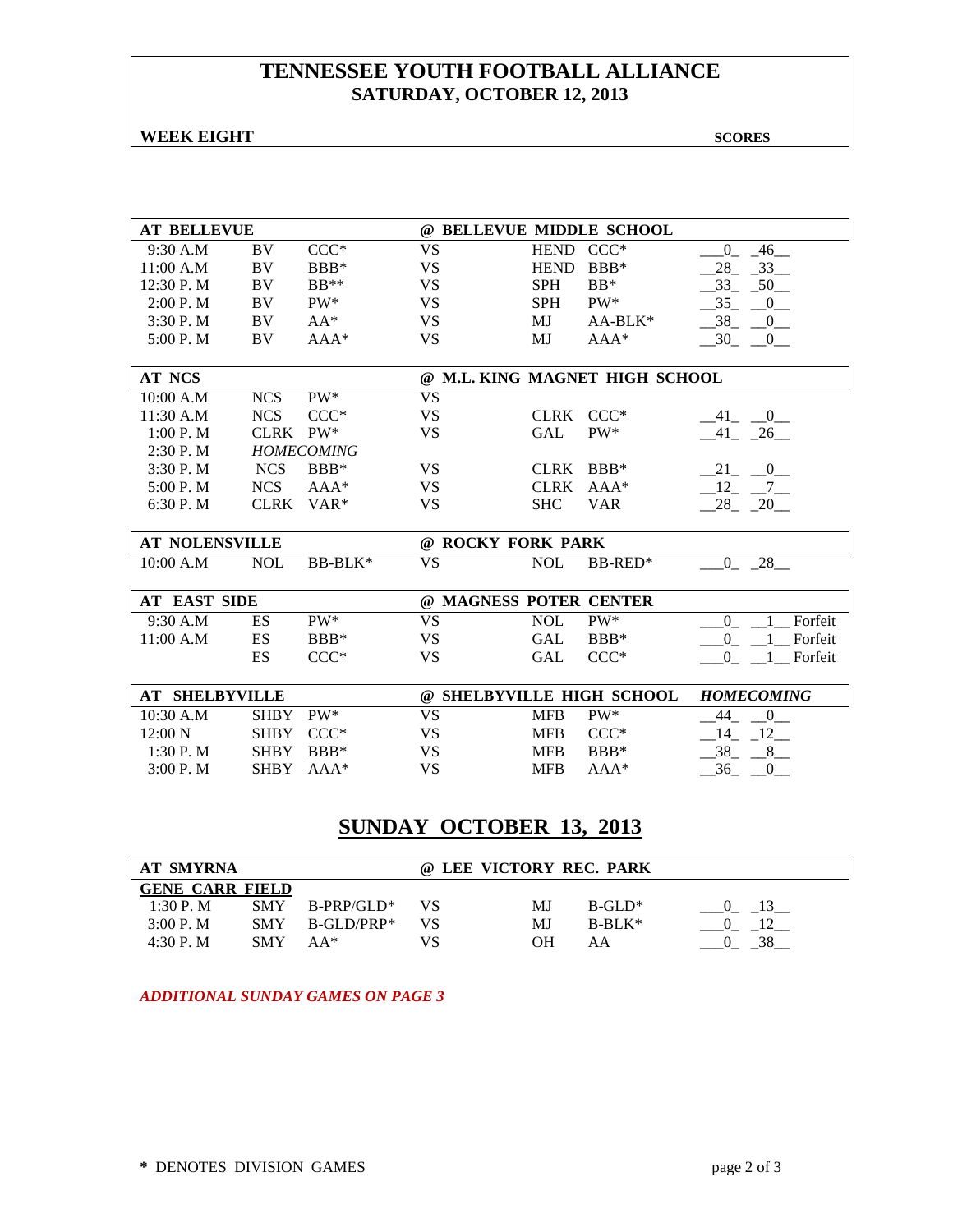# **TENNESSEE YOUTH FOOTBALL ALLIANCE SATURDAY, OCTOBER 12, 2013**

#### **WEEK EIGHT SCORES**

| <b>AT BORDEAUX</b> |             |                 | $\omega$ | <b>METRO CENTER FOOTBALL FIELD</b> |                 |                        |  |  |  |  |
|--------------------|-------------|-----------------|----------|------------------------------------|-----------------|------------------------|--|--|--|--|
| FIELD #1           |             |                 |          |                                    |                 |                        |  |  |  |  |
| 10:00 A.M          | BORD JrPW   |                 | VS       | <b>SMY</b>                         | JrPW-PRP        | 26<br>$\left($         |  |  |  |  |
| 11:30 A.M          | BORD CCC    |                 | VS       | <b>SMY</b>                         | <b>CCC</b>      | $\Omega$               |  |  |  |  |
| 1:00 P. M.         | <b>BORD</b> | <b>PW</b>       | VS       | <b>SMY</b>                         | <b>PW</b>       | $6$ OT $x$ 3           |  |  |  |  |
| $2:30$ P.M.        | BORD.       | <b>BBB</b>      | VS       | <b>SMY</b>                         | <b>BBB</b>      | - 18 -<br>$\theta$     |  |  |  |  |
| FIELD# $2$         |             |                 |          |                                    |                 |                        |  |  |  |  |
| $10:30$ A.M.       | BORD -      | <b>FLAG-GRN</b> | VS       | <b>BORD</b>                        | <b>FLAG-BLK</b> | 20 14                  |  |  |  |  |
| $11:30$ A. M.      | BORD VARS   |                 | VS       | <b>SMY</b>                         | <b>VARS</b>     | 0 Forfeit              |  |  |  |  |
| 1:00 P.M.          | BORD AAA    |                 | VS       | <b>SMY</b>                         | AAA             | 14 30                  |  |  |  |  |
| FIELD#3            |             |                 |          |                                    |                 |                        |  |  |  |  |
| 11:00 A. M.        | BORD C      |                 | VS       | <b>SMY</b>                         | C-PRP-PRP       | 26<br>$\theta$         |  |  |  |  |
| $12:30$ P.M.       | BORD CC     |                 | VS       | <b>SMY</b>                         | CC.             | - 26<br>$\overline{0}$ |  |  |  |  |
| $2:00$ P.M.        | <b>BORD</b> | <b>BB</b>       | VS       | <b>SMY</b>                         | BB              | 35                     |  |  |  |  |

#### **DIRECTOR MUST E-MAIL OR CALL SCORES IN NO LATER THAN 2:00 P.M. SUNDAY TO [carrgene@bellsouth.net](mailto:carrgene@bellsouth.net) or phone (615) 967-4274**

| <b>TYFA COMMUNITY'S</b> |                               |  |             |                         |             |                            |  |  |  |  |  |
|-------------------------|-------------------------------|--|-------------|-------------------------|-------------|----------------------------|--|--|--|--|--|
| BV                      | <b>Bellevue Steelers</b>      |  | <b>GOOD</b> | Goodlettsville Trojans  | <b>NOLE</b> | Nolensville Panthers       |  |  |  |  |  |
| <b>BORD</b>             | <b>Bordeaux Eagles</b>        |  | <b>HEND</b> | Hendersonville Knights  | OН          | Old Hickory Bulldogs       |  |  |  |  |  |
| <b>CLRK</b>             | <b>Clarksville Greyhounds</b> |  | I FR        | Lebanon Blue Devils     | <b>SHBY</b> | <b>Shelbyville Eagles</b>  |  |  |  |  |  |
| D/H                     | Donelson-Herm Warriors        |  | МJ          | Mt. Juliet Bears        | <b>SMY</b>  | Smyrna Bulldogs            |  |  |  |  |  |
| ES                      | <b>East Side Bobcats</b>      |  | <b>MFB</b>  | Murfreesboro Mustangs   | <b>SPH</b>  | <b>Spring Hill Raiders</b> |  |  |  |  |  |
| GAL                     | Gallatin Green Wave           |  | <b>NCS</b>  | Nash Comm Sports Cobras | <b>WAV</b>  | Waverly-Belmont Bulldogs   |  |  |  |  |  |
|                         |                               |  |             |                         |             |                            |  |  |  |  |  |

|            | <b>COLORS</b> |            |       |            |        |     |        |  |  |  |  |  |
|------------|---------------|------------|-------|------------|--------|-----|--------|--|--|--|--|--|
| <b>BLK</b> | Black         | <b>GRN</b> | Green | <b>PRP</b> | Purple | YLW | Yellow |  |  |  |  |  |
| GLD        | Gold          | GRY        | Grav  | WHI        | White  |     |        |  |  |  |  |  |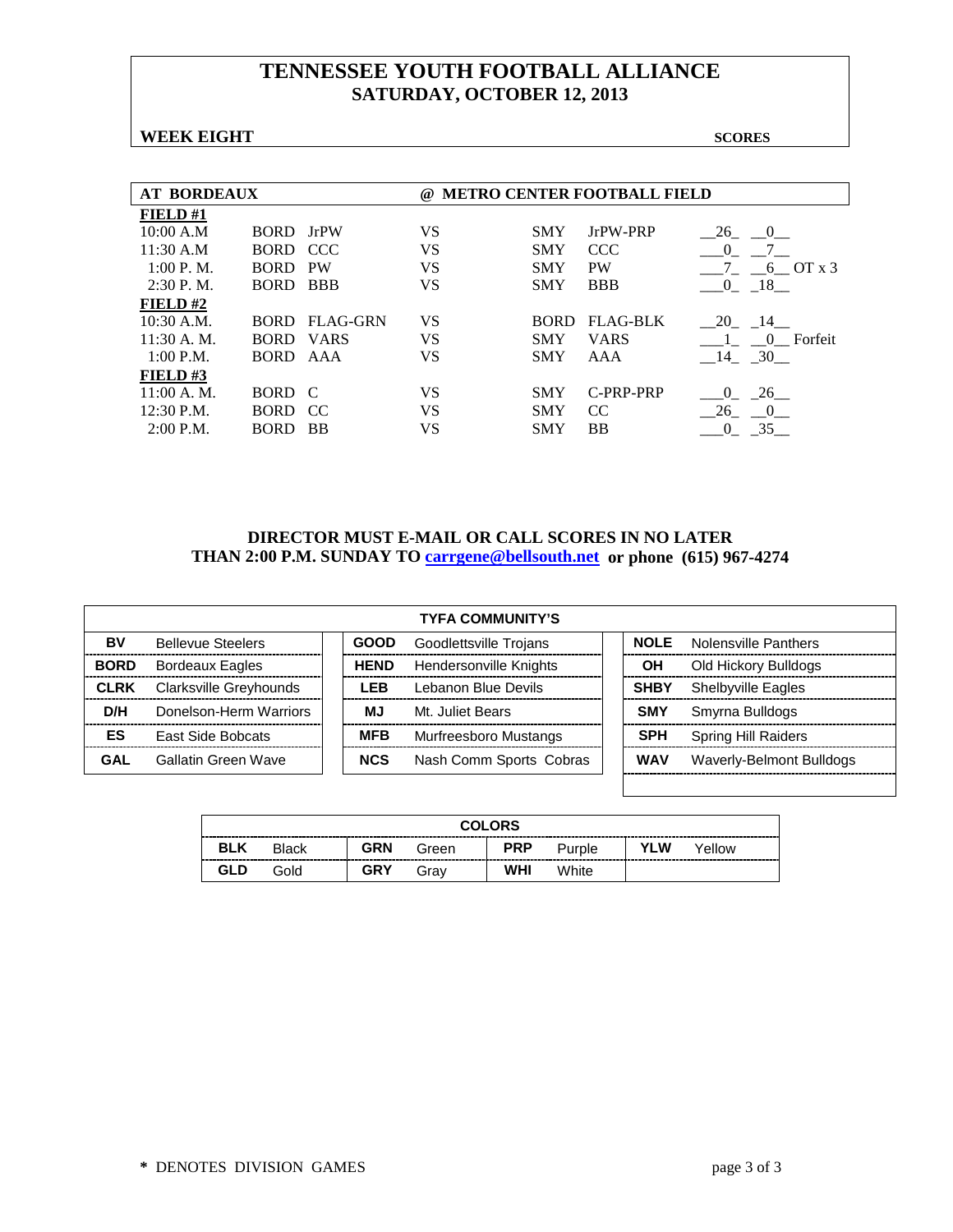# **TENNESSEE YOUTH FOOTBALL ALLIANCE SATURDAY, OCTOBER 19, 2013**

**WEEK NINE** SCORES

| <b>AT BORDEAUX</b>       |                  |                      |                       |            | @ METRO CENTRAL FOOTBALL |                                     |
|--------------------------|------------------|----------------------|-----------------------|------------|--------------------------|-------------------------------------|
| FIELD#1                  |                  |                      |                       |            |                          |                                     |
| 9:00 A.M                 |                  | <b>BORD FLAG-GRN</b> | <b>VS</b>             | <b>MFB</b> | <b>FLAG-SIL</b>          | $-20$ $-18$                         |
| 10:00 A.M.               | BORD AAA*        |                      | <b>VS</b>             | <b>WAV</b> | $AAA*$                   | $-0$ $-29$                          |
| 11:30 A.M                | BORD CCC*        |                      | <b>VS</b>             | <b>WAV</b> | $CCC*$                   | $0\_$<br>$-7$                       |
| 1:00 P.M.                | BORD BBB*        |                      | <b>VS</b>             | <b>WAV</b> | $BBB*$                   | 12<br>$6$ OT x 3                    |
| 2:30 P.M                 | BORD VAR*        |                      | <b>VS</b>             | OH         | VAR*                     | $24$ <sub>-</sub><br>$\overline{0}$ |
| FIELD#2                  |                  |                      |                       |            |                          |                                     |
| 9:30 A.M                 |                  | <b>BORD FLAG-BLK</b> | <b>VS</b>             | <b>SPH</b> | <b>FLAG</b>              | $-20 - 13$                          |
| 10:30 A.M                | BORD C*          |                      | <b>VS</b>             | D/H        | $C^*$                    | $8 - 0$                             |
| 12:00 N                  | BORD PW*         |                      | <b>VS</b>             | <b>WAV</b> | PW*                      | $25 - 0$                            |
| 1:30 P.M                 | <b>BORD</b> JrPW |                      | <b>VS</b>             | MJ         | JrPW-WHI                 | $-0$ $-30$                          |
|                          |                  |                      |                       |            |                          |                                     |
| <b>AT GOODLETTSVILLE</b> |                  |                      | @ MOSS WRIGHT PARK    |            |                          |                                     |
| FIELD #4                 |                  |                      |                       |            |                          |                                     |
| 10:00 A.M                | GOOD BB*         |                      | <b>VS</b>             | D/H        | $BB*$                    | $6 - 57$                            |
| 11:30 A.M                | GOOD CCC*        |                      | <b>VS</b>             | D/H        | $CCC*$                   | $-12 - 48$                          |
| 1:00 P. M                | GOOD BBB*        |                      | <b>VS</b>             | D/H        | BBB*                     | $-13$ $-0$                          |
| 3:00 P. M                |                  | GOOD AAA*            | <b>VS</b>             | D/H        | AAA*                     | $-7 - 0$ OT x 2                     |
| FIELD#2                  |                  |                      |                       |            |                          |                                     |
| 9:30 A.M                 | GOOD CC*         |                      | <b>VS</b>             | D/H        | $CC^*$                   | $-19$ $-6$                          |
| 11:00 A.M                | GOOD PW*         |                      | <b>VS</b>             | D/H        | PW*                      | $-8$ $-41$                          |
| 12:30 P.M                |                  | GOOD JrPW*           | <b>VS</b>             | D/H        | $\mathrm{JrPW^*}$        | $-28$ $-0$                          |
| AT MT. JULIET            |                  |                      | @ MUNDY MEMORIAL PARK |            |                          |                                     |
| FIELD#2                  |                  |                      |                       |            |                          |                                     |
| 9:00 A.M                 | MJ               | $BB*$                | <b>VS</b>             | <b>SMY</b> | $BB*$                    | $-0$ $-34$                          |
| 10:30 A.M                | MJ               | $CC^*$               | <b>VS</b>             | <b>SMY</b> | $CC^*$                   | $-7 - 18$                           |
| 12:00 N                  | MJ               | PW*                  | <b>VS</b>             | <b>SMY</b> | PW*                      | $-0$ $-7$                           |
| 1:30 P.M                 | MJ               | $CCC*$               | <b>VS</b>             | <b>SMY</b> | $CCC*$                   | $-6 - 19$                           |
| 3:00 P.M                 | MJ               | $C-BLK$              | <b>VS</b>             | <b>SMY</b> | C-GLD/GLD                | $25 - 0$                            |
| 4:30 P.M                 | MJ               | JrPW-BLK*            | <b>VS</b>             | <b>SMY</b> | $JrPW-GLD*$              | $-19 - 12$                          |
| FIELD#3                  |                  |                      |                       |            |                          |                                     |
| 9:30 A.M                 | MJ               | $B-BLK*$             | <b>VS</b>             | <b>SMY</b> | B-PPRP/PRP*              | $0 - 20$                            |
| 11:00 P.M                | MJ               | B-YLW*               | <b>VS</b>             | <b>SMY</b> | B-PRP/GLD*               | $20 - 0$                            |
| 12:30 P.M                | MJ               | $B-GRY*$             | <b>VS</b>             | <b>SMY</b> | B-GLD/GLD*               | 12<br>$18$ OT x 3                   |
| 2:00 P.M                 | MJ               | $B-WHI*$             | <b>VS</b>             | <b>SMY</b> | B-GLD/PRP*               | $-39$<br>$\overline{0}$             |
| 3:30 P.M                 | MJ               | $B$ -GLD*            | <b>VS</b>             | <b>SMY</b> | B-WHI/PRP*               | 27<br>24                            |
| 5:00 P.M                 | MJ               | $C-GRY*$             | <b>VS</b>             | <b>SMY</b> | C-PRP/PRP*               | $-6 - 20$                           |
| FIELD #4                 |                  |                      |                       |            |                          |                                     |
| 10:00 A.M                | MJ               | $AA-GLD*$            | <b>VS</b>             | BV         | $AA^*$                   | $-0$ $-34$                          |
| 11:30 A. M               | MJ               | AA-BLK*              | <b>VS</b>             | <b>SMY</b> | $AA-2*$                  | $-6 - 7 -$                          |
| $1:00$ P. M $\,$         | MJ               | AAA*                 | <b>VS</b>             | <b>SMY</b> | $AAA*$                   | $-20$<br>$7_{-}$                    |
| 2:30 P.M                 | MJ               | BBB*                 | <b>VS</b>             | <b>SMY</b> | BBB*                     | $6 - 34$                            |
| 4:00 P.M.                | MJ               | $C$ -GLD*            | <b>VS</b>             | <b>SMY</b> | C-GLD/PRP*               | $0 - 21$                            |
| 5:30 P.M.                | MJ               | $JrPW-GLD*$          | <b>VS</b>             | <b>SMY</b> | JrPW-PRP*                | $\overline{0}$<br>$-13$             |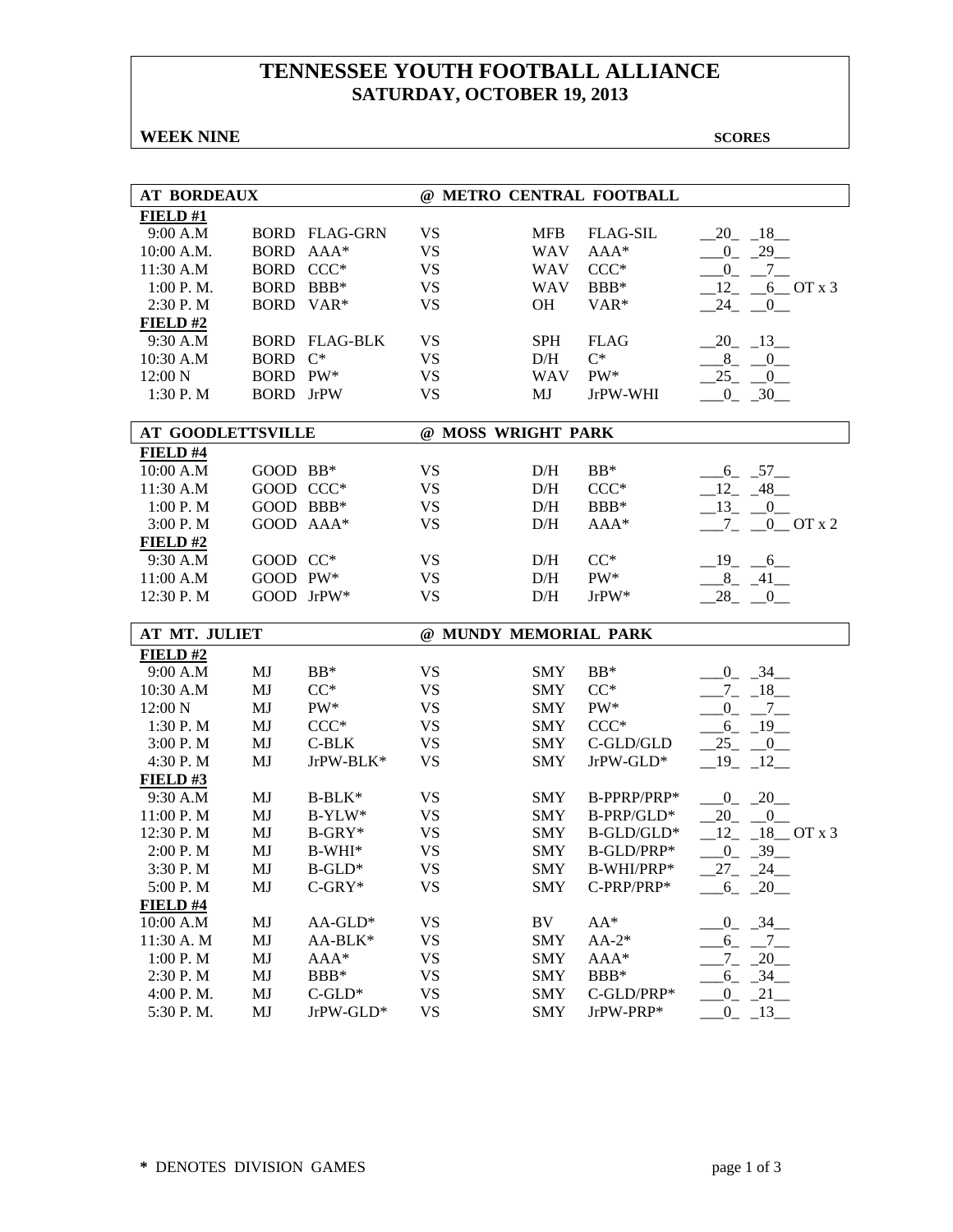# **TENNESSEE YOUTH FOOTBALL ALLIANCE SATURDAY, OCTOBER 19, 2013**

**WEEK NINE** SCORES

| <b>AT OLD HICKORY</b>    |                   | @ DUPONT MIDDLE SCHOOL |                |                                 |                                |
|--------------------------|-------------------|------------------------|----------------|---------------------------------|--------------------------------|
| 9:00 A.M<br><b>OH</b>    | $PW^*$            | <b>VS</b>              | <b>LEB</b>     | $PW^*$                          | 28<br>6                        |
| 10:30 A.M<br><b>OH</b>   | $CC^*$            | <b>VS</b>              | <b>LEB</b>     | $CC^*$                          | $-32 - 0$                      |
| 12:00 N<br>OH            | $BB*$             | <b>VS</b>              | <b>LEB</b>     | $BB*$                           | $-19 - 15$                     |
| <b>OH</b><br>1:30 P.M    | BBB*              | <b>VS</b>              | LEB            | BBB*                            | 24 7                           |
| 3:00 P.M $-$ 4:30 P.M    | <b>HOMECOMING</b> |                        |                |                                 |                                |
| 5:00 P.M<br><b>OH</b>    | $CCC*$            | VS                     | <b>LEB</b>     | $CCC*$                          | $-45 - 12$                     |
| 6:30 P.M<br><b>OH</b>    | $AA^*$            | <b>VS</b>              | D/H            | $AA^*$                          | $-41 - 40$                     |
| 8:00 P.M<br><b>OH</b>    | AAA*              | <b>VS</b>              | BV             | AAA*                            | $-14$ $-26$                    |
|                          |                   |                        |                |                                 |                                |
| <b>AT CLARKSVILLE</b>    |                   |                        |                | @ NORTHEAST HIGH SCHOOL         |                                |
| 9:30 A,M                 | CLRK PW*          | <b>VS</b>              | BV             | PW*                             | $6 - 15$                       |
| 11:00 A.M                | CLRK CCC*         | <b>VS</b>              | BV             | $CCC*$                          | $-7$ $-14$ $-$                 |
| 12:30 P.M<br><b>CLRK</b> | $BBB*$            | <b>VS</b>              | BV             | $BBB*$                          | $-23$ $-13$                    |
| <b>CLRK</b><br>2:00 P. M | $AAA*$            | <b>VS</b>              | GAL            | $AAA*$                          | $-48$ <sub>-</sub> $-0$        |
| 3:30 P.M<br><b>CLRK</b>  | $BB*$             | <b>VS</b>              | BV             | $BB*$                           | $-26$ $-0$                     |
| <b>CLRK</b><br>5:00 P.M  | $VAR*$            | <b>VS</b>              | D/H            | VAR*                            | $0 - 47$                       |
|                          |                   |                        |                |                                 |                                |
| AT HENDERSONVILLE        |                   |                        |                | @ POPE JOHN PAUL II HIGH SCHOOL |                                |
| 11:00 A.M                | HEND CCC*         | <b>VS</b>              | <b>NCS</b>     | $CCC*$                          | $\overline{\phantom{0}}$<br>34 |
| 12:30 P.M<br><b>HEND</b> | $BBB*$            | <b>VS</b>              | <b>NCS</b>     | BBB*                            | $-12 - 48$                     |
| 2:00 P.M<br><b>HEND</b>  | $CC^*$            | <b>VS</b>              | BV             | $CC^*$                          | $-19$ $-6$                     |
|                          |                   |                        |                |                                 |                                |
| AT SPRING HILL           |                   |                        |                | @ SPRING HILL MIDDLE SCHOOL     |                                |
| <b>SPH</b><br>9:00 A.M   | $BB*$             | <b>VS</b>              | <b>NOL</b>     | BB-RED*                         | 29<br>$7\overline{ }$          |
| <b>SPH</b><br>10:30 A.M  | PW                | <b>VS</b>              | <b>NCS</b>     | PW                              | $-13$ $-15$ $-$                |
| <b>SPH</b><br>12:00 N    | <b>CCC</b>        | <b>VS</b>              | <b>NOL</b>     | <b>CCC</b>                      | $-7 - -0$                      |
| 1:30 P.M<br><b>SPH</b>   | <b>BBB</b>        | <b>VS</b>              | <b>NOL</b>     | <b>BBB</b>                      | $-0$ $-32$                     |
| 3:00 P.M<br><b>SPH</b>   | $AAA*$            | <b>VS</b>              | <b>NCS</b>     | $AAA*$                          | $0 - 38$                       |
| <b>AT GALLATIN</b>       |                   | @ TRIPLE CREEK PARK    |                |                                 |                                |
| FIELD#1                  |                   |                        |                |                                 |                                |
| 12:45 P.M<br><b>GAL</b>  | <b>PW</b>         | <b>VS</b>              | SHBY PW        |                                 | $-31$<br>$0_{-}$               |
| 2:15 P.M<br><b>GAL</b>   | $CCC*$            | <b>VS</b>              | <b>SHBY</b>    | $CCC*$                          | $-40$<br>$\sqrt{0}$            |
| 3:45 P.M<br><b>GAL</b>   | BBB*              | <b>VS</b>              | <b>SHBY</b>    | BBB*                            | $-32$<br>12                    |
|                          |                   | <b>VS</b>              | <b>LEB</b>     |                                 |                                |
| <b>SHBY</b>              | $AAA*$            |                        |                | $AAA*$                          | 0 Forfeit                      |
| <b>AT MURFREESBORO</b>   |                   |                        |                | @ MIDDLE POINT SPORTS COMPLEX   |                                |
| FIELD#1                  |                   |                        |                |                                 |                                |
| 10:00 A.M<br><b>MFB</b>  | PW*               | <b>VS</b>              | $NOL*$         | PW                              | $0 - 38$                       |
| 11:30 A.M<br><b>MFB</b>  | $CC^*$            | <b>VS</b>              | $\text{NOL}^*$ | CC                              | $-12$<br>$0_{-}$               |
| 1:00 P.M<br><b>MFB</b>   | BBB*              | <b>VS</b>              | $ES^*$         | <b>BBB</b>                      | 0_Forfeit                      |
| 2:30 P.M<br><b>MFB</b>   | AAA*              | <b>VS</b>              | $NOL*$         | AAA                             | 28<br>$\overline{0}$           |
| <b>MFB</b>               | <b>CCC</b>        | <b>VS</b>              | ES             | <b>CCC</b>                      | 0_Forfeit                      |
|                          |                   |                        |                |                                 |                                |
| AT SPRING HILL COYOTES   |                   |                        |                | @ SPRING STATION MIDDLE SCHOOL  |                                |
| 4:30 P.M.<br><b>SPH</b>  | <b>VAR</b>        | <b>VS</b>              | <b>SMY</b>     | <b>VAR</b>                      | $0 - 30$                       |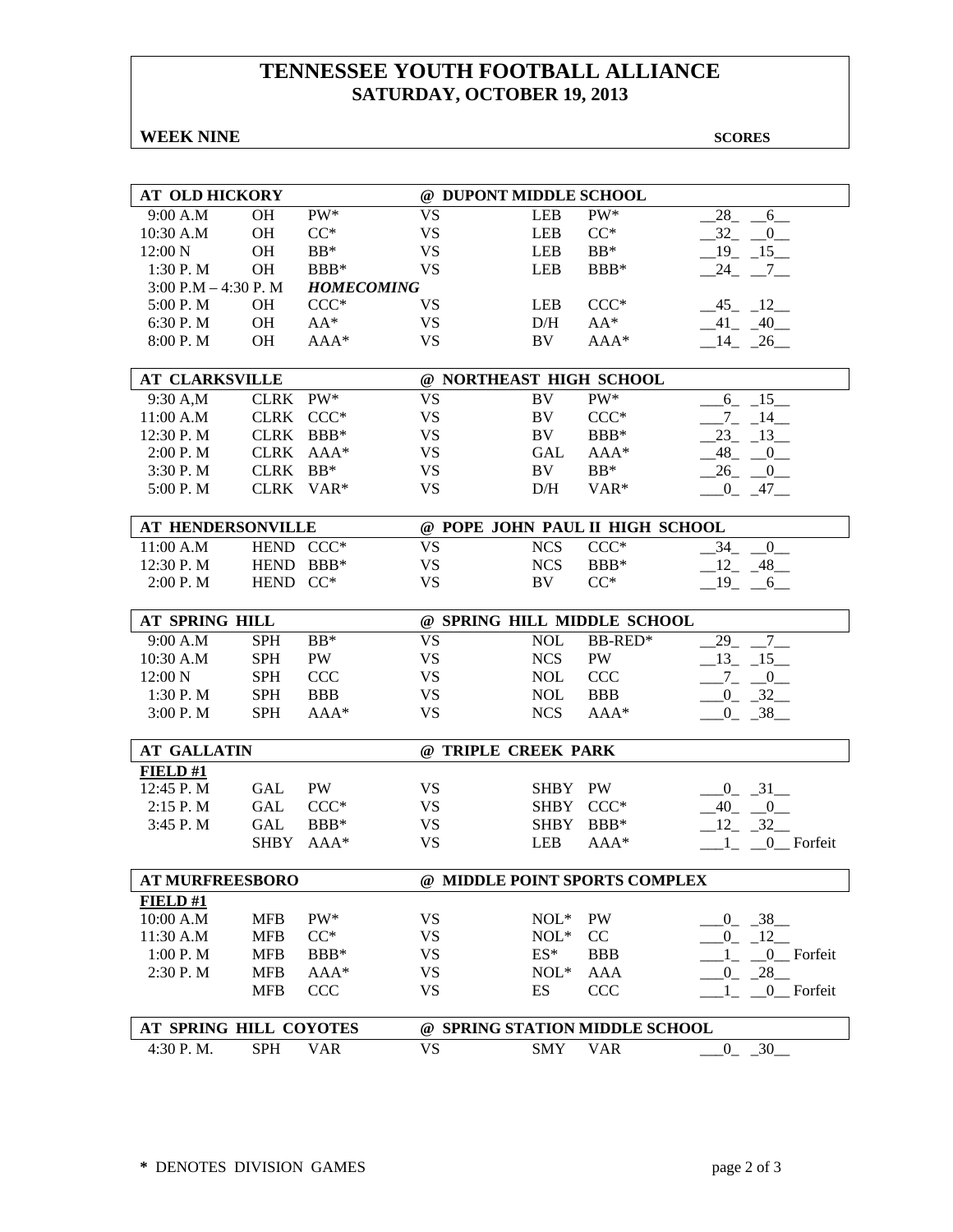# **TENNESSEE YOUTH FOOTBALL ALLIANCE SATURDAY, OCTOBER 19, 2013**

**WEEK NINE** SCORES

#### **HOME FIELD DIRECTOR MUST E-MAIL OR CALL SCORES IN NO LATER THAN 2:00 P.M. SUNDAY TO carrgene@bellsouth.net or phone (615) 967-4274**

|             |                          |             | <b>TYFA COMMUNITY'S</b> |             |                               |
|-------------|--------------------------|-------------|-------------------------|-------------|-------------------------------|
| BV          | <b>Bellevue Steelers</b> | <b>GOOD</b> | Goodlettsville Trojans  | <b>NOLE</b> | Nolensville Panthers          |
| <b>BORD</b> | <b>Bordeaux Eagles</b>   | <b>HEND</b> | Hendersonville Knights  | OН          | Old Hickory Bulldogs          |
| <b>CLRK</b> | Clarksville Greyhounds   | LEB         | Lebanon Blue Devils     | <b>SHBY</b> | <b>Shelbyville Eagles</b>     |
| D/H         | Donelson-Herm Warriors   | MJ          | Mt. Juliet Bears        | <b>SMY</b>  | Smyrna Bulldogs               |
| ES          | <b>East Side Bobcats</b> | <b>MFB</b>  | Murfreesboro Mustangs   | <b>SHC</b>  | Spring Hill Coyotes - Varsity |
| <b>GAL</b>  | Gallatin Green Wave      | <b>NCS</b>  | Nash Comm Sports Cobras | <b>SPH</b>  | <b>Spring Hill Raiders</b>    |
|             |                          |             |                         | <b>WAV</b>  | Waverly-Belmont Bulldogs      |

|            | <b>COLORS</b> |            |       |            |        |     |        |  |  |  |
|------------|---------------|------------|-------|------------|--------|-----|--------|--|--|--|
| <b>BLK</b> | <b>Black</b>  | <b>GRN</b> | Green | <b>PRP</b> | Purple | YLW | Yellow |  |  |  |
| GLD        | Gold          | <b>GRY</b> | Grav  | WHI        | White  |     |        |  |  |  |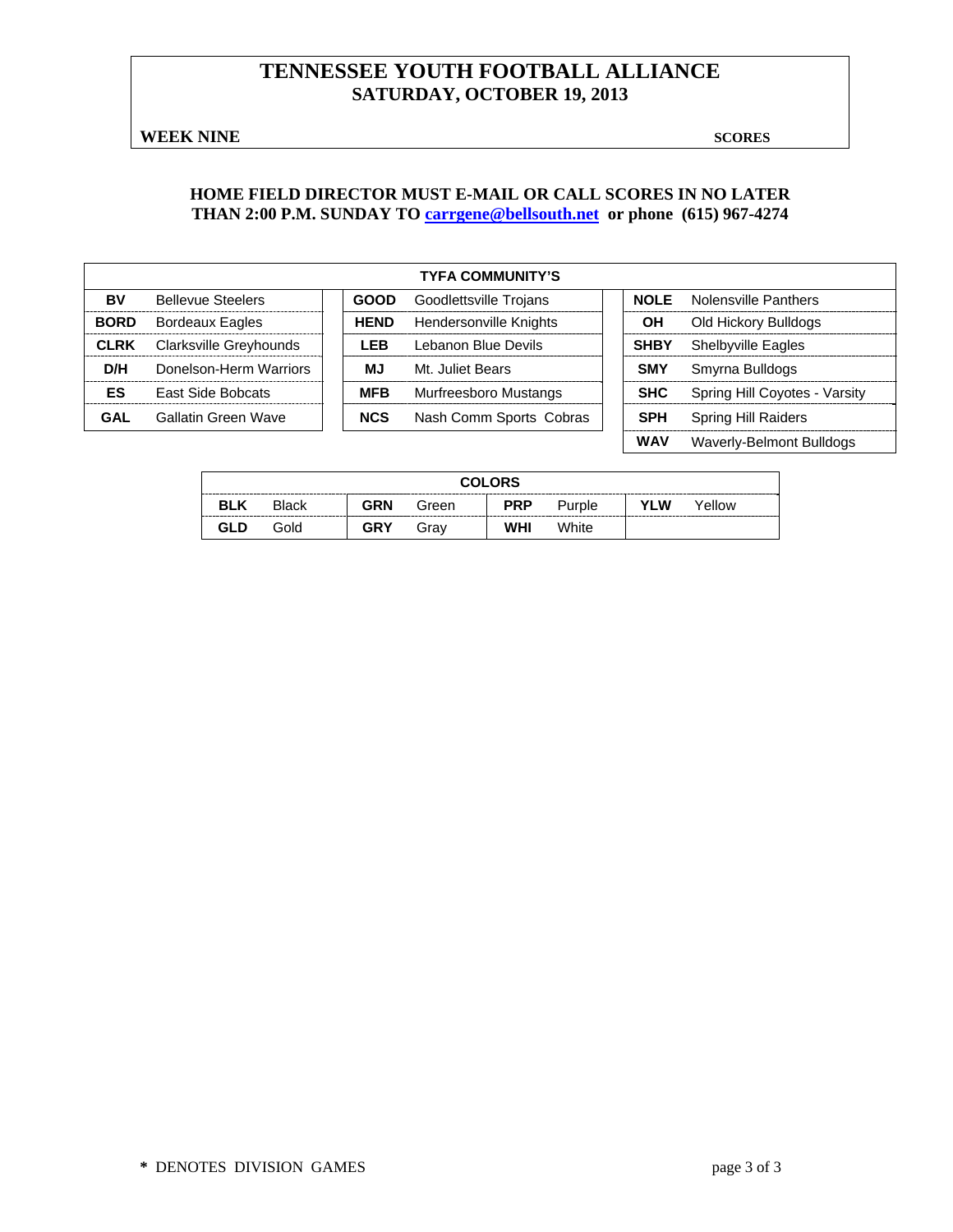#### **TENNESSEE YOUTH FOOTBALL ALLIANCE SATURDAY, OCTOBER 26, 2013 1st ROUND PLAY-OFF GAMES**

| <b>WEEK TEN</b>          |                  |                      |                         |                 |                               | <b>SCORES</b>                                    |
|--------------------------|------------------|----------------------|-------------------------|-----------------|-------------------------------|--------------------------------------------------|
|                          |                  |                      |                         |                 |                               |                                                  |
| <b>AT BORDEAUX</b>       |                  |                      | @ METRO CENTER          |                 |                               |                                                  |
| FIELD#1                  |                  |                      |                         |                 |                               |                                                  |
| 9:00 A.M                 |                  | <b>BORD FLAG-BLK</b> | <b>VS</b>               |                 | <b>BORD FLAG-GRN</b>          | $-36$ $-0$                                       |
| 10:00 A.M                | <b>BORD PW</b>   |                      | <b>VS</b>               | <b>LEB</b>      | PW                            | $-36$ $-0$                                       |
| 11:30 A.M                | <b>BORD</b> JrPW |                      | <b>VS</b>               | D/H             | <b>JrPW</b>                   | $-16$ $-6$                                       |
| 1:00 P. M                | BORD VAR         |                      | <b>VS</b>               | <b>SHC</b>      | <b>VAR</b>                    | $\begin{array}{c} 1 \\ -1 \end{array}$ 0 Forfeit |
| AT DONELSON-HERMITAGE    |                  |                      | @ BEN WEST SPTS COMPLEX |                 |                               |                                                  |
| <b>MIKE MARTIN FIELD</b> |                  |                      |                         |                 |                               |                                                  |
| 1:30 P.M                 | D/H              | <b>CCC</b>           | <b>VS</b>               | <b>WAV</b>      | <b>CCC</b>                    | $-31 - 12$                                       |
| 3:00 P.M                 | D/H              | <b>BBB</b>           | <b>VS</b>               | <b>WAV</b>      | <b>BBB</b>                    | $-35 - 0$                                        |
| 4:30 P.M                 | D/H              | <b>PW</b>            | <b>VS</b>               | <b>OH</b>       | PW                            | $-51$ $-0$                                       |
| $FIED$ #2                |                  |                      |                         |                 |                               |                                                  |
| 2:00 P.M                 | D/H              | B                    | <b>VS</b>               | MJ              | <b>B-BLK</b>                  | $-14$ $-0$                                       |
| 3:30 P.M                 | D/H              | $\mathcal{C}$        | <b>VS</b>               | BORD C          |                               | $-13 - 12$                                       |
|                          |                  |                      |                         |                 |                               |                                                  |
| <b>AT GOODLETTSVILLE</b> |                  |                      | @ MOSS WRIGHT PARK      |                 |                               |                                                  |
| FIELD #4                 |                  |                      |                         |                 |                               |                                                  |
| 9:30 A.M                 | GOOD BB          |                      | <b>VS</b>               | <b>BORD BB</b>  |                               | $-7 - 21$                                        |
| 11:00A.M                 | GOOD JrPW        |                      | <b>VS</b>               | <b>SMY</b>      | Jr-PW-GLD                     | $27 - 6$                                         |
| 12:30 P.M                | GOOD CC          |                      | <b>VS</b>               | <b>LEB</b>      | CC                            | $13 - 7 - 0$ Tx2                                 |
| 2:00 P.M                 | <b>GOOD BBB</b>  |                      | <b>VS</b>               | <b>OH</b>       | <b>BBB</b>                    | $-35 - 0$                                        |
| AT MT. JULIET            |                  |                      | @ MUNDY MEMODRIAL PARK  |                 |                               |                                                  |
| FIELD#2                  |                  |                      |                         |                 |                               |                                                  |
| 9:30 A.M                 | MJ               | JrPW-WHI             | <b>VS</b>               | MJ              | JrPW-GLD                      | $-40$ $-0$                                       |
| 11:00 A.M                | MJ               | $C-BLK$              | <b>VS</b>               | MJ              | C-GRY                         | $-36 - 6$                                        |
| FIELD#3                  |                  |                      |                         |                 |                               |                                                  |
| 9:15 A.M                 | MJ               | <b>B-YLW</b>         | <b>VS</b>               | <b>SMY</b>      | <b>B-WHI/PRP</b>              | $-13$ $-0$                                       |
| 10:45 A.M                | MJ               | <b>B-GLD</b>         | <b>VS</b>               | <b>SMY</b>      | <b>B-GLD/GLD</b>              | $-43$ $-6$                                       |
| 12:15 P.M                | MJ               | <b>BB</b>            | <b>VS</b>               | <b>OH</b>       | <b>BB</b>                     | 48<br>$\overline{0}$                             |
| FIELD #4                 |                  |                      |                         |                 |                               |                                                  |
| 9:00 A.M                 | MJ               | <b>CCC</b>           | <b>VS</b>               | GOOD CCC        |                               | $-36$ $-0$                                       |
| 10:30 A M                | MJ               | <b>BBB</b>           | <b>VS</b>               | <b>BORD BBB</b> |                               | $-21 - 20$                                       |
| $12:00\text{ N}$         | MJ               | PW                   | <b>VS</b>               | GOOD PW         |                               | $-0$ $-14$                                       |
| AT OLD HICKORY           |                  |                      |                         |                 | @ DUPONT-HADLEY MIDDLE SCHOOL |                                                  |
| 10:30 A.M                | OH               | CC                   | <b>VS</b>               | MJ              | CC                            | 34<br>$\overline{2}$                             |
| 12:00 N                  | OH               | AA                   | VS (BOWL)               | MJ              | AA-BLK                        | $-30$<br>$\overline{0}$                          |
| 1:30 P.M                 | OH               | CCC                  | <b>VS</b>               | BORD CCC        |                               | 29<br>$\overline{\phantom{0}}^0$                 |
| 3:00 P.M                 | <b>OH</b>        | AAA                  | <b>VS</b>               | BORD AAA        |                               | $-37 - 0$                                        |
|                          |                  |                      |                         |                 |                               |                                                  |
| <b>AT SMYRNA</b>         |                  |                      | @ LEE VICTORY REC. PARK |                 |                               |                                                  |
| <b>GENE CARR FIELD</b>   |                  |                      |                         |                 |                               |                                                  |
| 9:00 A.M                 | <b>SMY</b>       | CCC                  | <b>VS</b>               | <b>LEB</b>      | <b>CCC</b>                    | $-26$ $-6$ $-$                                   |
| 10:30 A.M                | <b>SMY</b>       | PW                   | <b>VS</b>               | <b>WAV</b>      | PW                            | 28<br>$\overline{0}$                             |
| 12:00 N                  | <b>SMY</b>       | C-PRP/PRP            | <b>VS</b>               | MJ              | C-GLD                         | 26<br>$\overline{0}$                             |
| 1:30 P.M                 | <b>SMY</b>       | BB                   | <b>VS</b>               | LEB             | BB                            | $-52$<br>$\frac{2}{2}$                           |
| 3:00 P.M                 | <b>SMY</b>       | <b>B-PRP/GLD</b>     | VS (BOWL)               | MJ              | <b>B-WHI</b>                  | $-6$ $-12$                                       |
| 4:30 P.M                 | <b>SMY</b>       | <b>B-GLD/PRP</b>     | VS (BOWL)               | LEB             | B                             | 28<br>$\overline{\phantom{0}}^0$                 |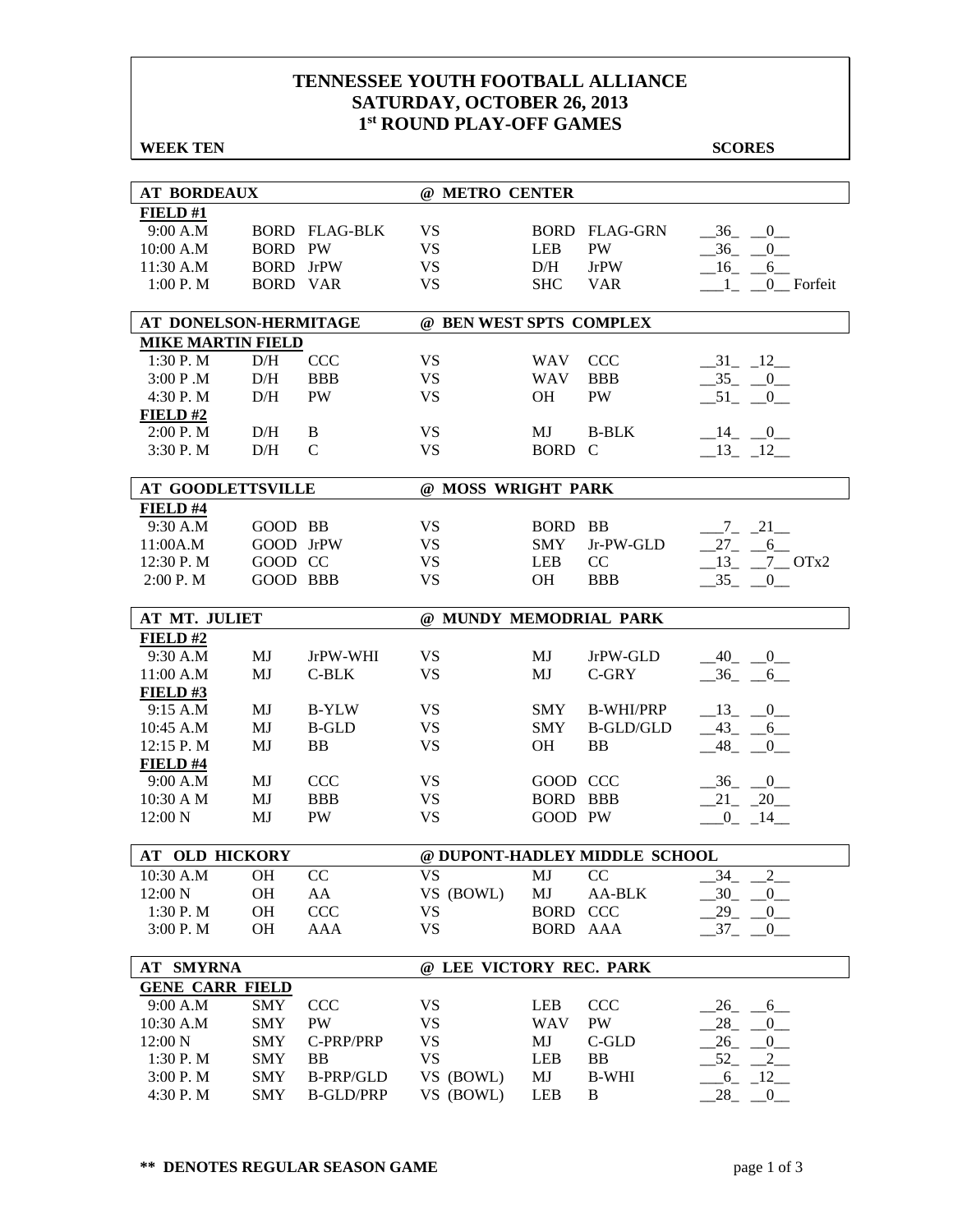#### **TENNESSEE YOUTH FOOTBALL ALLIANCE SATURDAY, OCTOBER 26, 2013 1st ROUND PLAY-OFF GAMES**

| <b>WEEK TEN</b>            |             |               |           |                              |                                 | <b>SCORES</b>                      |  |  |  |  |
|----------------------------|-------------|---------------|-----------|------------------------------|---------------------------------|------------------------------------|--|--|--|--|
|                            |             |               |           |                              |                                 |                                    |  |  |  |  |
| <b>AT SMYRNA</b>           |             |               |           | @ LEE VICTORY REC. PARK      |                                 |                                    |  |  |  |  |
| <b>DONNIE CARTER FIELD</b> |             |               |           |                              |                                 |                                    |  |  |  |  |
| 9:30 A.M                   | <b>SMY</b>  | <b>B-PRP</b>  | <b>VS</b> | МJ                           | <b>B-GRY</b>                    | 42<br>$\overline{\phantom{0}}^{0}$ |  |  |  |  |
| 11:00 A.M                  | <b>SMY</b>  | AAA           | <b>VS</b> | MJ                           | AAA                             | $-31 - 12$                         |  |  |  |  |
| 12:30 P.M                  | <b>SMY</b>  | CC            | <b>VS</b> | D/H                          | CC                              | $26 - 0$                           |  |  |  |  |
| 2:00 P. M                  | <b>SMY</b>  | JrPW-PRP      | <b>VS</b> | MJ                           | JrPW-BLK                        | $6 - 20$                           |  |  |  |  |
| 3:30 P.M                   | <b>SMY</b>  | C-GLD/PRP     | <b>VS</b> | <b>SMY</b>                   | $C$ -GLD/GLD                    | $-7 - 12$                          |  |  |  |  |
| 5:00 P.M                   | <b>SMY</b>  | <b>BBB</b>    | <b>VS</b> | <b>LEB</b>                   | <b>BBB</b>                      | $-41$ $-0$                         |  |  |  |  |
| <b>AT BELLEVUE</b>         |             |               |           | @ NASHVILLE CHRISTIAN SCHOOL |                                 |                                    |  |  |  |  |
| 11:00 A.M                  | BV          | PW            | <b>VS</b> | GAL                          | PW                              | 44<br>$\overline{0}$               |  |  |  |  |
| 12:30 P.M                  | BV          | AAA           | <b>VS</b> | D/H                          | AAA                             | 42<br>$\overline{0}$               |  |  |  |  |
| 2:00 P.M                   | BV          | <b>CCC</b>    | <b>VS</b> | CLRK CCC                     |                                 | 36<br>$\boldsymbol{0}$             |  |  |  |  |
| <b>AT BELLEVUE</b>         |             |               |           | @ BELLEVUE MIDDLE SCHOOL     |                                 |                                    |  |  |  |  |
| **9:00 A.M                 | BV          | CC            | <b>VS</b> | HEND CC                      |                                 | $6 - 38$                           |  |  |  |  |
| <b>AT CLARKSVILLE</b>      |             |               |           | @ NORTHEAST HIGH SCHOOL      |                                 |                                    |  |  |  |  |
|                            |             |               |           |                              |                                 |                                    |  |  |  |  |
| **9:00 A.M                 | CLRK        | <b>BB</b>     | <b>VS</b> | <b>NOL</b>                   | <b>BB-BLK</b>                   | 8<br>6                             |  |  |  |  |
| 10:30 A.M                  | CLRK PW     |               | <b>VS</b> | <b>SPH</b>                   | PW                              | $-14$ $-21$                        |  |  |  |  |
| 12:00 P.M                  | CLRK BBB    |               | <b>VS</b> | GAL                          | <b>BBB</b>                      | $18 - 25$                          |  |  |  |  |
| 1:30 P. M                  | CLRK AAA    |               | <b>VS</b> | GAL                          | AAA                             | $-50$<br>$_{0}$                    |  |  |  |  |
| 3:00 P.M                   | CLRK VAR    |               | <b>VS</b> | <b>SMY</b>                   | <b>VAR</b>                      | $26 - 28$                          |  |  |  |  |
| AT HENDERSONVILLE          |             |               |           |                              | @ POPE JOHN PAUL II HIGH SCHOOL |                                    |  |  |  |  |
| 5:30 P.M                   | HEND BBB    |               | <b>VS</b> | BV                           | <b>BBB</b>                      | 38<br>$-12$                        |  |  |  |  |
|                            | HEND CCC    |               | <b>VS</b> | <b>SHBY</b>                  | <b>CCC</b>                      | 0 Forfeit                          |  |  |  |  |
| AT NCS COLBRAS             |             |               |           | @ M. L. KING MAGNET SCHOOL   |                                 |                                    |  |  |  |  |
| 1:30 P.M                   | <b>WAV</b>  | AAA           | <b>VS</b> | GOOD AAA                     |                                 | 35<br>$\overline{0}$               |  |  |  |  |
| 3:00 P. M                  | <b>NCS</b>  | <b>BBB</b>    | <b>VS</b> | <b>NOL</b>                   | <b>BBB</b>                      | $-20$ $-0$                         |  |  |  |  |
| 4:30 P.M                   | <b>NCS</b>  | AAA           | <b>VS</b> | <b>SPH</b>                   | AAA                             | $-50$ $-0$                         |  |  |  |  |
|                            |             |               |           |                              |                                 |                                    |  |  |  |  |
| <b>AT NOLENSVILLE</b>      |             |               |           | @ ROCKY FORK PARK            |                                 |                                    |  |  |  |  |
| $**10:00 A.M$              | <b>NOL</b>  | <b>BB-RED</b> | <b>VS</b> | BV                           | <b>BB</b>                       | 21<br>19                           |  |  |  |  |
| 11:30 A.M                  | <b>NOL</b>  | PW            | <b>VS</b> | <b>NCS</b>                   | PW                              | 14<br>$\sqrt{12}$                  |  |  |  |  |
| 1:00 P. M                  | <b>NOL</b>  | AAA           | <b>VS</b> | MFB                          | AAA                             | $-42$ $-0$                         |  |  |  |  |
| <b>AT GALLATIN</b>         |             |               |           | @ TRIPLE CREEK PARK          |                                 |                                    |  |  |  |  |
| FIELD#1                    |             |               |           |                              |                                 |                                    |  |  |  |  |
| 2:00 P.M                   | GAL         | <b>CCC</b>    | <b>VS</b> | <b>NOL</b>                   | <b>CCC</b>                      | $-41$ $-0$                         |  |  |  |  |
| <b>AT SHELBYVILLE</b>      |             |               |           | @ SHELBYVILLE HIGH SCHOOL    |                                 |                                    |  |  |  |  |
| 11:00 A.M                  | <b>SHBY</b> | <b>BBB</b>    | <b>VS</b> | <b>MFB</b>                   | <b>BBB</b>                      | 50<br>8                            |  |  |  |  |
| 12:30 P.M.                 | <b>SHBY</b> | <b>PW</b>     | <b>VS</b> | <b>MFB</b>                   | PW                              | $-45$ <sub>-</sub> $-0$            |  |  |  |  |
|                            |             |               |           |                              | @ SPRING HILL MIDDLE SCHOOL     |                                    |  |  |  |  |
| AT SPRING HILL             |             |               | <b>VS</b> |                              |                                 |                                    |  |  |  |  |
| 11:00 A.M                  | <b>SPH</b>  | <b>CCC</b>    |           | ${\rm NCS}$                  | CCC                             | $^{13} - ^{6}$                     |  |  |  |  |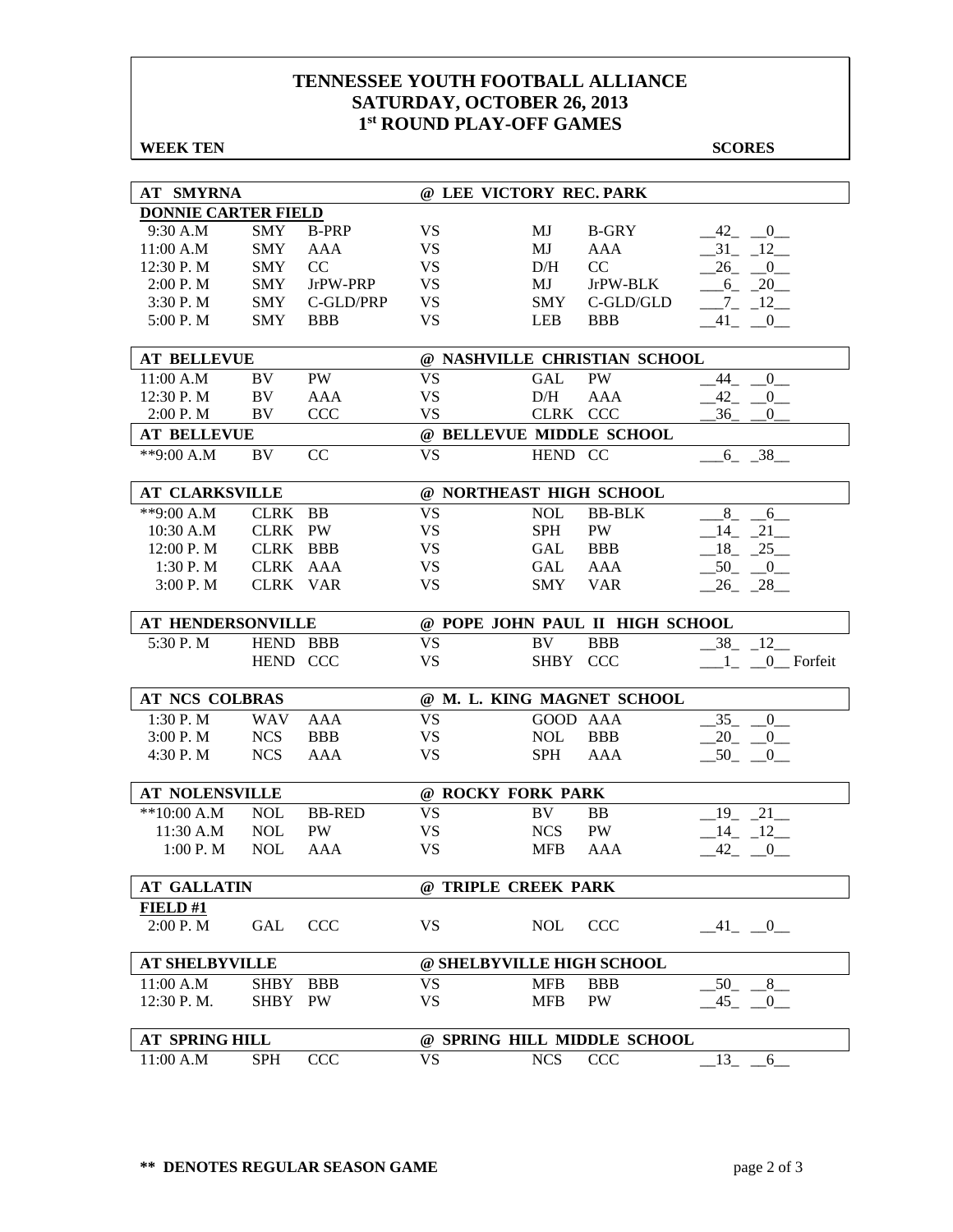#### **TENNESSEE YOUTH FOOTBALL ALLIANCE SATURDAY, OCTOBER 26, 2013 1st ROUND PLAY-OFF GAMES**

**WEEK TEN** SCORES

| <b>MURFREESBORO</b><br>$\mathbf{A}$ |     |  | ω  | <b>MIDDLE POINT SPORTS COMPLEX</b> |    |
|-------------------------------------|-----|--|----|------------------------------------|----|
| 3:00 P.M                            | MFP |  | ند | $\Lambda$ $\Gamma$<br>BORT<br>ыL   | 20 |

## **ADMISSION - - \$3.00 per person**

**13 yrs old and older (football players & cheerleaders free)**  No more than 6 football coaches & 2 cheerleader coaches per scheduled team

admitted free with certification card

**HOME FIELD DIRECTOR MUST E-MAIL OR CALL SCORES IN NO LATER THAN 2:00 P.M. SUNDAY. carrgene@bellsouth.net or phone (615) 967-4274**

|             |                          |             | <b>TYFA COMMUNITY'S</b>       |             |                            |
|-------------|--------------------------|-------------|-------------------------------|-------------|----------------------------|
| BV          | <b>Bellevue Steelers</b> | <b>GOOD</b> | Goodlettsville Trojans        | <b>NOLE</b> | Nolensville Panthers       |
| <b>BORD</b> | <b>Bordeaux Eagles</b>   | <b>HEND</b> | <b>Hendersonville Knights</b> | OН          | Old Hickory Bulldogs       |
| <b>CLRK</b> | Clarksville Greyhounds   | I FB        | Lebanon Blue Devils           | <b>SHBY</b> | <b>Shelbyville Eagles</b>  |
| D/H         | Donelson-Herm Warriors   | MJ.         | Mt. Juliet Bears              | <b>SMY</b>  | Smyrna Bulldogs            |
| ES          | <b>East Side Bobcats</b> | <b>MFB</b>  | Murfreesboro Mustangs         | <b>SPH</b>  | <b>Spring Hill Raiders</b> |
| GAL         | Gallatin Green Wave      | <b>NCS</b>  | Nash Comm Sports Cobras       | <b>WAV</b>  | Waverly-Belmont Bulldogs   |

| <b>COLORS</b> |              |            |       |            |        |     |        |  |  |
|---------------|--------------|------------|-------|------------|--------|-----|--------|--|--|
| <b>BLK</b>    | <b>Black</b> | GRN        | Green | <b>PRP</b> | Purple | YLW | Yellow |  |  |
| <b>GLD</b>    | Gold         | <b>GRY</b> | Grav  | WHI        | White  |     |        |  |  |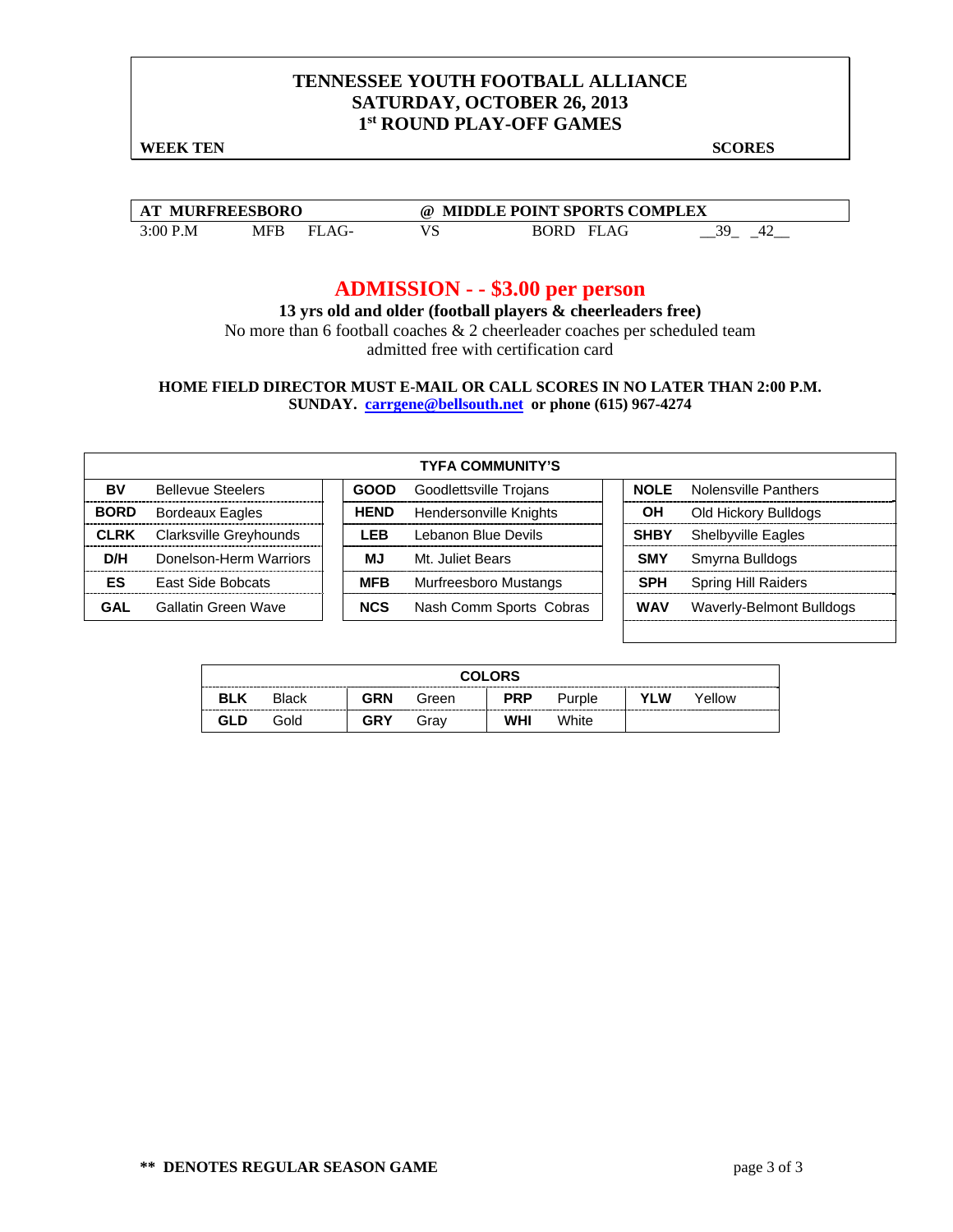#### **TENNESSEE YOUTH FOOTBALL ALLIANCE SATURDAY, NOVEMBER 02, 2013 2nd ROUND PLAY-OFF GAMES**

| <b>WEEK ELEVEN</b>                     |                   |                 |                        |                               |                               | <b>SCORES</b>                 |
|----------------------------------------|-------------------|-----------------|------------------------|-------------------------------|-------------------------------|-------------------------------|
|                                        |                   |                 |                        |                               |                               |                               |
| <b>AT BORDEAUX</b>                     |                   |                 | @ METRO CENTER         |                               |                               |                               |
| FIELD#1                                |                   |                 |                        |                               |                               |                               |
| 9:00 A.M                               | <b>BORD PW</b>    |                 | <b>VS</b>              | GOOD PW                       |                               | $-30 - 6$                     |
| 10:30 A.M                              | BORD CC           |                 | <b>VS</b>              | <b>OH</b>                     | <sub>CC</sub>                 | 26 12                         |
| AT DONELSON/HERMITAGE                  |                   |                 |                        |                               | @ BEN WEST SPORTS COMPLEX     |                               |
| <b>MIKE MARTIN FIELD</b>               |                   |                 |                        |                               |                               |                               |
| 10:00 A.M                              | D/H               | <b>BB</b>       | <b>VS</b>              | BORD BB                       |                               | $-36$ $-0$                    |
| 11:30 A.M                              | D/H               | AA              | <b>VS</b>              | <b>SMY</b>                    | AA                            | $-46$ $-13$                   |
| 1:00 P. M                              | D/H               | <b>VAR</b>      | <b>VS</b>              | <b>SMY</b>                    | <b>VAR</b>                    | $-36$ $-0$                    |
| <b>AT GOODLETTSVILLE</b>               |                   |                 |                        | @ MOSS WRIGHT PARK            |                               |                               |
| FIELD #4                               |                   |                 |                        |                               |                               |                               |
| 10:00 A.M                              | GOOD BBB          |                 | <b>VS</b>              | D/H                           | <b>BBB</b>                    | $-28$ <sub>-</sub> $-6$       |
| 11:30 A. M                             | GOOD JrPW         |                 | <b>VS</b>              | <b>BORD</b>                   | <b>JrPW</b>                   | $6 - 18$                      |
| <b>AT MT JULIET</b>                    |                   |                 |                        | @ MUNDY MEMORIAL PARK         |                               |                               |
| FIELD #4                               |                   |                 |                        |                               |                               |                               |
| 10:00 A.M                              | MJ                | <b>B-GLD</b>    | <b>VS</b>              | MJ                            | <b>B-YLW</b>                  | $12 - 6$                      |
| 11:30 .A.M                             | MJ                | AA-BLK          | <b>VS</b>              | MJ                            | AA-GLD                        | $14 \quad 0$                  |
| 1:00 P.M.                              | MJ                | C-BLK           | <b>VS</b>              | SMY                           | C-GLD/GLD                     | $27 - 0$                      |
| 2:30 P.M.                              | MJ                | JrPW-WHI        | <b>VS</b>              | MJ                            | JrPW-BLK                      | $-46$ $-0$                    |
|                                        |                   |                 |                        |                               |                               |                               |
| <b>AT OLD HICKORY</b><br>11:30 A.M     | <b>OH</b>         | <b>CCC</b>      | <b>VS</b>              | @ DUPONT MIDDLE SCHOOL<br>D/H | CCC                           | 37<br>$\sqrt{32}$             |
| 1:00 P.M                               | OH                | AA              | <b>VS</b>              | <b>WAV</b>                    | AA                            | $-44$ $-0$                    |
| 2:30 P. M                              | <b>OH</b>         | <b>AAA</b>      | <b>VS</b>              | <b>WAV</b>                    | <b>AAA</b>                    | $27 - 21$                     |
| 4:00 P.M                               | <b>OH</b>         | <b>VAR</b>      | <b>VS</b>              | <b>BORD VAR</b>               |                               | $-8$ $-36$                    |
|                                        |                   |                 |                        |                               |                               |                               |
| <b>AT SMYRNA</b>                       |                   |                 |                        |                               | @ LEE VICTORY RECREATION PARK |                               |
| <b>GENE CARR FIELD</b>                 |                   |                 |                        |                               |                               |                               |
| 9:00 A.M                               | <b>SMY</b>        | <b>CCC</b>      | <b>VS</b>              | MJ                            | <b>CCC</b>                    | 22 0                          |
| 10:30 A.M                              | <b>SMY</b>        | <b>PW</b>       | <b>VS</b>              | $\rm{D/H}$                    | PW                            | $-13$ $-$<br>$\mathbf{0}$     |
| $12:00\text{ N}$                       | <b>SMY</b>        | C-PRP/PRP       | <b>VS</b>              | D/H                           | $\mathsf{C}$<br><b>BB</b>     | $24$ <sub>-</sub><br>$7_{-}$  |
| 1:30P. M<br><b>DONNIE CARTER FIELD</b> | <b>SMY</b>        | <b>BB</b>       | <b>VS</b>              | MJ                            |                               | $-32 - -7$                    |
| 9:30 A.M                               | <b>SMY</b>        | <b>B-PRP</b>    | <b>VS</b>              | D/H                           | B                             | $-7$ $-6$ $-$                 |
| 11:00 A.M                              | <b>SMY</b>        | CC              | <b>VS</b>              | $\rm GOOD$                    | <b>CC</b>                     | $27 - 0$                      |
| 12:30 P.M                              | <b>SMY</b>        | <b>BBB</b>      | <b>VS</b>              | MJ                            | <b>BBB</b>                    | $-30$ $-$<br>$\overline{0}$   |
|                                        |                   |                 |                        |                               |                               |                               |
| <b>AT BELLEVUE</b>                     |                   |                 |                        |                               | @ BELLEVUE MIDDLE SCHOOL      |                               |
| 10:00 A.M                              | BV                | AAA             | <b>VS</b>              | <b>SMY</b>                    | AAA                           | 48<br>$\overline{0}$          |
| 11:30 A.M                              | BV                | PW              | <b>VS</b>              | <b>SPH</b>                    | PW                            | 34<br>$-0$                    |
| 1:00 P.M<br>2:30 P.M.                  | BV<br><b>CLRK</b> | AA<br><b>BB</b> | <b>VS</b><br><b>VS</b> | SMY<br>BV                     | $AA-2$<br>BB                  | .40<br>$-0$<br>12<br>$_{.13}$ |
|                                        |                   |                 |                        |                               |                               |                               |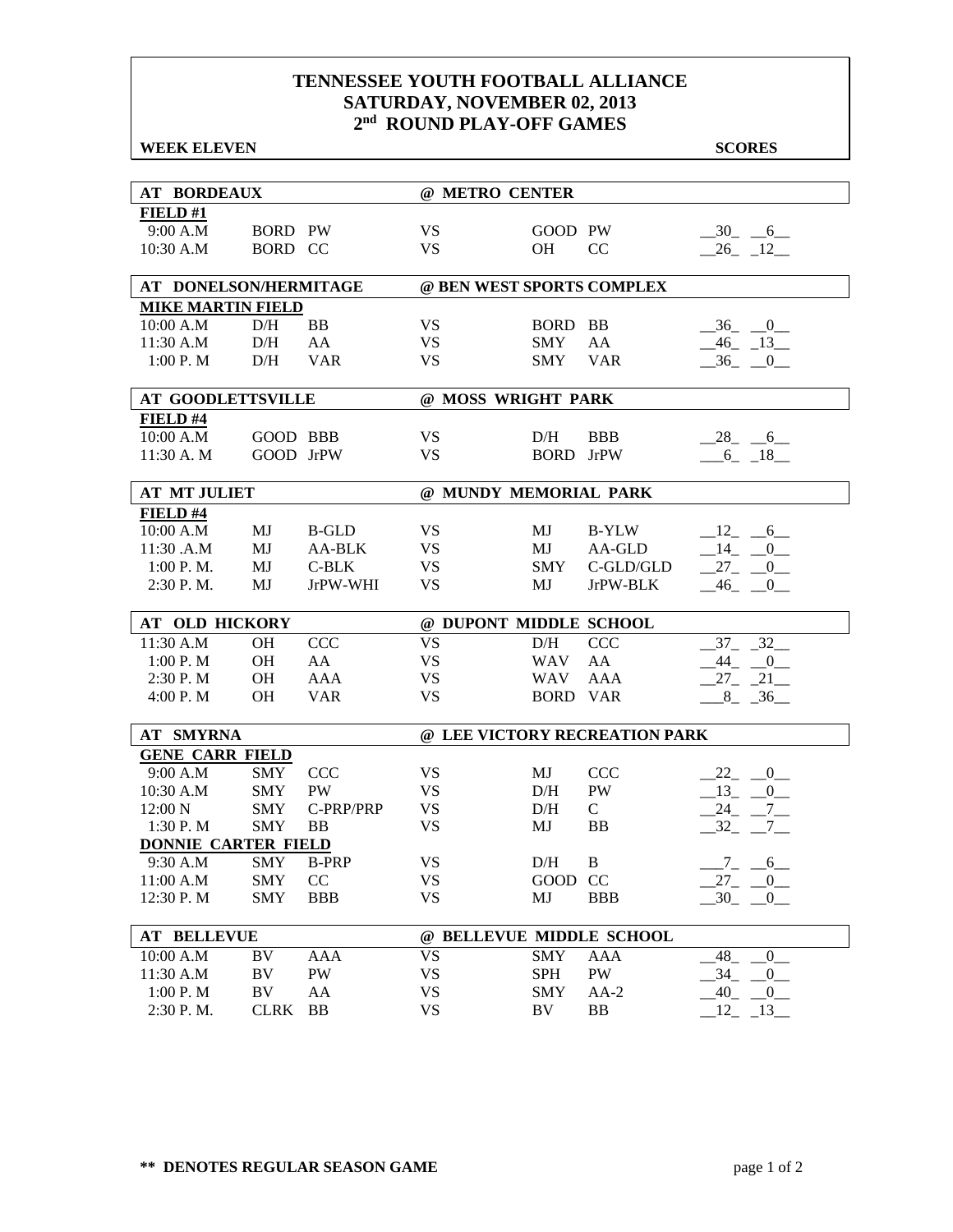#### **TENNESSEE YOUTH FOOTBALL ALLIANCE SATURDAY, NOVEMBER 02, 2013 2nd ROUND PLAY-OFF GAMES**

**WEEK ELEVEN** SCORES

| <b>AT GALLATIN</b>         |                 |            | <b>TRIPLE CREEK PARK</b><br>$\omega$ |             |               |                |  |  |
|----------------------------|-----------------|------------|--------------------------------------|-------------|---------------|----------------|--|--|
| <b>FIELD#1</b><br>9:30 A.M | GAL CCC         |            | <b>VS</b>                            | BV.         | <b>CCC</b>    | $-18$ $-6$     |  |  |
| <b>AT HENDERSONVILLE</b>   |                 |            | @ POPE JOHN PAUL II HIGH SCHOOL      |             |               |                |  |  |
| 9:30 A.M                   | HEND CC         |            | VS.                                  | <b>MFB</b>  | CC.           | 33 0           |  |  |
| 11:00 A.M                  | <b>HEND CCC</b> |            | VS.                                  | <b>NCS</b>  | <b>CCC</b>    | $-34$ $-0$     |  |  |
| <b>AT NCS COBRAS</b>       |                 |            | @ M.L. KING MAGNET SCHOOL            |             |               |                |  |  |
| $12:00\ N$                 | <b>NCS</b>      | <b>BBB</b> | VS.                                  | GAL         | <b>BBB</b>    |                |  |  |
| 1:30 P.M                   | NCS             | AAA        | <b>VS</b>                            | CLRK AAA    |               |                |  |  |
| <b>AT SHELBYVILLE</b>      |                 |            | @ SHELBYVILLE HIGH SCHOOL            |             |               |                |  |  |
| $1:30$ P. M                | <b>SHBY</b>     | <b>BBB</b> | <b>VS</b>                            | <b>HEND</b> | <b>BBB</b>    | $-68$ $-51$    |  |  |
| 3:00 P. M                  | SHBY            | AAA        | <b>VS</b>                            | NOL.        | AAA           | $-44$ $-0$     |  |  |
|                            |                 |            |                                      |             |               |                |  |  |
| <b>AT NOLENSVILLE</b>      |                 |            | @ ROCKY FORK PARK                    |             |               |                |  |  |
| 1:45 P. M                  | <b>NOL</b>      | CC         | <b>VS</b>                            | BV          | CC.           | 20 14          |  |  |
| $3:15$ P. M                | NOL             | <b>PW</b>  | <b>VS</b>                            | SHBY PW     |               | 21 7           |  |  |
| AT SPRING HILL             |                 |            | @ SPRING HILL MICCLE SCHOOL          |             |               |                |  |  |
| 11:00 A.M                  | <b>SPH</b>      | BB         | VS                                   | <b>NOL</b>  | <b>BB-RED</b> | 27<br>$\bf{0}$ |  |  |

# **ADMISSION - - \$3.00 per person**

**13 yrs old and older (football players & cheerleaders free)** 

No more than 6 football coaches & 2 cheerleader coaches per scheduled team admitted free with certification card

#### **HOME FIELD DIRECTOR MUST E-MAIL OR CALL SCORES IN NO LATER THAN 2:00 P.M. SUNDAY. carrgene@bellsouth.net or phone (615) 967-4274**

|             |                               |             | <b>TYFA COMMUNITY'S</b> |             |                            |
|-------------|-------------------------------|-------------|-------------------------|-------------|----------------------------|
| BV          | <b>Bellevue Steelers</b>      | <b>GOOD</b> | Goodlettsville Trojans  | <b>NOLE</b> | Nolensville Panthers       |
| <b>BORD</b> | <b>Bordeaux Eagles</b>        | <b>HEND</b> | Hendersonville Knights  | ΟH          | Old Hickory Bulldogs       |
| <b>CLRK</b> | <b>Clarksville Greyhounds</b> | I FB        | Lebanon Blue Devils     | <b>SHBY</b> | <b>Shelbyville Eagles</b>  |
| D/H         | Donelson-Herm Warriors        | МJ          | Mt. Juliet Bears        | <b>SMY</b>  | Smyrna Bulldogs            |
| ES          | <b>East Side Bobcats</b>      | <b>MFB</b>  | Murfreesboro Mustangs   | <b>SPH</b>  | <b>Spring Hill Raiders</b> |
| GAL         | Gallatin Green Wave           | <b>NCS</b>  | Nash Comm Sports Cobras | <b>WAV</b>  | Waverly-Belmont Bulldogs   |

| <b>COLORS</b> |              |            |       |            |        |            |        |  |  |  |  |
|---------------|--------------|------------|-------|------------|--------|------------|--------|--|--|--|--|
| <b>BLK</b>    | <b>Black</b> | <b>GRN</b> | Green | <b>PRP</b> | Purple | <b>YLW</b> | Yellow |  |  |  |  |
| GLD           | Gold         | <b>GRY</b> | Grav  | <b>WHI</b> | White  |            |        |  |  |  |  |